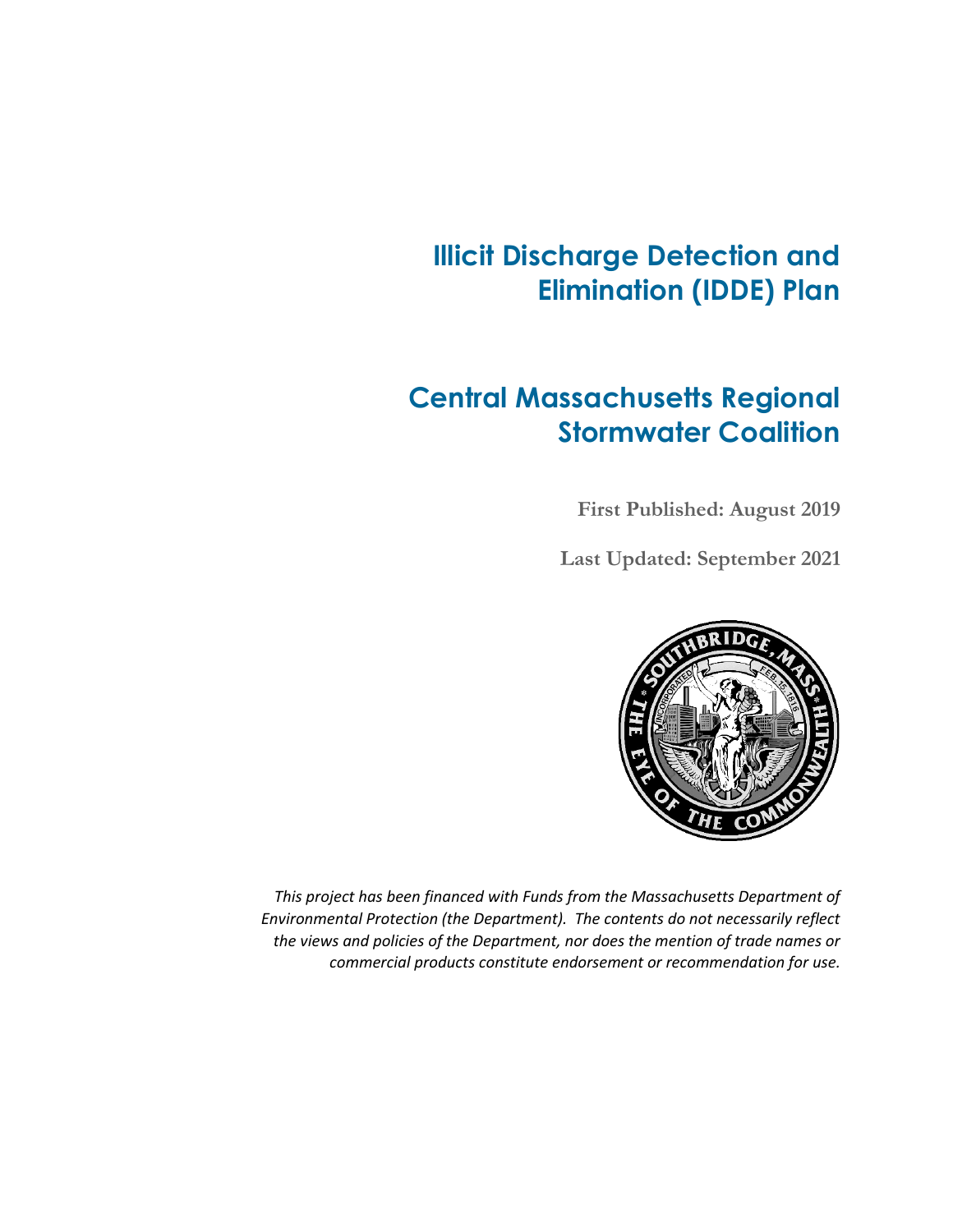



# **Table of Contents**

### **Illicit Discharge Detection and Elimination Plan Central Massachusetts Regional Stormwater Coalition**

| 1           |     |                                                             |  |
|-------------|-----|-------------------------------------------------------------|--|
|             | 1.1 |                                                             |  |
|             | 1.2 |                                                             |  |
|             | 1.3 |                                                             |  |
|             | 1.4 |                                                             |  |
|             | 1.5 |                                                             |  |
|             | 1.6 |                                                             |  |
| $\mathbf 2$ |     | Authority and Statement of IDDE Responsibilities 8          |  |
|             | 2.1 |                                                             |  |
|             | 2.2 |                                                             |  |
| 3           |     |                                                             |  |
|             | 3.1 |                                                             |  |
|             | 3.2 |                                                             |  |
|             | 3.3 |                                                             |  |
| 4           |     |                                                             |  |
| 5           |     | Assessment and Priority Ranking of Outfalls 16              |  |
|             | 5.1 |                                                             |  |
|             | 5.2 | Outfall and Interconnection Inventory and Initial Ranking16 |  |
| 6           |     |                                                             |  |
|             | 6.1 |                                                             |  |
|             | 6.2 |                                                             |  |
|             |     | 6.2.1                                                       |  |
|             |     | 6.2.2                                                       |  |
|             |     | 6.2.3                                                       |  |
|             | 6.3 |                                                             |  |
|             | 6.4 |                                                             |  |
|             |     |                                                             |  |
|             | 7.1 |                                                             |  |
|             | 7.2 |                                                             |  |
|             | 7.3 |                                                             |  |
|             | 7.4 |                                                             |  |
|             |     | 7.4.1                                                       |  |
|             |     | 7.4.2                                                       |  |
|             |     |                                                             |  |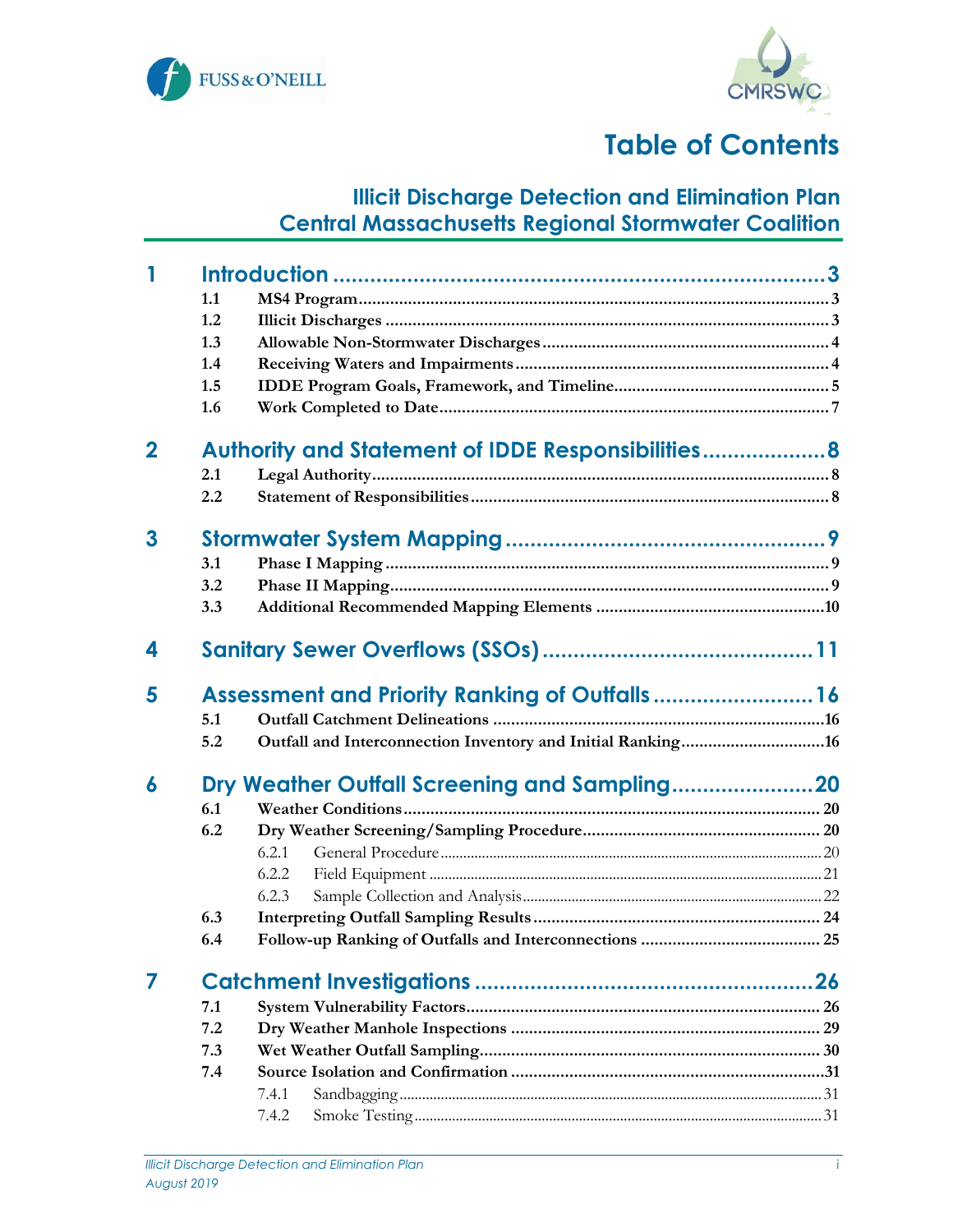



| 9 |     |  | 34 |
|---|-----|--|----|
| 8 |     |  |    |
|   | 7.6 |  |    |
|   |     |  |    |
|   | 7.5 |  |    |
|   |     |  |    |
|   |     |  |    |
|   |     |  |    |

#### **Tables**

| Table 6-3. Required Analytical Methods, Detection Limits, Hold Times, and Preservatives <sup>4</sup> 24 |  |
|---------------------------------------------------------------------------------------------------------|--|
|                                                                                                         |  |
|                                                                                                         |  |

## **Figures**

### **Appendices**

Appendix A – Legal Authority (IDDE Bylaw or Ordinance) Appendix B – Storm System Mapping Appendix C – Field Forms, Sample Bottle Labels, and Chain of Custody Forms Appendix D – Water Quality Analysis Instructions, User's Manuals and Standard Operating Procedures

Appendix E – IDDE Employee Training Record

Appendix F – Source Isolation and Confirmation Methods: Instructions, Manuals, and SOPs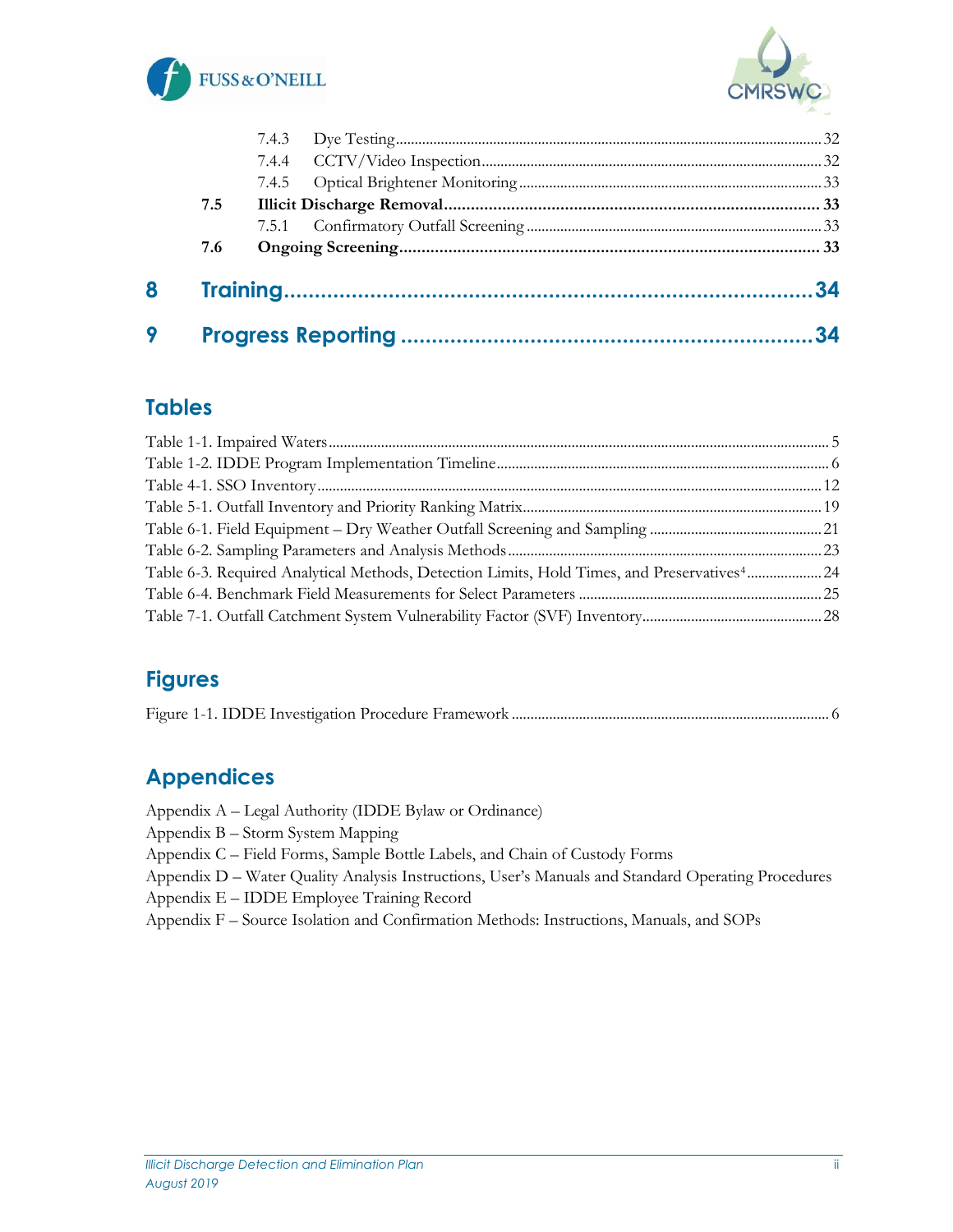



# <span id="page-3-0"></span>**1 Introduction**

#### <span id="page-3-1"></span>**1.1 MS4 Program**

This Illicit Discharge Detection and Elimination (IDDE) Plan has been developed by Southbridge to address the requirements of the United States Environmental Protection Agency's (USEPA's) 2016 National Pollutant Discharge Elimination System (NPDES) General Permit for Stormwater Discharges from Small Municipal Separate Storm Sewer Systems (MS4) in Massachusetts, hereafter referred to as the "2016 Massachusetts MS4 Permit" or "MS4 Permit."

The 2016 Massachusetts MS4 Permit requires that each permittee, or regulated community, address six Minimum Control Measures. These measures include the following:

- 1. Public Education and Outreach
- 2. Public Involvement and Participation
- 3. Illicit Discharge Detection and Elimination Program
- 4. Construction Site Stormwater Runoff Control
- 5. Stormwater Management in New Development and Redevelopment (Post Construction Stormwater Management); and
- 6. Good Housekeeping and Pollution Prevention for Permittee Owned Operations.

Under Minimum Control Measure 3, the permittee is required to implement an IDDE program to systematically find and eliminate sources of non-stormwater discharges to its municipal separate storm sewer system and implement procedures to prevent such discharges. The IDDE program must also be recorded in a written (hardcopy or electronic) document. This IDDE Plan has been prepared to address this requirement.

#### <span id="page-3-2"></span>**1.2 Illicit Discharges**

An "illicit discharge" is any discharge to a drainage system that is not composed entirely of stormwater, with the exception of discharges pursuant to a NPDES permit (other than the NPDES permit for discharges from the MS4) and discharges resulting from fire-fighting activities.

Illicit discharges may take a variety of forms. Illicit discharges may enter the drainage system through direct or indirect connections. Direct connections may be relatively obvious, such as cross-connections of sewer services to the storm drain system. Indirect illicit discharges may be more difficult to detect or address, such as failing septic systems that discharge untreated sewage to a ditch within the MS4, or a sump pump that discharges contaminated water on an intermittent basis.

Some illicit discharges are intentional, such as dumping used oil (or other pollutant) into catch basins, a resident or contractor illegally tapping a new sewer lateral into a storm drain pipe to avoid the costs of a sewer connection fee and service, and illegal dumping of yard wastes into surface waters. Some illicit discharges are related to the unsuitability of original infrastructure to the modern regulatory environment. Examples of illicit discharges in this category include connected floor drains in old buildings, as well as sanitary sewer overflows that enter the drainage system. Sump pumps legally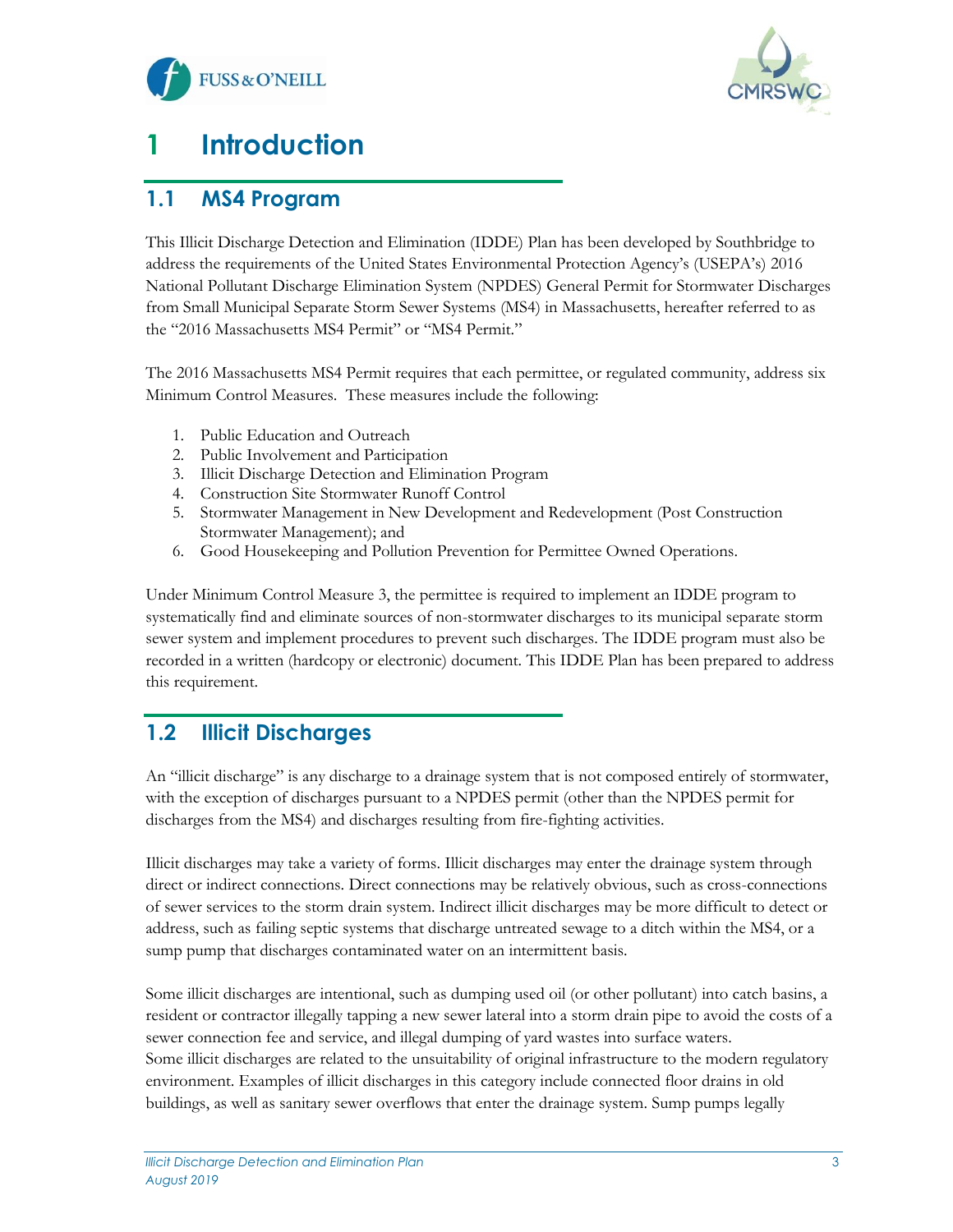



connected to the storm drain system may be used inappropriately, such as for the disposal of floor washwater or old household products, in many cases due to a lack of understanding on the part of the homeowner.

Elimination of some discharges may require substantial costs and efforts, such as funding and designing a project to reconnect sanitary sewer laterals. Others, such as improving self-policing of dog waste management, can be accomplished by outreach in conjunction with the minimal additional cost of dog waste bins and the municipal commitment to disposal of collected materials on a regular basis.

Regardless of the intention, when not addressed, illicit discharges can contribute high levels of pollutants, such as heavy metals, toxics, oil, grease, solvents, nutrients, and pathogens to surface waters.

#### <span id="page-4-0"></span>**1.3 Allowable Non-Stormwater Discharges**

The following categories of non-storm water discharges are allowed under the MS4 Permit unless the permittee, USEPA or Massachusetts Department of Environmental Protection (MassDEP) identifies any category or individual discharge of non-stormwater discharge as a significant contributor of pollutants to the MS4:

- Water line flushing
- Landscape irrigation
- Diverted stream flows
- Rising ground water
- Uncontaminated ground water infiltration (as defined at 40 CFR 35.2005(20))
- Uncontaminated pumped groundwater
- Discharge from potable water sources
- Foundation drains
- Air conditioning condensation
- Irrigation water, springs
- Water from crawl space pumps
- Footing drains
- Lawn watering
- Individual resident car washing
- De-chlorinated swimming pool discharges
- Street wash waters
- Residential building wash waters without detergents

If these discharges are identified as significant contributors to the MS4, they must be considered an "illicit discharge" and addressed in the IDDE Plan (i.e., control these sources so they are no longer significant contributors of pollutants, and/or eliminate them entirely).

### <span id="page-4-1"></span>**1.4 Receiving Waters and Impairments**

**Table 1-1** lists the "impaired waters" within the boundaries of Southbridge regulated area based on the 2014 Massachusetts Integrated List of Waters produced by MassDEP every two years. Impaired waters are water bodies that do not meet water quality standards for one or more designated use(s) such as recreation or aquatic habitat.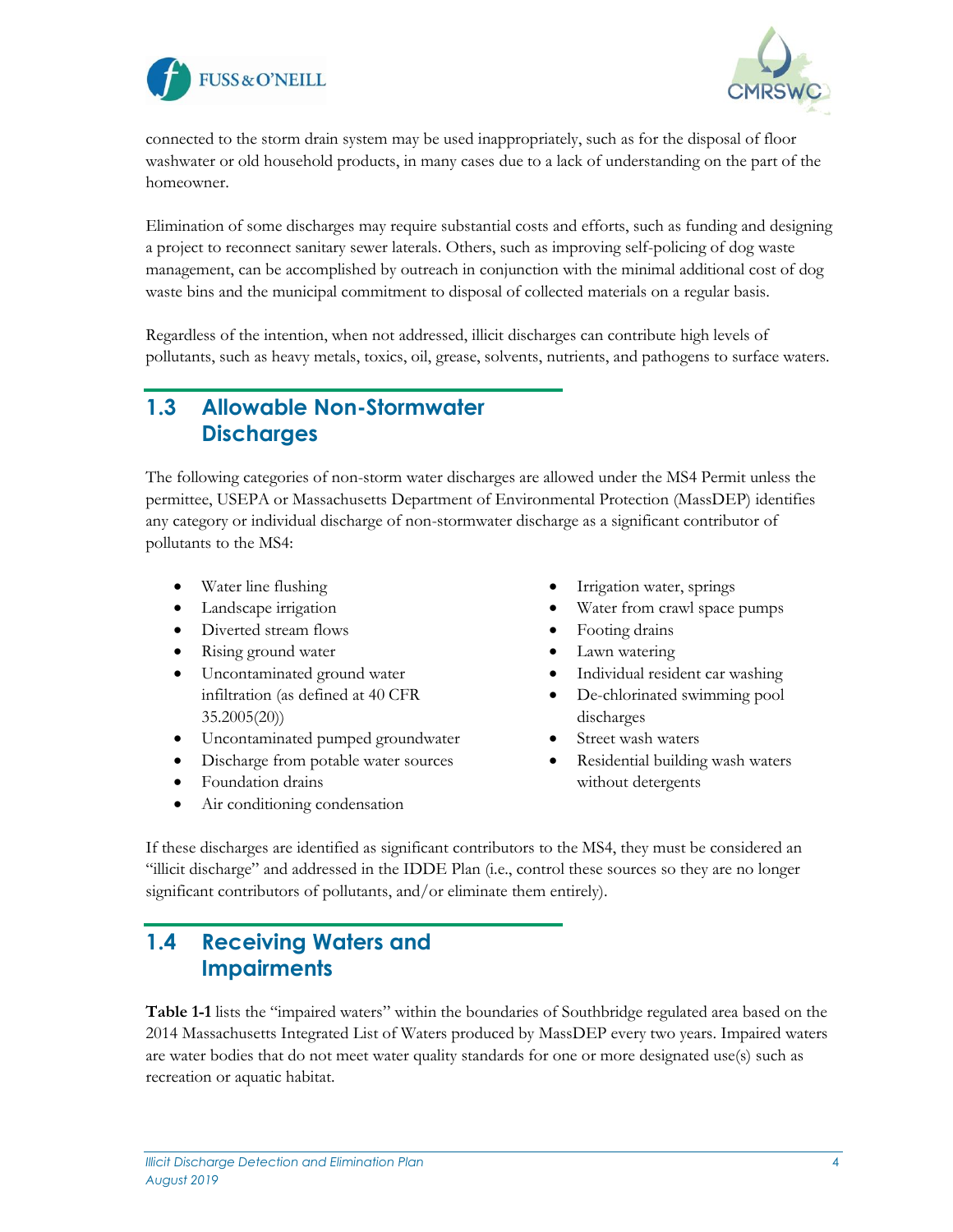



#### **Table 1-1. Impaired Waters**

#### **Southbridge, Massachusetts**

<span id="page-5-1"></span>

| <b>Water Body Name</b> | <b>Segment ID</b> | Category | Impairment(s)                                         | <b>Associated</b><br>Approved |
|------------------------|-------------------|----------|-------------------------------------------------------|-------------------------------|
|                        |                   |          |                                                       | <b>TMDL</b>                   |
| Quinebaug River        | MA41-02           | 5        | Debris/Floatables/Trash;                              |                               |
|                        |                   |          | <b>Excess Algal Growth</b>                            |                               |
| Quinebaug River        | MA41-03           | 5        | Debris/Floatables/Trash;                              |                               |
|                        |                   |          | Physical Substrate Habitat                            |                               |
|                        |                   |          | Alterations; Fecal                                    |                               |
|                        |                   |          | Coliform; Oxygen -                                    |                               |
|                        |                   |          | Dissolved; Taste & Odor;<br>Other                     |                               |
| Cady Brook             | MA41-06           | 5        | Nutrient/Eutrophication                               |                               |
|                        |                   |          | Biological Indicators; Low                            |                               |
|                        |                   |          | <b>Flow Alterations</b>                               |                               |
| Quinebaug River        | MA41-09           | 5        | Debris/Floatables/Trash;                              |                               |
|                        |                   |          | Turbidity; Ambient                                    |                               |
|                        |                   |          | Bioassays - Chronic                                   |                               |
|                        |                   |          | <b>Aquatic Toxicity; Aquatic</b><br>Macroinvertebrate |                               |
|                        |                   |          | <b>Bioassessments</b>                                 |                               |
| Cohasse Brook          | MA41-12           | 5        | Aquatic Macroinvertebrate                             |                               |
|                        |                   |          | Bioassessment;                                        |                               |
|                        |                   |          | Sedimentation/Siltation; E.                           |                               |
|                        |                   |          | Coli                                                  |                               |
| <b>McKinstry Brook</b> | MA41-13           | 5        | Debris/Floatables/Trash; E.                           |                               |
|                        |                   |          | Coli                                                  |                               |
| <b>Hatchet Brook</b>   | MA41-14           | 5        | E. Coli                                               |                               |

Category 4a Waters – impaired water bodies with a completed Total Maximum Daily Load (TMDL).

Category 4c Waters – impaired water bodies where the impairment is not caused by a pollutant. No TMDL required.

Category 5 Waters – impaired water bodies that require a TMDL.

"Approved TMDLs" are those that have been approved by EPA as of the date of issuance of the 2016 MS4 Permit.

Based on impairments for Solids, Oil & Grease, or Metals (Appendix H, Section V) or Bacteria or Pathogens (Appendix H, Section III), **outfalls discharging to the following waterbodies will be ranked as "High Priority" for IDDE outfall screening:**

- Quinebaug River (MA41-02, MA41-03, MA41-09)
- Cohasse Brook (MA41-12)
- McKinstry Brook (MA41-13)
- Hatchet Brook (MA41-14)

#### <span id="page-5-0"></span>**1.5 IDDE Program Goals, Framework, and Timeline**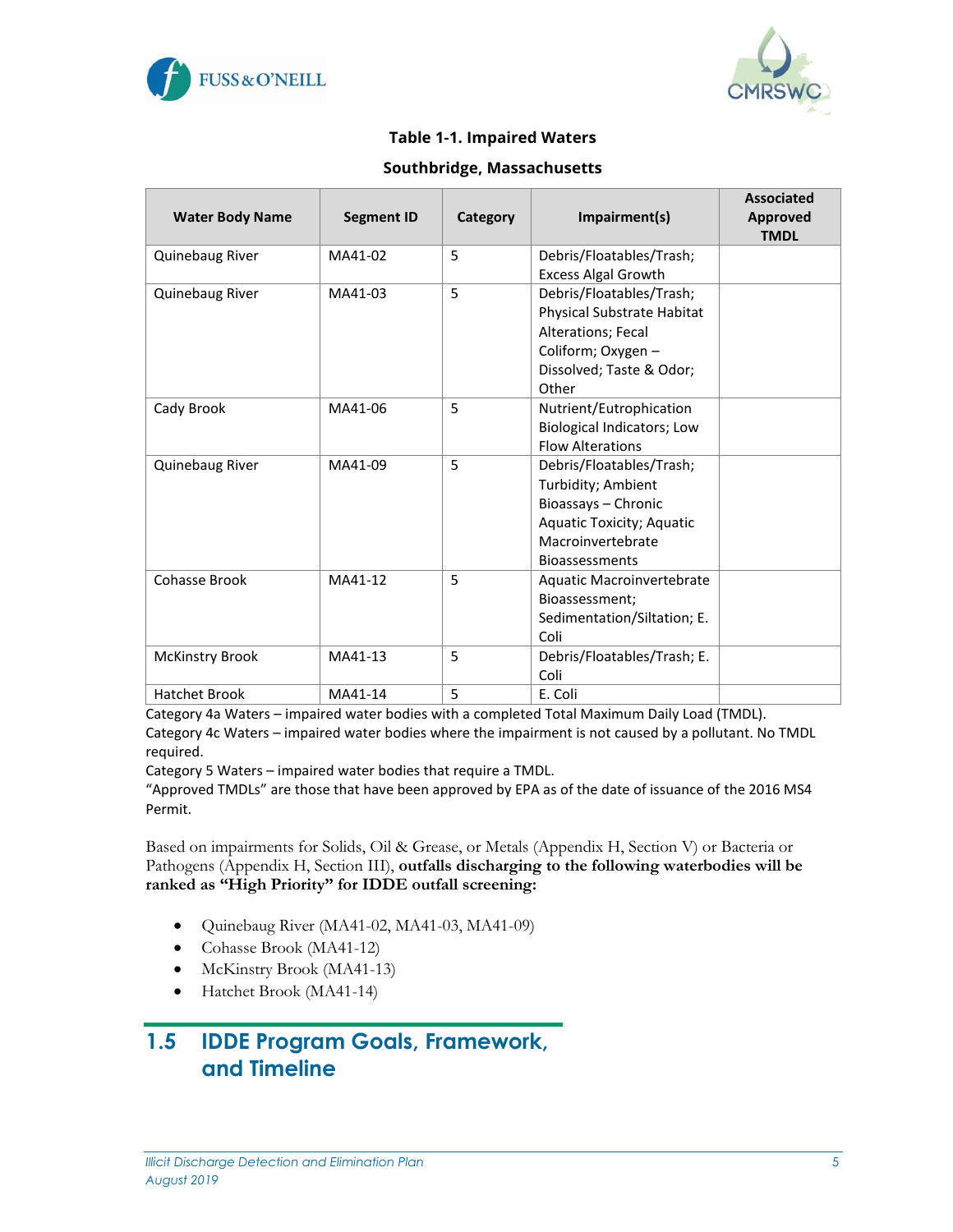



The goals of the IDDE program are to find and eliminate illicit discharges to municipal separate storm sewer system and to prevent illicit discharges from happening in the future. The program consists of the following major components as outlined in the MS4 Permit:

- Legal authority and regulatory mechanism to prohibit illicit discharges and enforce this prohibition
- Storm system mapping
- Inventory and ranking of outfalls
- Dry weather outfall screening
- Catchment investigations
- Identification/confirmation of illicit sources
- Illicit discharge removal
- Followup screening
- Employee training.

The IDDE investigation procedure framework is shown in **Figure 1-1.** The required timeline for implementing the IDDE program is shown in **Table 1-2**.

<span id="page-6-1"></span>

#### **Figure 1-1. IDDE Investigation Procedure Framework**

| Table 1-2. IDDE Program Implementation Timeline |  |  |  |
|-------------------------------------------------|--|--|--|
|-------------------------------------------------|--|--|--|

<span id="page-6-0"></span>

| <b>IDDE Program Requirement</b>                                   | <b>Completion Date from Effective Date of Permit</b> |           |         |         |                |          |  |  |  |  |  |
|-------------------------------------------------------------------|------------------------------------------------------|-----------|---------|---------|----------------|----------|--|--|--|--|--|
|                                                                   | 1 Year                                               | 1.5 Years | 2 Years | 3 Years | <b>7 Years</b> | 10 Years |  |  |  |  |  |
| Written IDDE Program Plan                                         | X                                                    |           |         |         |                |          |  |  |  |  |  |
| SSO Inventory                                                     | X                                                    |           |         |         |                |          |  |  |  |  |  |
| Written Catchment Investigation<br>Procedure                      |                                                      | X         |         |         |                |          |  |  |  |  |  |
| Phase I Mapping                                                   |                                                      |           | X       |         |                |          |  |  |  |  |  |
| Phase II Mapping                                                  |                                                      |           |         |         |                |          |  |  |  |  |  |
| IDDE Regulatory Mechanism or By-<br>law (if not already in place) |                                                      |           |         | X       |                |          |  |  |  |  |  |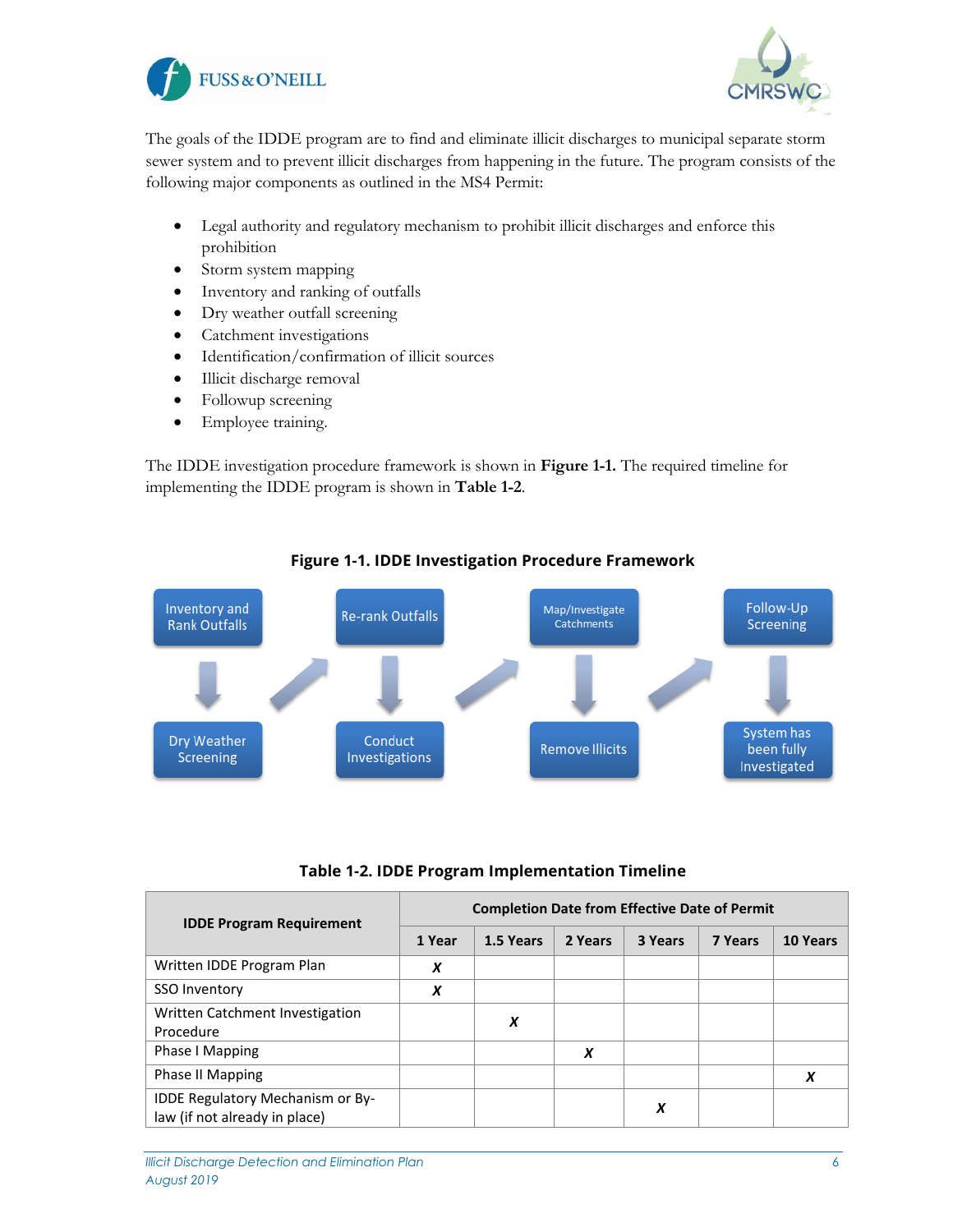



| <b>IDDE Program Requirement</b>                                              | <b>Completion Date from Effective Date of Permit</b> |           |         |         |                |          |  |  |  |  |  |
|------------------------------------------------------------------------------|------------------------------------------------------|-----------|---------|---------|----------------|----------|--|--|--|--|--|
|                                                                              | 1 Year                                               | 1.5 Years | 2 Years | 3 Years | <b>7 Years</b> | 10 Years |  |  |  |  |  |
| Dry Weather Outfall Screening                                                |                                                      |           |         | X       |                |          |  |  |  |  |  |
| Follow-up Ranking of Outfalls and<br>Interconnections                        |                                                      |           |         | X       |                |          |  |  |  |  |  |
| Catchment Investigations - Problem<br>Outfalls                               |                                                      |           |         |         | X              |          |  |  |  |  |  |
| Catchment Investigations - all<br>Problem, High and Low Priority<br>Outfalls |                                                      |           |         |         |                | X        |  |  |  |  |  |

### <span id="page-7-0"></span>**1.6 Work Completed to Date**

The 2003 MS4 Permit required each MS4 community to develop a plan to detect illicit discharges using a combination of storm system mapping, adopting a regulatory mechanism to prohibit illicit discharges and enforce this prohibition, and identifying tools and methods to investigate suspected illicit discharges. Each MS4 community was also required to define how confirmed discharges would be eliminated and how the removal would be documented.

The Town of Southbridge has completed the following IDDE program activities consistent with the 2003 MS4 Permit requirements:

• Developed a map of outfalls and receiving waters

In addition to the 2003 MS4 Permit requirements, other IDDE-related activities that have been completed include:

• Additional storm system mapping, including the locations of catch basins, manholes and pipe connectivity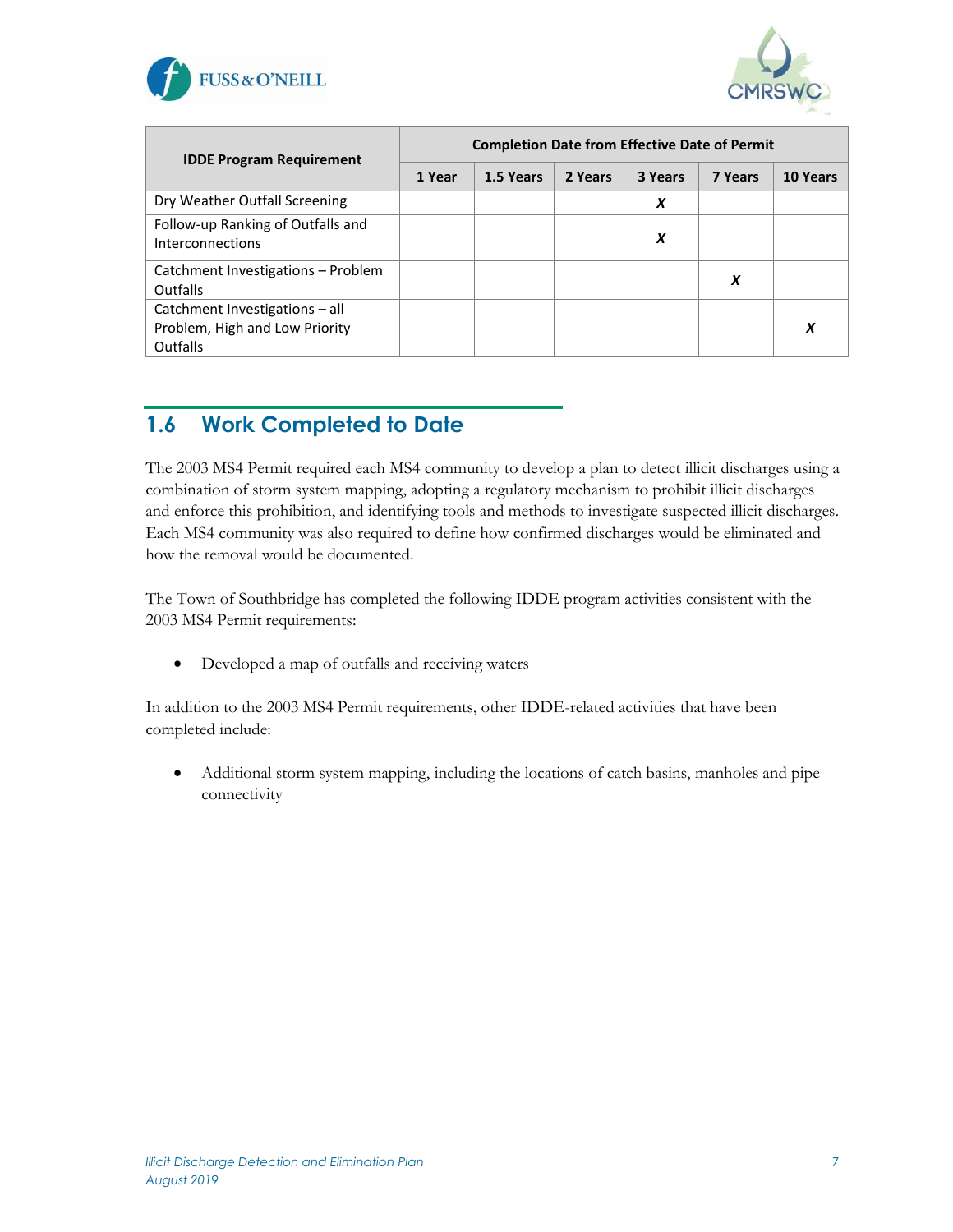



# <span id="page-8-0"></span>**2 Authority and Statement of IDDE Responsibilities**

## <span id="page-8-1"></span>**2.1 Legal Authority**

The Town of Southbridge will adopt a bylaw, ordinance, or other regulatory mechanism to provide the Town adequate legal authority to:

- Prohibit illicit discharges
- Investigate suspected illicit discharges
- Eliminate illicit discharges, including discharges from properties not owned by or controlled by the MS4 that discharge into the MS4 system
- Implement appropriate enforcement procedures and actions.

The bylaw, ordinance, or other regulatory mechanism will meet the requirements of the 2016 MS4 Permit and will be in place within 3 years of the permit effective date (July 1, 2021).

### <span id="page-8-2"></span>**2.2 Statement of Responsibilities**

The Department of Public Works is the lead municipal agency or department responsible for implementing the IDDE program. Other agencies or departments with responsibility for aspects of the program include:

- Department of Public Works Develop IDDE program; continue mapping of stormwater system; coordinate activities of other departments; implement outfall screening and catchment investigation program with combination of own forces and contractors/consultants.
- Sewer Department Assist with initial inventory of SSOs; report SSOs to the DPW; assist with detection and elimination of illicit discharges involving sewage.
- Town Planner & Conservation Agent Assist with development and passage of stormwater bylaw, including adequate legal authority to prohibit, investigate, and eliminate illicit discharges; report any possible illicit discharges encountered in the course of their other duties to the DPW; act as liaison to Conservation Commission.
- Conservation Commission Report any possible illicit discharges encountered in the course of their other duties to the DPW; include conditions as required to prevent illicit discharges in Orders of Conditions issued within the MS4.
- Building Inspector & Plumbing Inspector Check new construction for suspected illicit connections; report any possible illicit discharges encountered in the course of their other duties to the DPW.
- Health Department Assist with detection and elimination of illicit discharges related to septic systems, hazardous wastes, trash, etc.; report any possible illicit discharges encountered in the course of their other duties to the DPW.
- Town Council Approve by-laws and contracts related to IDDE program.
- Town Manager Act as liaison to Town Council; sign contracts and other documents related to IDDE program; assist with interdepartmental coordination.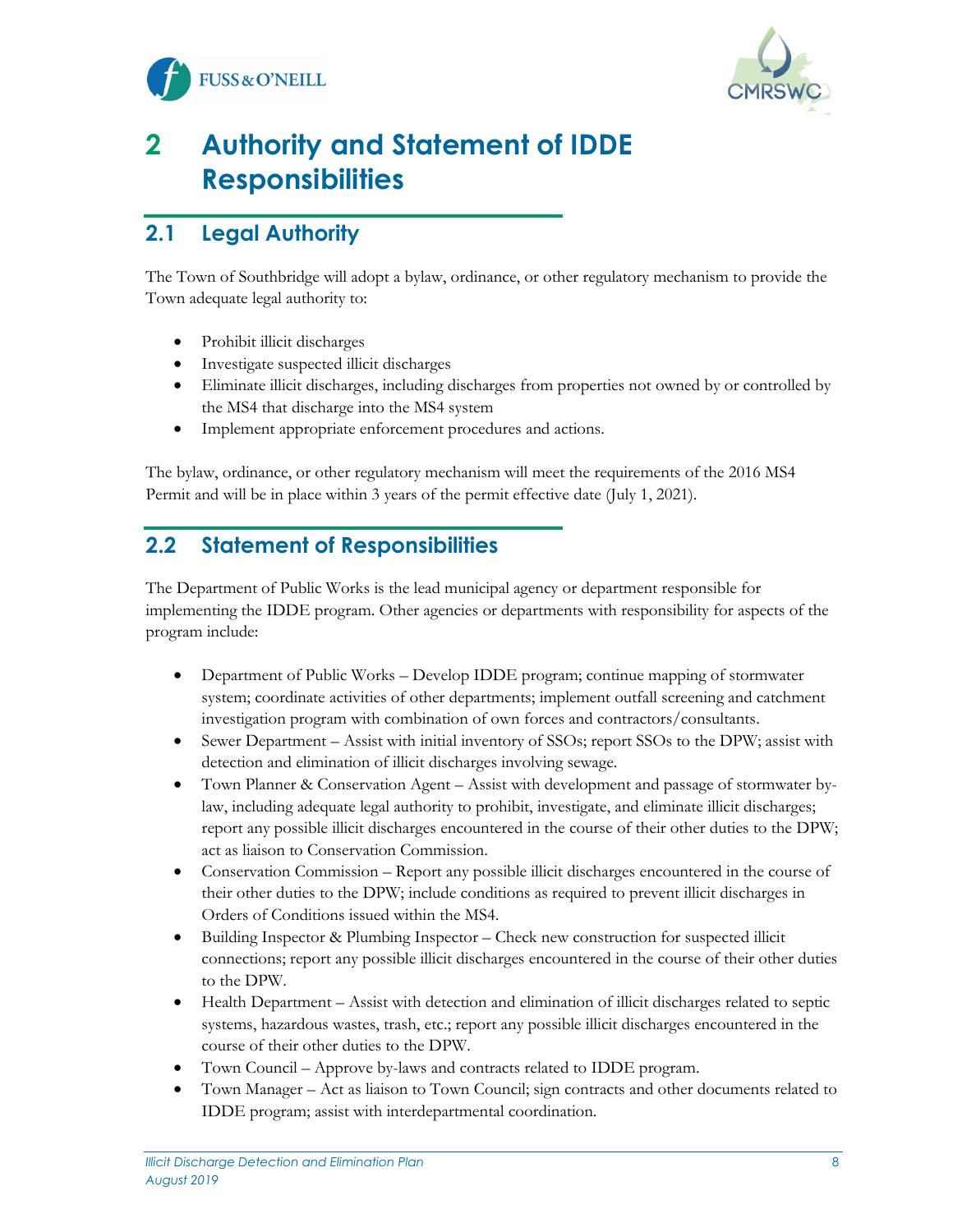



# <span id="page-9-0"></span>**3 Stormwater System Mapping**

The Town of Southbridge originally developed mapping of its stormwater system to meet the mapping requirements of the 2003 MS4 Permit. A copy of the existing storm system map is provided at [https://southbridgema.mapgeo.io/.](https://southbridgema.mapgeo.io/) The 2016 MS4 Permit requires a more detailed storm system map than was required by the 2003 MS4 Permit. The revised mapping is intended to facilitate the identification of key infrastructure, factors influencing proper system operation, and the potential for illicit discharges.

The 2016 MS4 Permit requires the storm system map to be updated in two phases as outlined below. The Department of Public Works is responsible for updating the stormwater system mapping pursuant to the 2016 MS4 Permit. The Town will report on the progress towards completion of the storm system map in each annual report. Updates to the stormwater mapping will be included in **Appendix B**.

### <span id="page-9-1"></span>**3.1 Phase I Mapping**

Phase I mapping must be completed within two (2) years of the effective date of the permit (July 1, 2020) and include the following information:

- Outfalls and receiving waters (previously required by the MS4-2003 permit)
- Open channel conveyances (swales, ditches, etc.)
- Interconnections with other MS4s and other storm sewer systems
- Municipally owned stormwater treatment structures
- Water bodies identified by name and indication of all use impairments as identified on the most recent EPA approved Massachusetts Integrated List of Waters report
- Initial catchment delineations. Topographic contours and drainage system information may be used to produce initial catchment delineations.

The Town has completed the following updates to its stormwater mapping to meet the Phase I requirements:

• Outfalls and receiving waters (previously required by the MS4-2003 permit)

The Town will update its stormwater mapping by July 1, 2020 to include the remaining Phase I information.

#### <span id="page-9-2"></span>**3.2 Phase II Mapping**

Phase II mapping must be completed within ten (10) years of the effective date of the permit (July 1, 2028) and include the following information:

- Outfall spatial location (latitude and longitude with a minimum accuracy of  $+/-30$  feet)
- Pipes
- **Manholes**
- Catch basins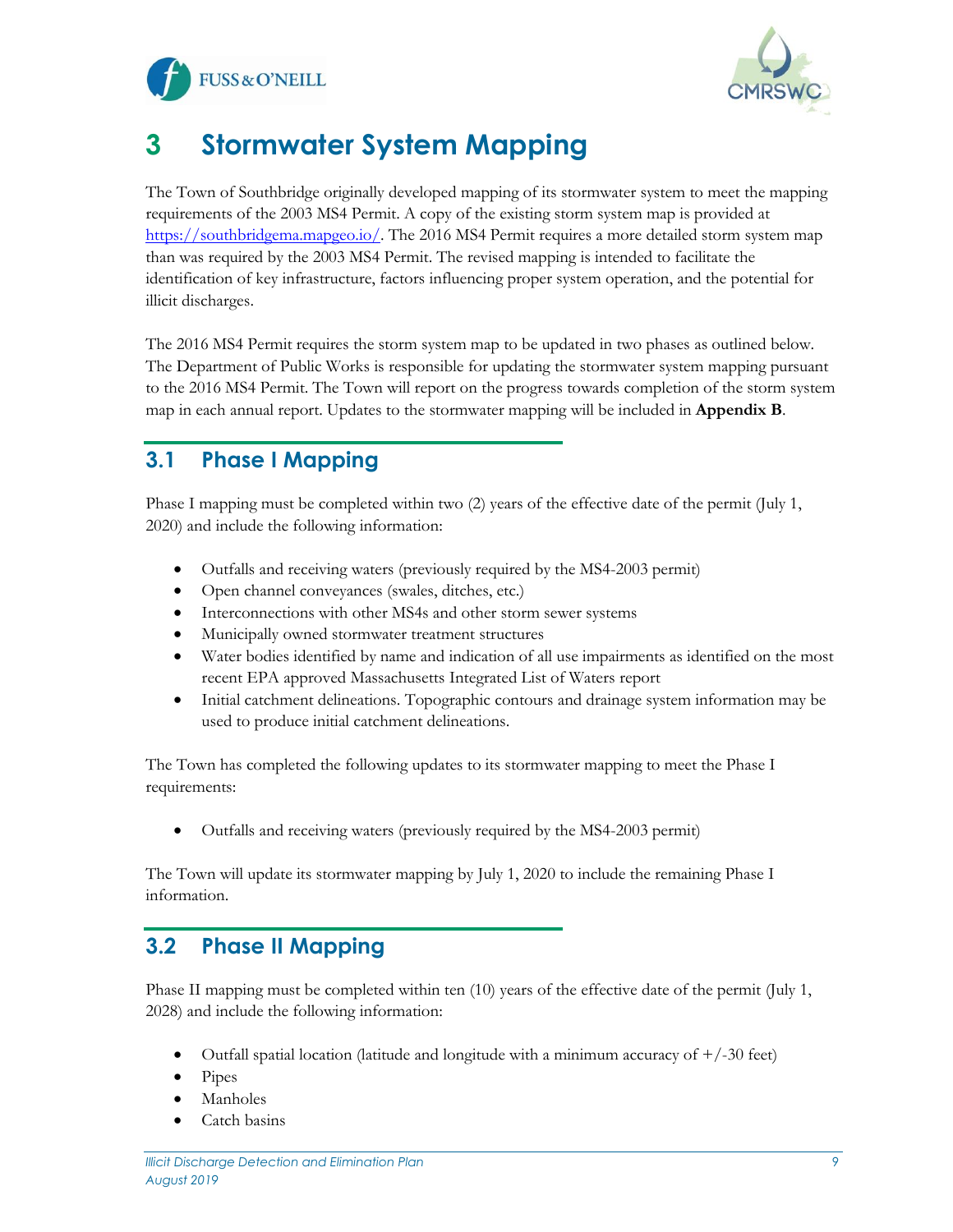



- Refined catchment delineations. Catchment delineations must be updated to reflect information collected during catchment investigations.
- Municipal Sanitary Sewer system

The Town has completed the following updates to its stormwater mapping to meet the Phase II requirements:

- Outfall spatial location (latitude and longitude with a minimum accuracy of  $+/-30$  feet)
- Pipes
- **Manholes**
- Catch basins

The Town will update its stormwater mapping by July 1, 2028 to include the remaining following Phase II information.

### <span id="page-10-0"></span>**3.3 Additional Recommended Mapping Elements**

Although not a requirement of the 2016 MS4 Permit, the Town plans to include the following recommended elements in its storm system mapping:

- Storm sewer material, size (pipe diameter), age
- Sanitary sewer system material, size (pipe diameter), age
- Privately owned stormwater treatment structures
- Where a municipal sanitary sewer system exists, properties known or suspected to be served by a septic system, especially in high density urban areas
- Area where the permittee's MS4 has received or could receive flow from septic system discharges
- Seasonal high water table elevations impacting sanitary alignments
- Topography
- Orthophotography
- Alignments, dates and representation of work completed of past illicit discharge investigations
- Locations of suspected confirmed and corrected illicit discharges with dates and flow estimates.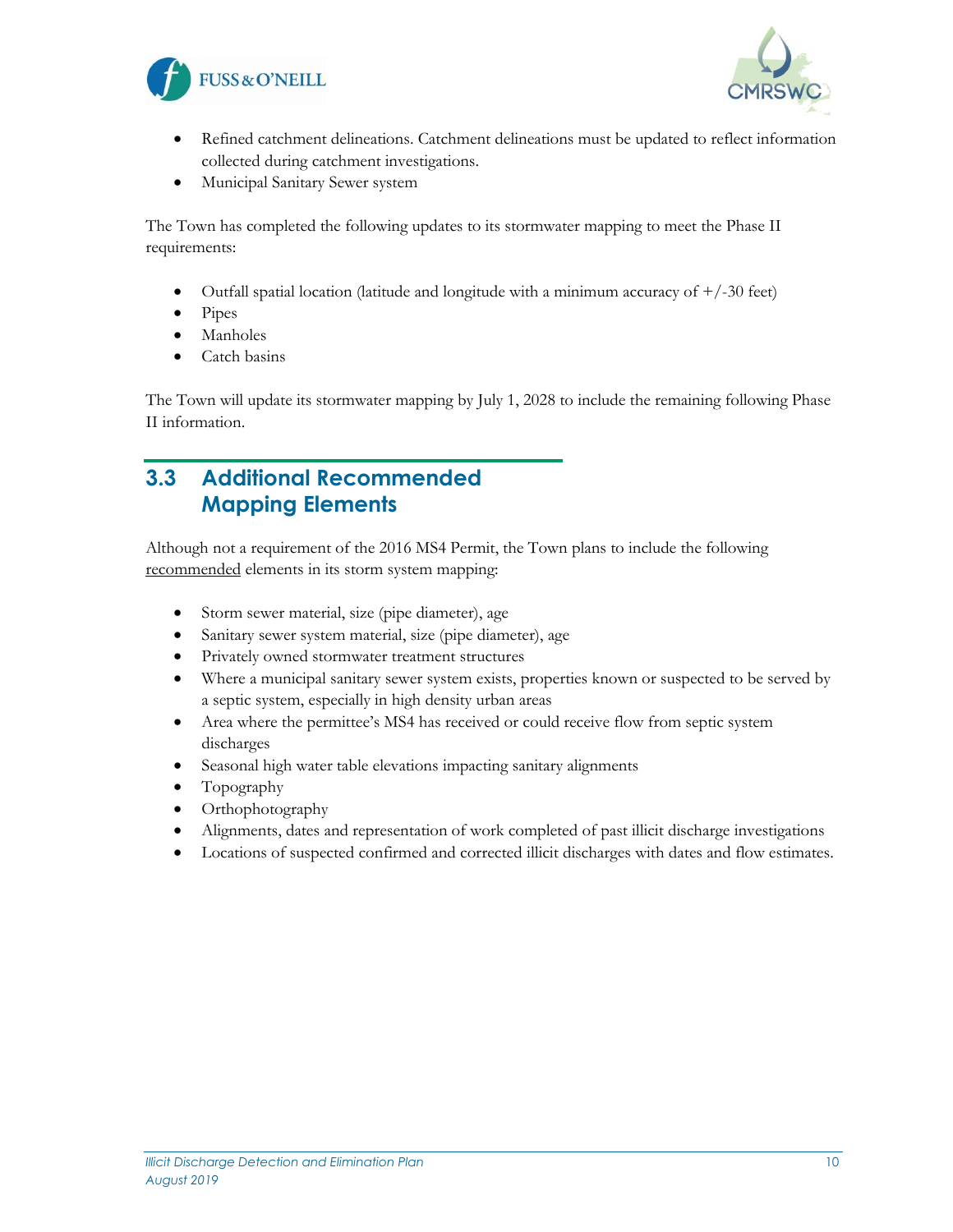



# <span id="page-11-0"></span>**4 Sanitary Sewer Overflows (SSOs)**

The 2016 MS4 Permit requires municipalities to prohibit illicit discharges, including sanitary sewer overflows (SSOs), to the separate storm sewer system. SSOs are discharges of untreated sanitary wastewater from a municipal sanitary sewer that can contaminate surface waters, cause serious water quality problems and property damage, and threaten public health. SSOs can be caused by blockages, line breaks, sewer defects that allow stormwater and groundwater to overload the system, power failures, improper sewer design, and vandalism.

The Town has completed an inventory of SSOs that have discharged to the MS4 within the five (5) years prior to the effective date of the 2016 MS4 Permit, based on review of available documentation pertaining to SSOs (**Table 4-1**). The inventory includes all SSOs that occurred during wet or dry weather resulting from inadequate conveyance capacities or where interconnectivity of the storm and sanitary sewer infrastructure allows for transfer of flow between systems.

Upon detection of an SSO, the Town will eliminate it as expeditiously as possible and take interim measures to minimize the discharge of pollutants to and from its MS4 until the SSO is eliminated. Upon becoming aware of an SSO to the MS4, the Town will provide oral notice to EPA within 24 hours and written notice to EPA and MassDEP within five (5) days of becoming aware of the SSO occurrence.

The inventory in **Table 4-1** will be updated by the Department of Public Works in coordination with the Wastewater Department when new SSOs are detected. The SSO inventory will be included in the annual report, including the status of mitigation and corrective measures to address each identified SSO.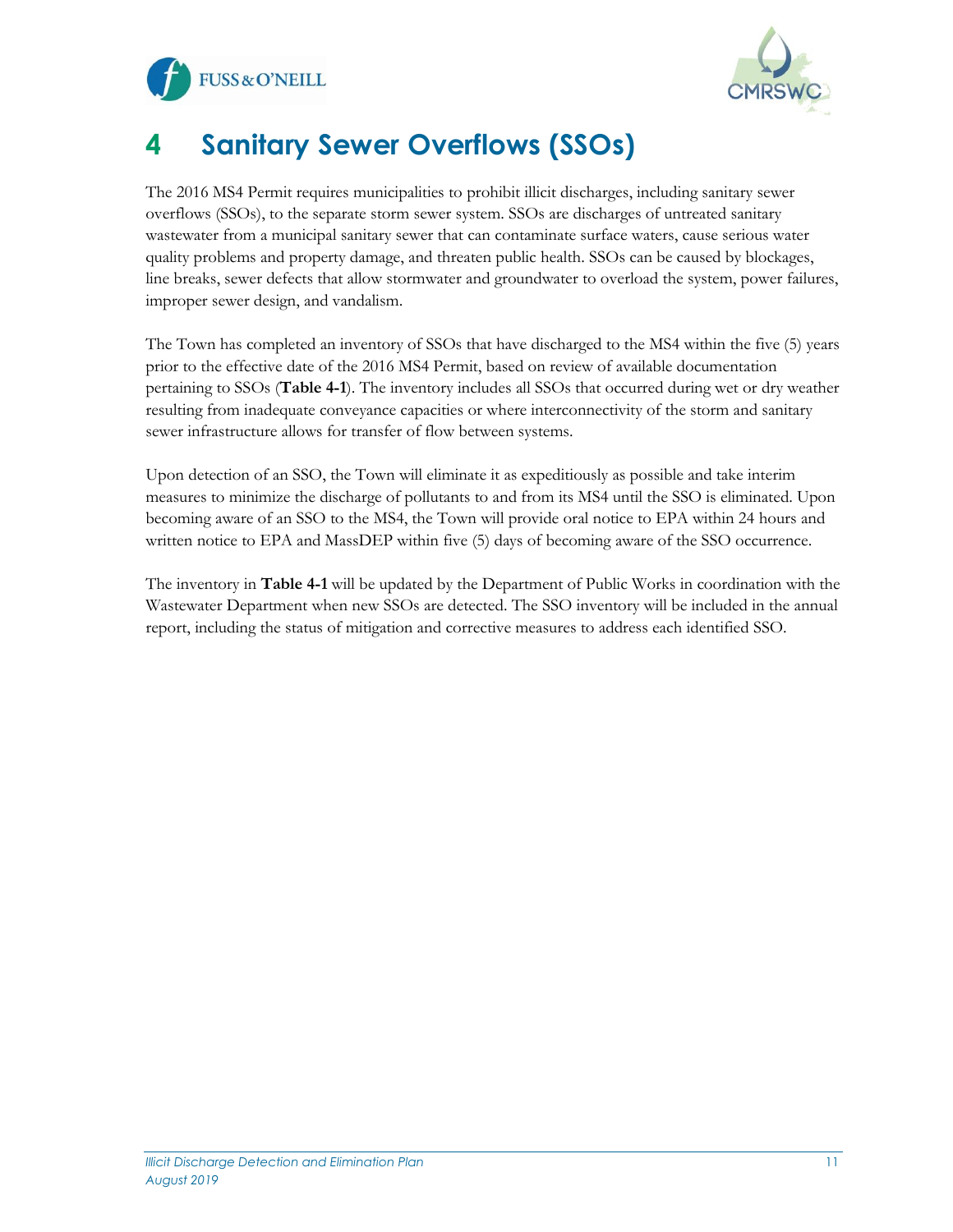<span id="page-12-0"></span>



#### **Table 4-1. SSO Inventory**

#### **Southbridge, Massachusetts Revision Date: 11/18/2020**

| SSO Location <sup>1</sup>                                    | Discharge Statement <sup>2</sup>                                                                            | Date <sup>3</sup> | <b>Time</b><br>Start <sup>3</sup> | Time End <sup>3</sup> | <b>Estimated Volume<sup>4</sup></b>              | Description <sup>5</sup>                                                                                                   | <b>Mitigation Completed<sup>6</sup></b>                                                                                    | <b>Mitigation Planned<sup>7</sup></b> |
|--------------------------------------------------------------|-------------------------------------------------------------------------------------------------------------|-------------------|-----------------------------------|-----------------------|--------------------------------------------------|----------------------------------------------------------------------------------------------------------------------------|----------------------------------------------------------------------------------------------------------------------------|---------------------------------------|
| River Ave.                                                   | Ground surface only                                                                                         | 11/13/13          | 11:18 AM                          | 11:50 AM              | 30 gal                                           | Sewer blockage due to root<br>intrusion caused SSO at<br>sewer manhole                                                     | Blockage removed with<br>vac truck. Location added<br>to list for root treatment<br>and monthly checklist                  |                                       |
| 86 Dennison Cross Road (Dennison<br>Cross Road Pump Station) | Direct discharge to Hatchet Brook                                                                           | 1/30/14           | 9:10 AM                           | 9:58 AM               | 1750 gal                                         | Pump station controller<br>failure caused discharge of<br>backwash from water filter<br>plant                              | Temporary pump<br>controller re-<br>configuration followed by<br>controller replacement                                    |                                       |
| Windsor Court - SMH #222                                     | Catch basin to receiving waters<br>(Quinebaug River)                                                        | 3/28/14           | 9:44 AM                           | 10:15 AM              | Unknown - not flowing<br>on arrival              | Blockage caused by broom<br>handle and sticks dropped<br>into pick hole of SMH<br>causing raggy/greasy buildup             | SMH vac'd out, sewer<br>main flushed. SMH<br>cover's pickhole sealed.                                                      |                                       |
| Southbridge WWTP filter building                             | Catch basin to receiving waters<br>(Quinebaug River)                                                        | 4/11/14           | 8:14 AM                           | 8:20 AM               | 1 CY of foam/soap suds                           | Foam/suds from a detergent<br>came through bricks on the<br>side of a sewer manhole                                        | Bricks cemented in place<br>and outside of manhole.<br>Storm drain jetted and<br>vac'd.                                    |                                       |
| Near 796 Charlton Street                                     | Ground surface only                                                                                         | 8/26/14           | 2:14 PM                           | 2:44 PM               | < 2000 gal                                       | Gasket failure on air release<br>valve caused SSO from force<br>main carrying reclaim water<br>to Millennium Power Plant   | Air release valve was<br>rebuilt, tested, and put<br>back in service                                                       |                                       |
| Near 291 Durfee Street                                       | Ground surface only                                                                                         | 4/18/15           | 12:30 PM                          | 12:45 PM              | $<$ 25 gal                                       | Cap came off end of E-one<br>force main.                                                                                   | New cap installed. SMH<br>and ground surface<br>cleaned with vac truck.                                                    |                                       |
| Intersection of Langlois Ave and Wall<br>Street (SMH-CSI558) | Catch basin to receiving water<br>(McKinstry Brook)                                                         | 4/19/15           | 10:53 AM                          | 11:10 AM              | 2400 gal                                         | Sewer blockage caused<br>manhole to surcharge and<br>overflow.                                                             | Sewer main jetted from<br>problem area through<br>Mill St siphon to assure<br>flow. Catch basin vac'd.                     |                                       |
| Bridge at Elm St over Cohasse Brook                          | Direct discharge to Cohasse Brook                                                                           | 7/22/15           | 11:40 AM<br>on 7/22               | 12:50 PM<br>on 7/24   | Leak from small crack in<br>pipe, volume unknown | Sinkhole in roadway lead to<br>discovery of sewage leak<br>from bridge abutment/<br>foundation by dye test.                | Hydraulic cement used to<br>fill voids and cracks.<br>Sinkhole excavated and<br>flow filled. Sewer main<br>lined.          |                                       |
| Intersection of Cliff St and River St                        | Discharge to ground and catch basin.<br>Sewage entered catch basin but did<br>not exit to receiving waters. | 8/3/15            | 3:15 PM                           | 3:45 PM               | 30 gal                                           | Blockage, presumably due to<br>root intrusion. Surcharged<br>SMH leaked onto roadway<br>and into catch basin.              | Last treated for roots on<br>7/29/15. Sewer and drain<br>jetted and vac'd, road<br>surface cleaned.                        |                                       |
| Near intersection of Hamilton Street<br>and Oliver Street    | Ground surface only                                                                                         | 9/7/15            |                                   |                       | Unknown                                          | Root intrusion caused<br>blockage in a shared lateral<br>in a shared dirt driveway<br>behind residences on<br>Hamilton St. | Line rodded by private<br>contractor to clear<br>blockage. Homeowners<br>notified of issue with<br>private shared lateral. |                                       |
| 66 Union Street                                              | Ground surface only                                                                                         | 5/13/16           |                                   |                       | Unknown                                          | Sewage flowing out of<br>garage at 66 Union.                                                                               | <b>BOH contacted resident</b><br>to order them to stop the                                                                 |                                       |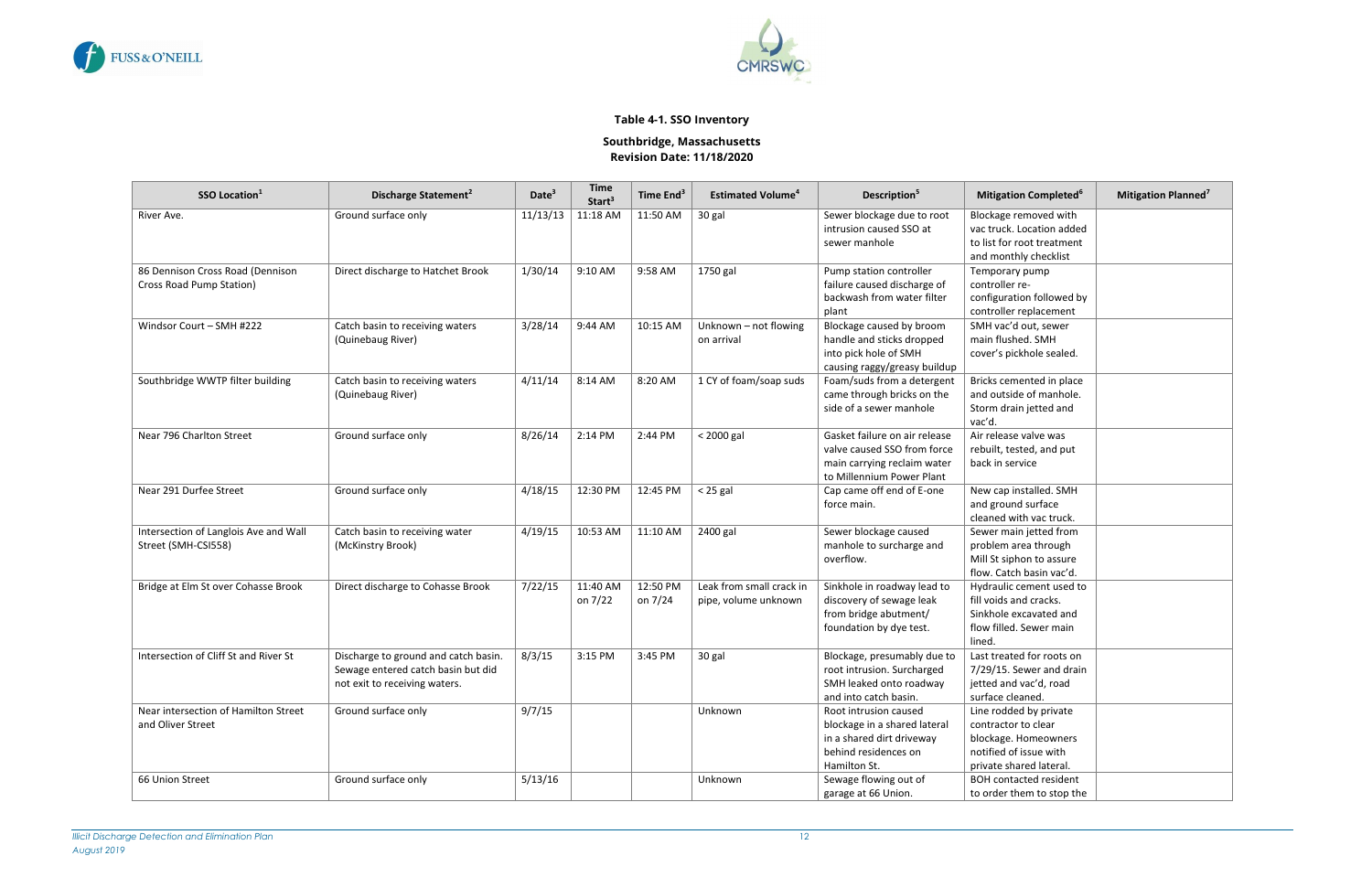



|                                        |                                       |                  |          |          |                      |                                | overflow. Condition was    |                             |
|----------------------------------------|---------------------------------------|------------------|----------|----------|----------------------|--------------------------------|----------------------------|-----------------------------|
|                                        |                                       |                  |          |          |                      |                                | corrected by homeowner.    |                             |
| Near 21 Wall Street                    | Catch basin to receiving waters       | 9/24/16          | 12:50 PM | 1:15 PM  | 20 to 25 gal         | Odor from catch basin lead     | Main was jetted to clear   |                             |
|                                        | (McKinstry Brook)                     |                  |          |          |                      | to discovery of surcharged     | blockage. Storm drain      |                             |
|                                        |                                       |                  |          |          |                      | SMH. Camera showed void at     | was jetted and vac'd.      |                             |
|                                        |                                       |                  |          |          |                      | manhole allowed sewage to      | Void at SMH sealed with    |                             |
|                                        |                                       |                  |          |          |                      | seep into ground, following    | hydraulic cement.          |                             |
|                                        |                                       |                  |          |          |                      | voids to catch basin.          |                            |                             |
| 43 Coombs Street, back driveway area   | Ground surface only                   | 11/22/16 1:34 PM |          | 2:05 PM  | Unknown, 500 to 1000 | Root intrusion caused          | Jetted and vac'd to clear  |                             |
|                                        |                                       |                  |          |          | gal estimated        | blockage in shared lateral     | blockage. Hydrated lime    |                             |
|                                        |                                       |                  |          |          |                      |                                | spread on affected         |                             |
|                                        |                                       |                  |          |          |                      |                                | surface. Area previously   |                             |
|                                        |                                       |                  |          |          |                      |                                | treated for roots on       |                             |
|                                        |                                       |                  |          |          |                      |                                | 8/22/14. Added to list for |                             |
|                                        |                                       |                  |          |          |                      |                                | retreatment. Board of      |                             |
|                                        |                                       |                  |          |          |                      |                                | Health notified owners of  |                             |
|                                        |                                       |                  |          |          |                      |                                | shared lateral to address  |                             |
|                                        |                                       |                  |          |          |                      |                                | problem and maintain.      |                             |
| 122 Charlton Street, Schott Lighting & | Direct discharge to Quinebaug River   | 1/23/18          | 8:00 AM  | 8:00 AM  | $< 50$ gal           | Private force main to septic   | FM shut down               |                             |
| Imaging, near building 20              |                                       |                  |          |          |                      | pit was frozen. Once thawed,   | immediately. Private       |                             |
|                                        |                                       |                  |          |          |                      | FM was tested and found to     | contractors hired to clean |                             |
|                                        |                                       |                  |          |          |                      | be broken at elbow and         | area and repair pipe       |                             |
|                                        |                                       |                  |          |          |                      | discharging to river instead   | before further use.        |                             |
|                                        |                                       |                  |          |          |                      | of septic pit.                 |                            |                             |
| 122 Charlton Street, Schott Lighting & | Direct discharge to unnamed tributary | 5/14/18          | 8:35 AM  | 8:45 AM  | 100 to 200 gal       | Discovered, reported, and      | Septic system shut down    |                             |
| Imaging                                | to Quinebaug River                    |                  |          |          |                      | fixed by private entity        | & locked out. Outside      |                             |
|                                        |                                       |                  |          |          |                      | (Schott). Separated pipe joint | contractor brought in to   |                             |
|                                        |                                       |                  |          |          |                      | on septic system caused        | perform repairs.           |                             |
|                                        |                                       |                  |          |          |                      | leak.                          |                            |                             |
| 416-418 Worcester Street (Homestead    | Ground surface only                   | 5/24/18          | 1:10 PM  | 1:30 PM  | 2250 gal             | Greasy blockage caused         | Line flushed to clear      | Line replacement in capital |
| Ave/Kim Drive easement)                |                                       |                  |          |          |                      | overflow at manhole.           | greasy buildup. Area       | plan.                       |
|                                        |                                       |                  |          |          |                      |                                | vac'd and limed. Already   |                             |
|                                        |                                       |                  |          |          |                      |                                | on monthly checklist,      |                             |
|                                        |                                       |                  |          |          |                      |                                | added to monthly flush     |                             |
|                                        |                                       |                  |          |          |                      |                                | list.                      |                             |
| 121 Hamilton Street (private access    | Ground surface only                   | 6/16/18          | 6:30 PM  | 7:00 PM  | 20 to 25 gal         | Raggy material caused          | Private contractor called  |                             |
| manhole)                               |                                       |                  |          |          |                      | blockage of private access     | to rod line and clear      |                             |
|                                        |                                       |                  |          |          |                      | manhole's discharge pipe       | blockage.                  |                             |
| Homestead Ave/Kim Drive easement       | Direct discharge to Cady Brook        | 6/18/18          | 3:00 PM  | 4:30 PM  | 20 gal per hour,     | Camera showed hole in          | Drums placed to catch      | Line replacement in capital |
| line, suspended over Cady Brook        |                                       |                  |          |          | unknown duration     | suspended cast iron/steel      | dripping sewage. Pipe      | plan.                       |
|                                        |                                       |                  |          |          |                      | main.                          | wrapped with rubberized    |                             |
|                                        |                                       |                  |          |          |                      |                                | tape to limit and direct   |                             |
|                                        |                                       |                  |          |          |                      |                                | flow to drums. MH to MH    |                             |
|                                        |                                       |                  |          |          |                      |                                | liner installed by         |                             |
|                                        |                                       |                  |          |          |                      |                                | Insituform on 6/29/18.     |                             |
| Driveway of Schott Fiber Optics (122   | Ground surface only                   | 6/27/18          | 9:35 AM  | 10:00 AM | 100 gal              | Air release valve failed       | Ball valve to air vent     |                             |
| Charlton Street) behind Building 20    |                                       |                  |          |          |                      | causing overflow of vent       | closed to stop leak. Area  |                             |
|                                        |                                       |                  |          |          |                      | manhole.                       | hosed and vac'd. New air   |                             |
|                                        |                                       |                  |          |          |                      |                                | valve unit installed.      |                             |
| 86 Dennison Cross Road (Dennison       | Direct discharge to Hatchet Brook     | 6/29/18          | 6:15 PM  | 6:20 PM  | 400 to 600 gal       | High outdoor temps caused      | Electrician installed fans |                             |
| Cross Road Pump Station)               |                                       |                  |          |          |                      | VFD to shut down causing       | and vents in VFD           |                             |
|                                        |                                       |                  |          |          |                      |                                |                            |                             |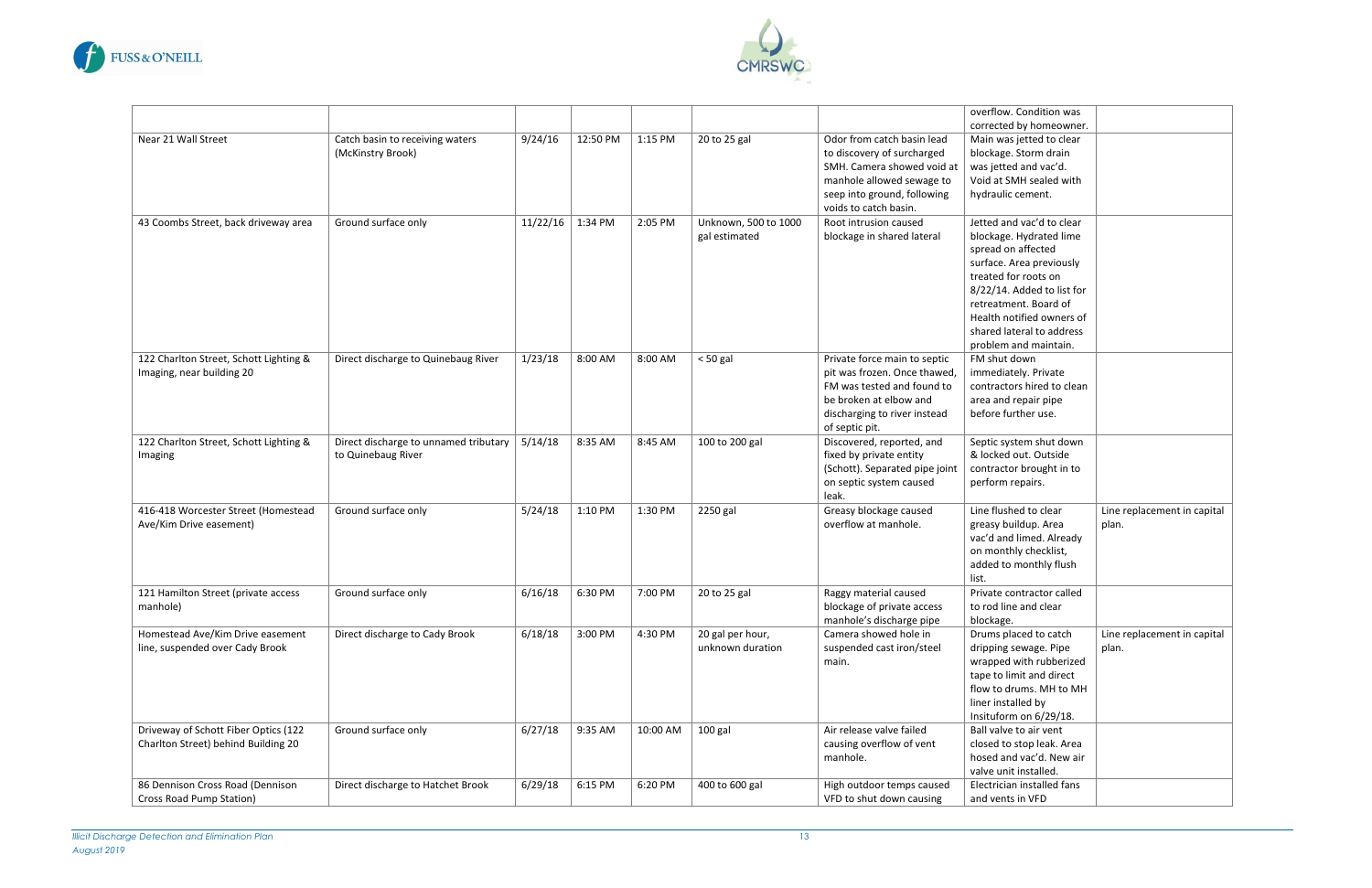



|                                  |                                   |                  |          |          |                         | pump station to overflow       | enclosure to keep temps    |                               |
|----------------------------------|-----------------------------------|------------------|----------|----------|-------------------------|--------------------------------|----------------------------|-------------------------------|
|                                  |                                   |                  |          |          |                         | (water filter plant backwash)  | down                       |                               |
| 31-33 Taft Street                | Ground surface only               | 7/11/18          |          |          | Unknown                 | Sewage leaking from            | Main checked and found     |                               |
|                                  |                                   |                  |          |          |                         | retaining wall, caused by      | to be clear. Lateral       |                               |
|                                  |                                   |                  |          |          |                         | blockage/breakage in private   | located in main, not       |                               |
|                                  |                                   |                  |          |          |                         | lateral                        | flowing. Dye test          |                               |
|                                  |                                   |                  |          |          |                         |                                | produced dye out of        |                               |
|                                  |                                   |                  |          |          |                         |                                | retaining wall. Owner      |                               |
|                                  |                                   |                  |          |          |                         |                                | advised to hire contractor |                               |
|                                  |                                   |                  |          |          |                         |                                | to clean/repair line. BOH  |                               |
|                                  |                                   |                  |          |          |                         |                                | contacted but would not    |                               |
|                                  |                                   |                  |          |          |                         |                                | issue stop order without   |                               |
|                                  |                                   |                  |          |          |                         |                                | witnessing leak.           |                               |
| 31-33 Taft Street                | Ground surface only               | 8/15/18          |          |          | 10 to 20 gal estimated  | Sewage leaking from            | Board of Health            |                               |
|                                  |                                   |                  |          |          |                         | retaining wall, caused by      | contacted owner to         |                               |
|                                  |                                   |                  |          |          |                         | blockage/breakage in private   | repair private lateral     |                               |
|                                  |                                   |                  |          |          |                         | lateral                        | ASAP                       |                               |
| Oak Ridge Cemetery               | Direct discharge to Cohasse Brook | 10/29/18 1:41 PM |          | 2:08 PM  | 50 GPM estimated, total | Blockage caused by diaper      | Blockage cleared by        |                               |
|                                  |                                   |                  |          |          | duration unknown        | and other raggy material       | jetting. This area is on a |                               |
|                                  |                                   |                  |          |          |                         |                                | weekly checklist and       |                               |
|                                  |                                   |                  |          |          |                         |                                | monthly flushing list.     |                               |
| 141 Main Street                  | Ground surface only               | 3/1/19           | 1:25 PM  | 1:45 PM  | 100 gal                 | Private sewer lateral          | Frozen sewage removed      |                               |
|                                  |                                   |                  |          |          |                         | blocked. Discharging from      | from area. Occupants       |                               |
|                                  |                                   |                  |          |          |                         | cleanout on private property.  | called private contractor  |                               |
|                                  |                                   |                  |          |          |                         |                                | to clear blockage.         |                               |
| Near 484 Worcester Street        | Ground surface only               | 4/22/19          | 12:00 PM | 1:10 PM  | < 250 gal (3 GPM)       | Sewer main blocked with        | SMH vac'd and line         |                               |
|                                  |                                   |                  |          |          |                         | bricks and greasy, raggy       | flushed. Bricks removed.   |                               |
|                                  |                                   |                  |          |          |                         | material causing manhole to    | Heavy cleaning to remove   |                               |
|                                  |                                   |                  |          |          |                         | surcharge and overflow.        | greasy buildup.            |                               |
| Near 65 Morris Street            | Catch basin to receiving waters   | 6/4/19           | 8:00 AM  | 10:15 AM | 150 gal                 | Sewage found to be leaking     | Removed blockage and       |                               |
|                                  | (Quinebaug River)                 |                  |          |          |                         | from patch in road. Line       | overflow stopped. Line     |                               |
|                                  |                                   |                  |          |          |                         | blocked by two large towels    | was videoed, clay line     |                               |
|                                  |                                   |                  |          |          |                         | of unknown origin.             | found to be crushed.       |                               |
|                                  |                                   |                  |          |          |                         |                                | Crushed clay line replaced |                               |
|                                  |                                   |                  |          |          |                         |                                | with PVC.                  |                               |
| 86 Dennison Cross Road (Dennison | Direct discharge to Hatchet Brook | 7/25/19          | 6:20 PM  | 7:30 PM  | 6750 gal estimated      | Pump station controller        | Vac truck used to          | Should consider               |
| Cross Road Pump Station)         |                                   |                  |          |          |                         | "locked up" causing overflow   | alleviate SSO while pump   | modifications to allow high   |
|                                  |                                   |                  |          |          |                         | of water filter plant          | controller was power       | level float to send stop      |
|                                  |                                   |                  |          |          |                         | backwash (all influent to this | cycled. Resumed normal     | signal to Water Treatment     |
|                                  |                                   |                  |          |          |                         | pump station is filter         | automatic operation after  | Plant to cease flow of filter |
|                                  |                                   |                  |          |          |                         | backwash from Water            | cycling. Electrician       | backwash.                     |
|                                  |                                   |                  |          |          |                         | Treatment Facility).           | installed switch to cycle  |                               |
|                                  |                                   |                  |          |          |                         |                                | power if issue happens     |                               |
|                                  |                                   |                  |          |          |                         |                                | again.                     |                               |
| 74 Litchfield Ave                | Ground surface only               | 4/27/20          | 1:49 PM  | 2:35 PM  | 700 gal estimated       | Raggy material caused          | Sewer line flushed, raggy  |                               |
|                                  |                                   |                  |          |          |                         | blockage, causing manhole      | material removed,          |                               |
|                                  |                                   |                  |          |          |                         | to overflow                    | standing water             |                               |
|                                  |                                   |                  |          |          |                         |                                | vacuumed.                  |                               |
| 128-1/2 Elm Street               | Ground surface only               | 6/11/20          | 10:50 PM | 11:20 PM | 250 gal estimated       | Blocked private shared         | Sewer Department           | Dwelling most impacted by     |
|                                  |                                   |                  |          |          |                         | lateral was in the process of  | inspected area the         | overflow has since been       |
|                                  |                                   |                  |          |          |                         |                                |                            | disconnected from shared      |
|                                  |                                   |                  |          |          |                         |                                | following morning. No      |                               |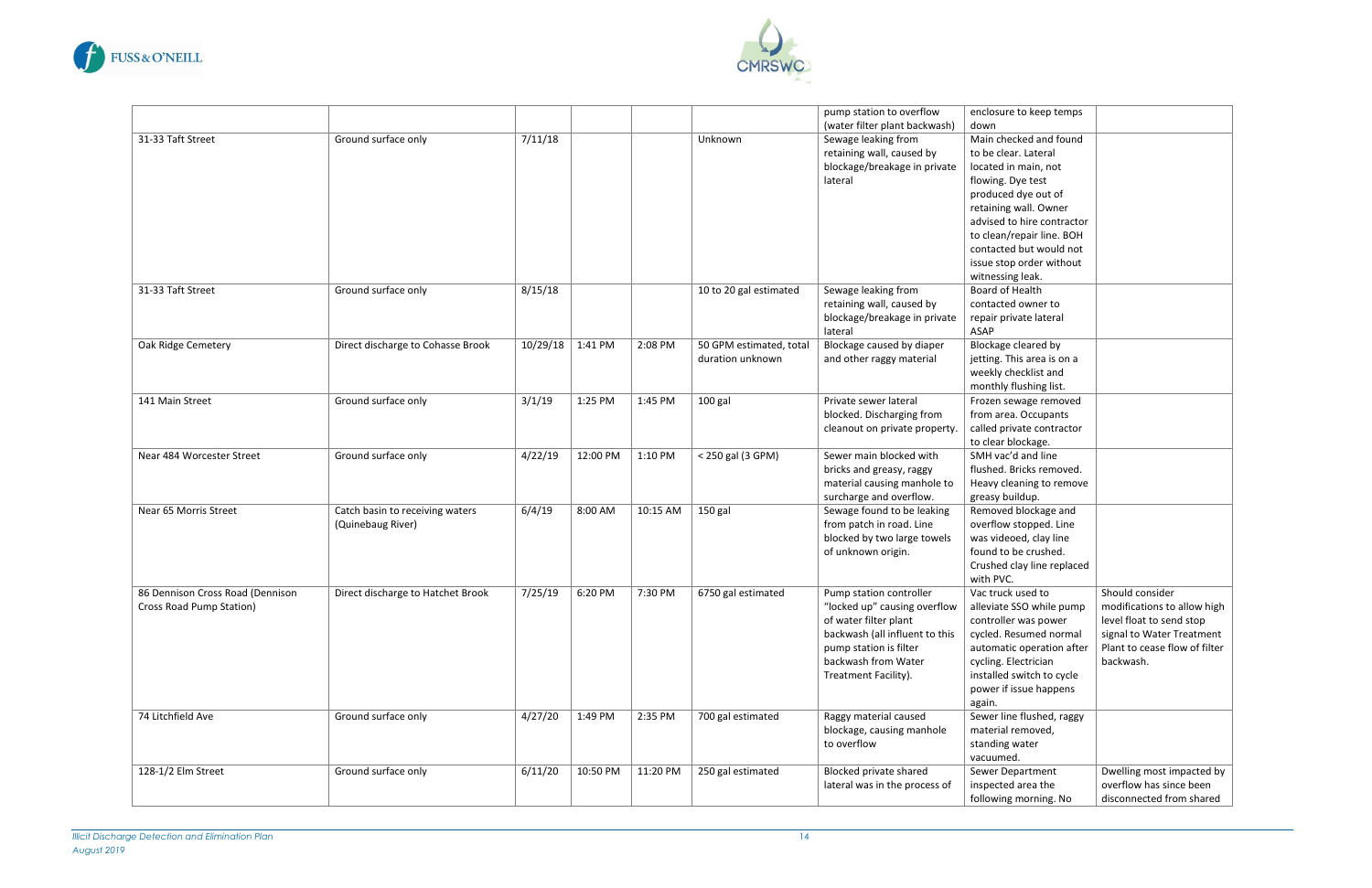



|                     |                                       |          |          |          |                         |                               |                           | lateral and connected      |
|---------------------|---------------------------------------|----------|----------|----------|-------------------------|-------------------------------|---------------------------|----------------------------|
|                     |                                       |          |          |          |                         | being rodded. SSO occurred    | active overflow, cleanout |                            |
|                     |                                       |          |          |          |                         | when cleanout was opened.     | cap in place, no sewer    | separately.                |
|                     |                                       |          |          |          |                         |                               | smell.                    |                            |
| 468 Hamilton Street | Direct discharge to Quinebaug River   | 11/18/20 | 10:45 AM | 12:25 PM | 5280 gal estimated. 200 | Grease and wipe blockage      | Vacuumed surface,         | Will attempt to seal       |
|                     |                                       |          | (time    |          | gal vacuumed from       | caused SSO at manhole.        | flushed line with small   | manhole structure with     |
|                     |                                       |          | reported |          | ground surface. (2      | Reported to DPW by            | and large nozzle. This    | silicone to prevent future |
|                     |                                       |          | to DPW & |          | houses, 12 bedrooms,    | resident. When Sewer Dept     | SMH is already on         | SSO.                       |
|                     |                                       |          | Sewer    |          | 110 GPD per BR)         | arrived, resident said it had | monthly checklist for     |                            |
|                     |                                       |          | Dept.)   |          |                         | been leaking for 4 days.      | troublespots, last        |                            |
|                     |                                       |          |          |          |                         |                               | checked 11/12/20 with     |                            |
|                     |                                       |          |          |          |                         |                               | no issues noted.          |                            |
| 10 Crescent Street  | Ground surface only                   | 5/12/21  | 7:30 AM  | 4:00 PM  | 150 gal estimated       | Pipe collapse and blockage of | Board of Health hired a   |                            |
|                     |                                       |          |          |          |                         | a shared lateral sewer        | private contractor to     |                            |
|                     |                                       |          |          |          |                         | service                       | repair the shared lateral |                            |
|                     |                                       |          |          |          |                         |                               | on 5/13. Contractor also  |                            |
|                     |                                       |          |          |          |                         |                               | cleaned surface area with |                            |
|                     |                                       |          |          |          |                         |                               | vacuum truck.             |                            |
| 256 Hamilton Street | Some flow was infiltrated to or       | 6/22/21  | 8:23 AM  | 7/1/2021 | 1000 gal estimated      | Broken pipe and blockage      | Repair was effected on    |                            |
|                     | evaporated from the ground surface,   |          |          |          |                         | caused backup of private      | $7/1/21$ by private       |                            |
|                     | with the remainder entering a catch   |          |          |          |                         | lateral. Repair was           | contractor with no        |                            |
|                     | basin and flowing to receiving waters |          |          |          |                         | complicated due to lateral    | further issues noted.     |                            |
|                     | (Quinebaug River)                     |          |          |          |                         | going between buildings and   |                           |                            |
|                     |                                       |          |          |          |                         | under foundation/retaining    |                           |                            |
|                     |                                       |          |          |          |                         | wall.                         |                           |                            |

 $1$  Location (approximate street crossing/address and receiving water, if any)

<sup>2</sup> A clear statement of whether the discharge entered a surface water directly or entered the MS4

<sup>3</sup> Date(s) and time(s) of each known SSO occurrence (i.e., beginning and end of any known discharge)

<sup>4</sup> Estimated volume(s) of the occurrence

<sup>5</sup> Description of the occurrence indicating known or suspected cause(s)

 $6$  Mitigation and corrective measures completed with dates implemented

 $<sup>7</sup>$  Mitigation and corrective measures planned with implementation schedules</sup>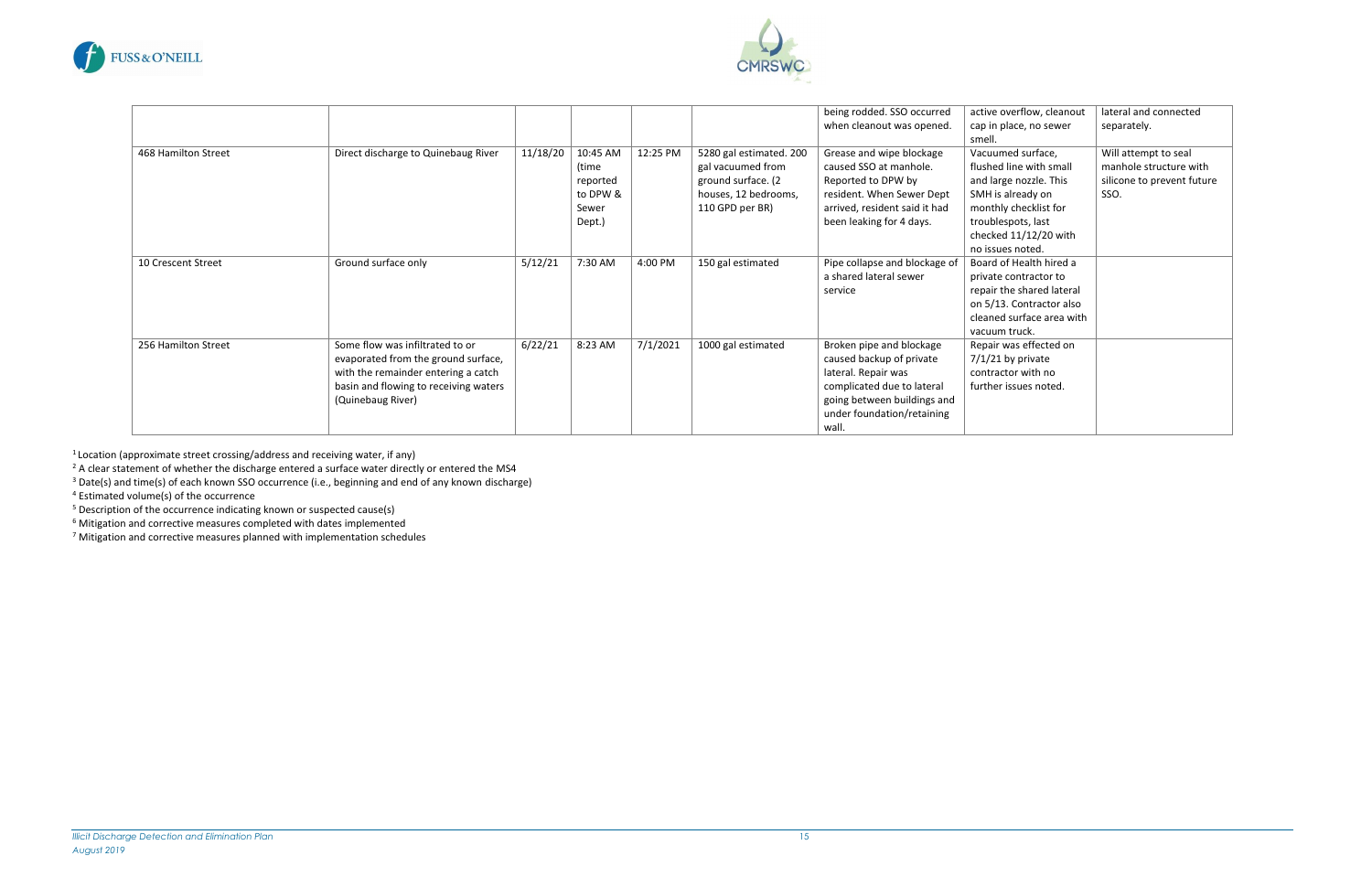



# <span id="page-16-0"></span>**5 Assessment and Priority Ranking of Outfalls**

The 2016 MS4 Permit requires an assessment and priority ranking of outfalls in terms of their potential to have illicit discharges and SSOs and the related public health significance. The ranking helps determine the priority order for performing IDDE investigations and meeting permit milestones.

#### <span id="page-16-1"></span>**5.1 Outfall Catchment Delineations**

A catchment is the area that drains to an individual outfall<sup>1</sup> or interconnection.<sup>2</sup> The catchments for each of the MS4 outfalls will be delineated to define contributing areas for investigation of potential sources of illicit discharges. Catchments are typically delineated based on topographic contours and mapped drainage infrastructure, where available. As described in **Section 3**, initial catchment delineations will be completed as part of the Phase I mapping, and refined catchment delineations will be completed as part of the Phase II mapping to reflect information collected during catchment investigations

#### <span id="page-16-2"></span>**5.2 Outfall and Interconnection Inventory and Initial Ranking**

The Department of Public Works will complete an initial outfall and interconnection inventory and priority ranking to assess illicit discharge potential based on existing information. The initial inventory and ranking will be completed within one (1) year from the effective date of the permit. An updated inventory and ranking will be provided in each annual report thereafter. The inventory will be updated annually to include data collected in connection with dry weather screening and other relevant inspections.

The outfall and interconnection inventory will identify each outfall and interconnection discharging from the MS4, record its location and condition, and provide a framework for tracking inspections, screenings and other IDDE program activities.

Outfalls and interconnections will be classified into one of the following categories:

**1. Problem Outfalls**: Outfalls/interconnections with known or suspected contributions of illicit discharges based on existing information shall be designated as Problem Outfalls. This shall include any outfalls/interconnections where previous screening indicates likely sewer input. Likely sewer input indicators are any of the following:

<sup>1</sup> **Outfall** means a point source as defined by 40 CFR § 122.2 as the point where the municipal separate storm sewer discharges to waters of the United States. An outfall does not include open conveyances connecting two municipal separate storm sewers or pipes, tunnels or other conveyances that connect segments of the same stream or other waters of the United States and that are used to convey waters of the United States. Culverts longer than a simple road crossing shall be included in the inventory unless the permittee can confirm that they are free of any connections and simply convey waters of the United States.

<sup>&</sup>lt;sup>2</sup> Interconnection means the point (excluding sheet flow over impervious surfaces) where the permittee's MS4 discharges to another MS4 or other storm sewer system, through which the discharge is conveyed to waters of the United States or to another storm sewer system and eventually to a water of the United States.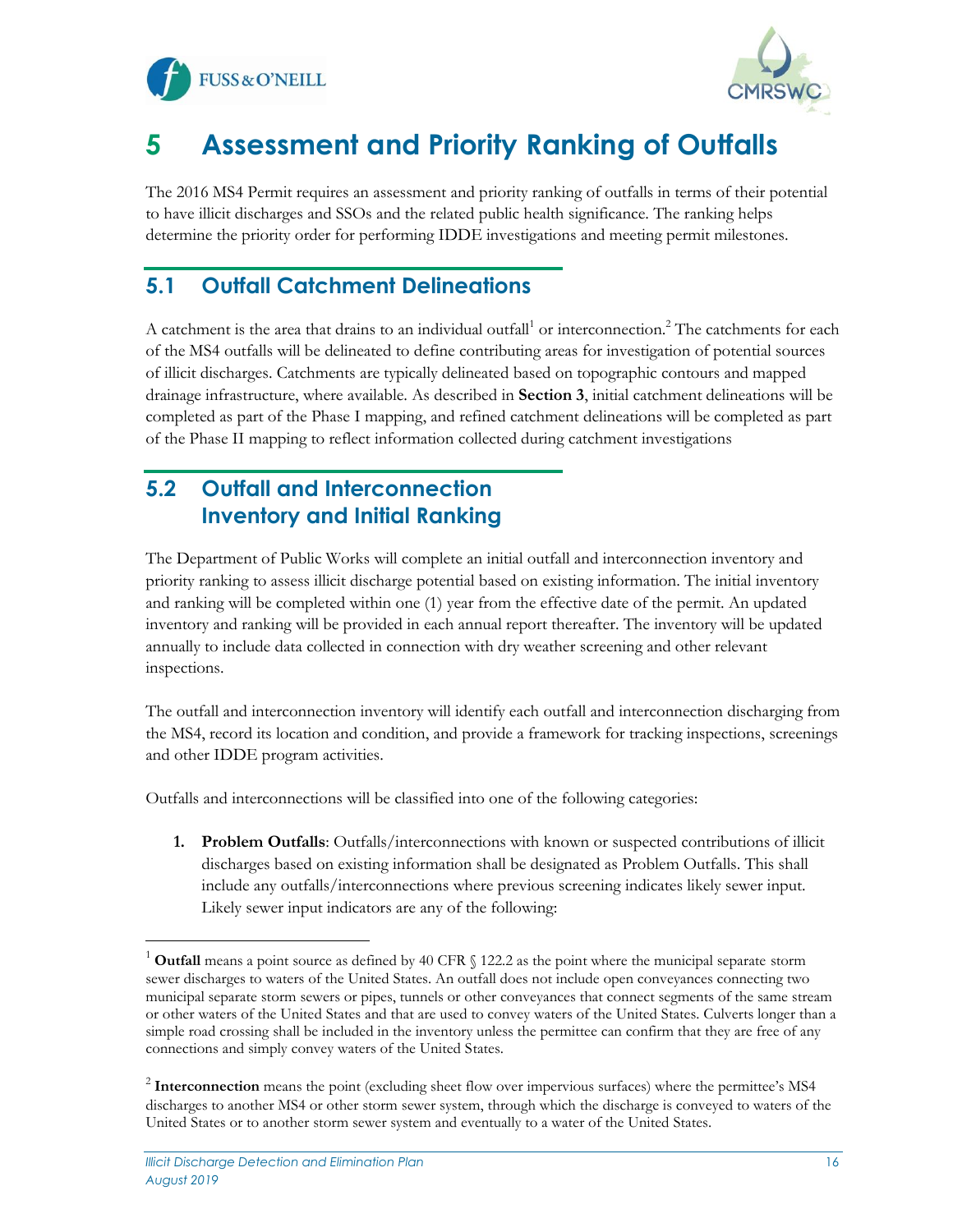



- Olfactory or visual evidence of sewage,
- Ammonia  $\geq 0.5$  mg/L, surfactants  $\geq 0.25$  mg/L, and bacteria levels greater than the water quality criteria applicable to the receiving water, or
- Ammonia  $\geq 0.5$  mg/L, surfactants  $\geq 0.25$  mg/L, and detectable levels of chlorine.

Dry weather screening and sampling, as described in **Section 6** of this IDDE Plan and Part 2.3.4.7.b of the MS4 Permit, is not required for Problem Outfalls.

- **2. High Priority Outfalls**: Outfalls/interconnections that have not been classified as Problem Outfalls and that are:
	- Discharging to an area of concern to public health due to proximity of public beaches, recreational areas, drinking water supplies or shellfish beds
	- Determined by the permittee as high priority based on the characteristics listed below or other available information.
- **3. Low Priority Outfalls**: Outfalls/interconnections determined by the permittee as low priority based on the characteristics listed below or other available information.
- **4. Excluded outfalls**: Outfalls/interconnections with no potential for illicit discharges may be excluded from the IDDE program. This category is limited to roadway drainage in undeveloped areas with no dwellings and no sanitary sewers; drainage for athletic fields, parks or undeveloped green space and associated parking without services; cross-country drainage alignments (that neither cross nor are in proximity to sanitary sewer alignments) through undeveloped land.

Outfalls will be ranked into the above priority categories (except for excluded outfalls, which may be excluded from the IDDE program) based on the following characteristics of the defined initial catchment areas, where information is available. Additional relevant characteristics, including locationspecific characteristics, may be considered but must be documented in this IDDE Plan.

- **Previous screening results** previous screening/sampling results indicate likely sewer input (see criteria above for Problem Outfalls).
- Past discharge complaints and reports.
- **Poor receiving water quality** the following guidelines are recommended to identify waters as having a high illicit discharge potential:
	- o Exceeding water quality standards for bacteria
	- o Ammonia levels above 0.5 mg/l
	- o Surfactants levels greater than or equal to 0.25 mg/l
- **Density of generating sites** Generating sites are those places, including institutional, municipal, commercial, or industrial sites, with a potential to generate pollutants that could contribute to illicit discharges. Examples of these sites include, but are not limited to, car dealers; car washes; gas stations; garden centers; and industrial manufacturing areas.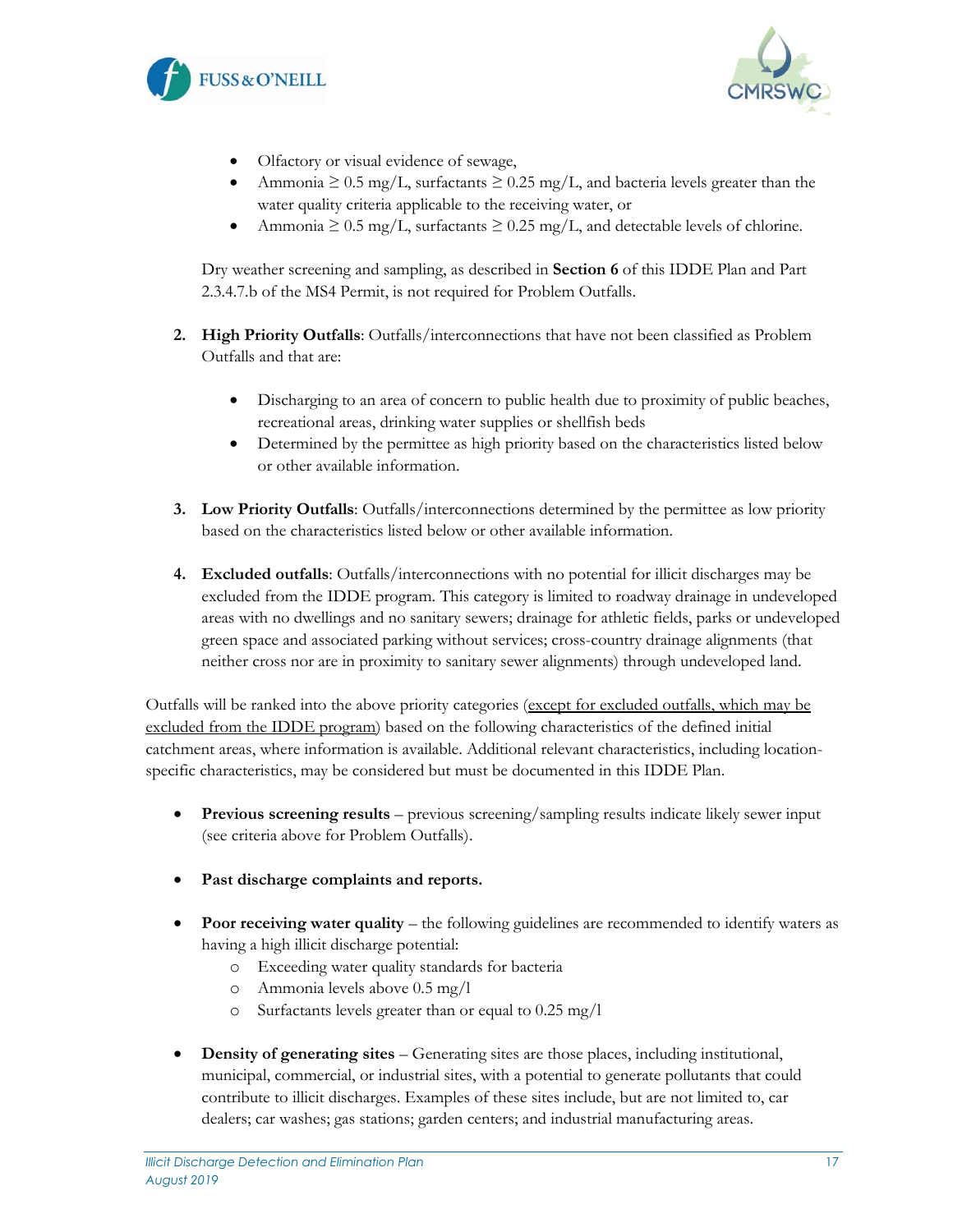



- **Age of development and infrastructure** Industrial areas greater than 40 years old and areas where the sanitary sewer system is more than 40 years old will probably have a high illicit discharge potential. Developments 20 years or younger will probably have a low illicit discharge potential.
- **Sewer conversion** Contributing catchment areas that were once serviced by septic systems, but have been converted to sewer connections may have a high illicit discharge potential.
- **Surrounding density of aging septic systems** Septic systems thirty years or older in residential land use areas are prone to have failures and may have a high illicit discharge potential.
- **Culverted streams** Any river or stream that is culverted for distances greater than a simple roadway crossing may have a high illicit discharge potential.
- **Water quality limited waterbodies** that receive a discharge from the MS4 or waters with approved TMDLs applicable to the permittee, where illicit discharges have the potential to contain the pollutant identified as the cause of the water quality impairment.

**Table 5-1** provides a sample format for an outfall inventory and priority ranking matrix.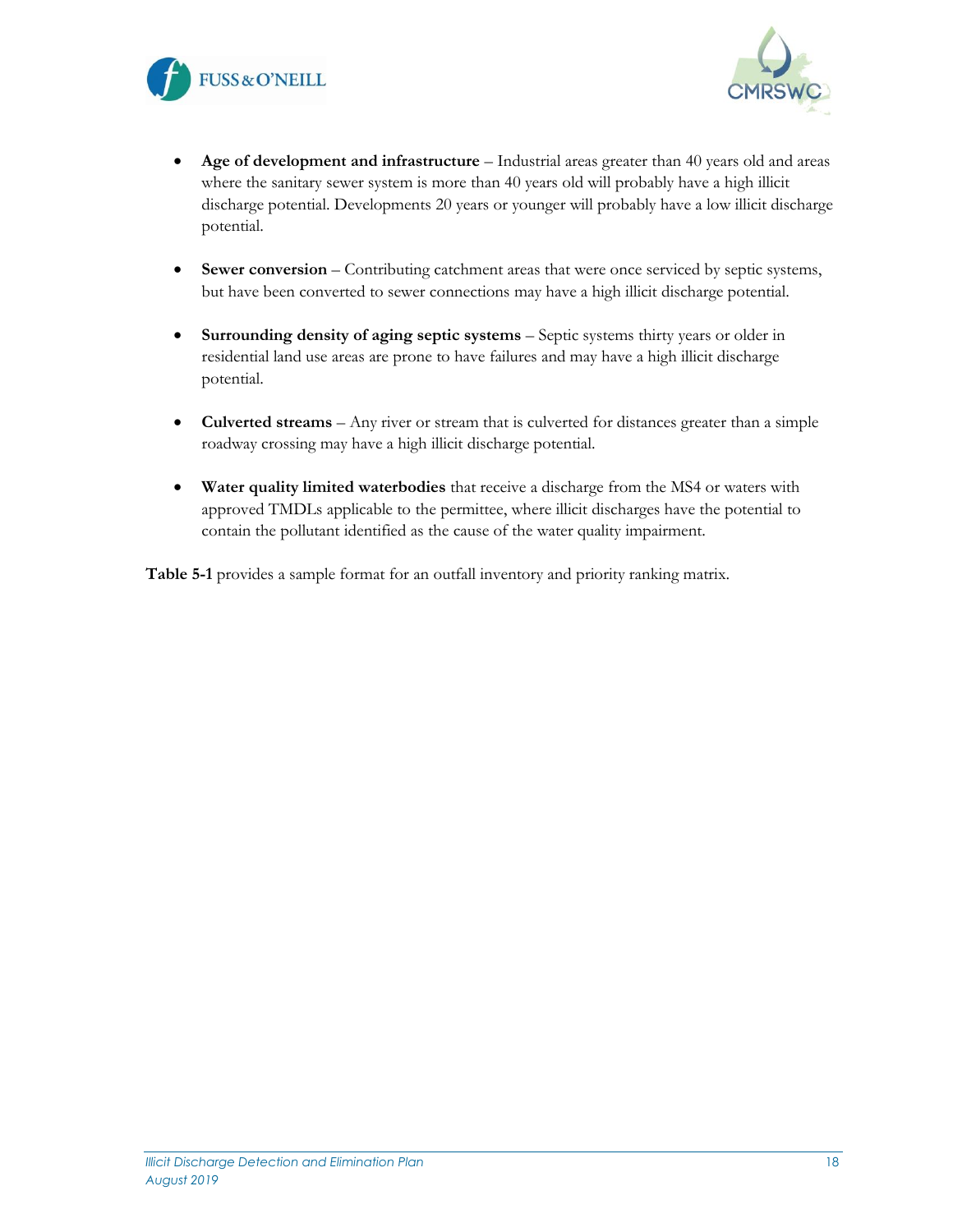

<span id="page-19-0"></span>

#### **Table 5-1. Outfall Inventory and Priority Ranking Matrix**

#### **Southbridge, Massachusetts Revision Date: [Date of Last Update]**

- Olfactory or visual evidence of sewage,
- Ammonia ≥ 0.5 mg/L, surfactants ≥ 0.25 mg/L, and bacteria levels greater than the water quality criteria applicable to the receiving water, or
- Ammonia ≥ 0.5 mg/L, surfactants ≥ 0.25 mg/L, and detectable levels of chlorine
- <sup>2</sup> Outfalls/interconnections that discharge to or in the vicinity of any of the following areas: public beaches, recreational areas, drinking water supplies, or shellfish beds

<sup>3</sup> Receiving water quality based on latest version of MassDEP Integrated List of Waters.

| <b>Outfall ID</b>         | <b>Receiving Water</b>  | <b>Previous Screening</b><br><b>Results Indicate Likely</b><br>Sewer Input? <sup>1</sup> | <b>Discharging</b><br>to Area of<br>Concern to<br><b>Public</b><br>Health? <sup>2</sup> | <b>Frequency of</b><br><b>Past Discharge</b><br><b>Complaints</b> | <b>Receiving</b><br>Water<br>Quality <sup>3</sup> | Density of<br>Development/<br>Generating<br>Sites <sup>4</sup><br>Infrastructure <sup>5</sup> |                                                   | <b>Historic</b><br><b>Combined</b><br>Sewers or<br>Septic? <sup>6</sup> | <b>Aging</b><br>Septic? <sup>7</sup> | <b>Culverted</b><br>Streams? <sup>8</sup> | <b>Additional</b><br><b>Characteristics</b> |              |                            |
|---------------------------|-------------------------|------------------------------------------------------------------------------------------|-----------------------------------------------------------------------------------------|-------------------------------------------------------------------|---------------------------------------------------|-----------------------------------------------------------------------------------------------|---------------------------------------------------|-------------------------------------------------------------------------|--------------------------------------|-------------------------------------------|---------------------------------------------|--------------|----------------------------|
| <b>Information Source</b> |                         | Outfall inspections and<br>sample results                                                | <b>GIS Maps</b>                                                                         | <b>Town Staff</b>                                                 | Impaired<br><b>Waters</b><br>List                 | Land Use/GIS<br>Maps, Aerial<br>Photography                                                   | Land Use<br>Information,<br>Visual<br>Observation | Town Staff,<br>GIS Maps                                                 | Land Use,<br><b>Town Staff</b>       | GIS and<br>Storm System<br>Maps           | Other                                       | <b>Score</b> | <b>Priority</b><br>Ranking |
|                           | <b>Scoring Criteria</b> | Yes = 3 (Problem Outfall)<br>$No = 0$                                                    | $Yes = 3$<br>$No = 0$                                                                   | Frequent $=$ 3<br>Occasional = 2<br>None = $0$                    | Poor $=$ 3<br>Fair = $2$<br>$Good = 0$            | $High = 3$<br>Medium $= 2$<br>$Low = 1$                                                       | $High = 3$<br>Medium $= 2$<br>$Low = 1$           | $Yes = 3$<br>$No = 0$                                                   | $Yes = 3$<br>$No = 0$                | $Yes = 3$<br>$No = 0$                     | <b>TBD</b>                                  |              |                            |
| Sample 1                  | XYZ River               | 3                                                                                        | 0                                                                                       |                                                                   | $\Omega$                                          | $\overline{2}$                                                                                |                                                   | $\mathbf 0$                                                             | $\mathbf 0$                          | $\overline{3}$                            | None                                        | 11           | Problem                    |
| Sample 2                  | XYZ Lake                | 0                                                                                        |                                                                                         | 0                                                                 |                                                   |                                                                                               |                                                   | $\mathbf 0$                                                             |                                      |                                           | None                                        | 15           | <b>High Priority</b>       |
| Sample 3                  | XYZ Stream              | 0                                                                                        | 0                                                                                       |                                                                   | $\mathbf 0$                                       | 1                                                                                             |                                                   | $\mathbf 0$                                                             | $\mathbf 0$                          | 0                                         | None                                        |              | Low Priority               |
|                           |                         |                                                                                          |                                                                                         |                                                                   |                                                   |                                                                                               |                                                   |                                                                         |                                      |                                           |                                             |              |                            |
|                           |                         |                                                                                          |                                                                                         |                                                                   |                                                   |                                                                                               |                                                   |                                                                         |                                      |                                           |                                             |              |                            |
|                           |                         |                                                                                          |                                                                                         |                                                                   |                                                   |                                                                                               |                                                   |                                                                         |                                      |                                           |                                             |              |                            |

<sup>4</sup> Generating sites are institutional, municipal, commercial, or industrial sites with a potential to contribute to illicit discharges (e.g., car dealers, car washes, gas stations, garden centers, industrial manufacturing <sup>5</sup> Age of development and infrastructure:

#### **Scoring Criteria:**

<sup>1</sup> Previous screening results indicate likely sewer input if any of the following are true:

- Poor = Waters with approved TMDLs (Category 4a Waters) where illicit discharges have the potential to contain the pollutant identified as the cause of the impairment
- Fair = Water quality limited waterbodies that receive a discharge from the MS4 (Category 5 Waters)
- Good = No water quality impairments

- High = Industrial areas greater than 40 years old and areas where the sanitary sewer system is more than 40 years old
- Medium = Developments 20-40 years old
- Low = Developments less than 20 years old

 $6$  Areas once served by combined sewers and but have been separated, or areas once served by septic systems but have been converted to sanitary sewers.

 $7$  Aging septic systems are septic systems 30 years or older in residential areas.

<sup>8</sup> Any river or stream that is culverted for distance greater than a simple roadway crossing.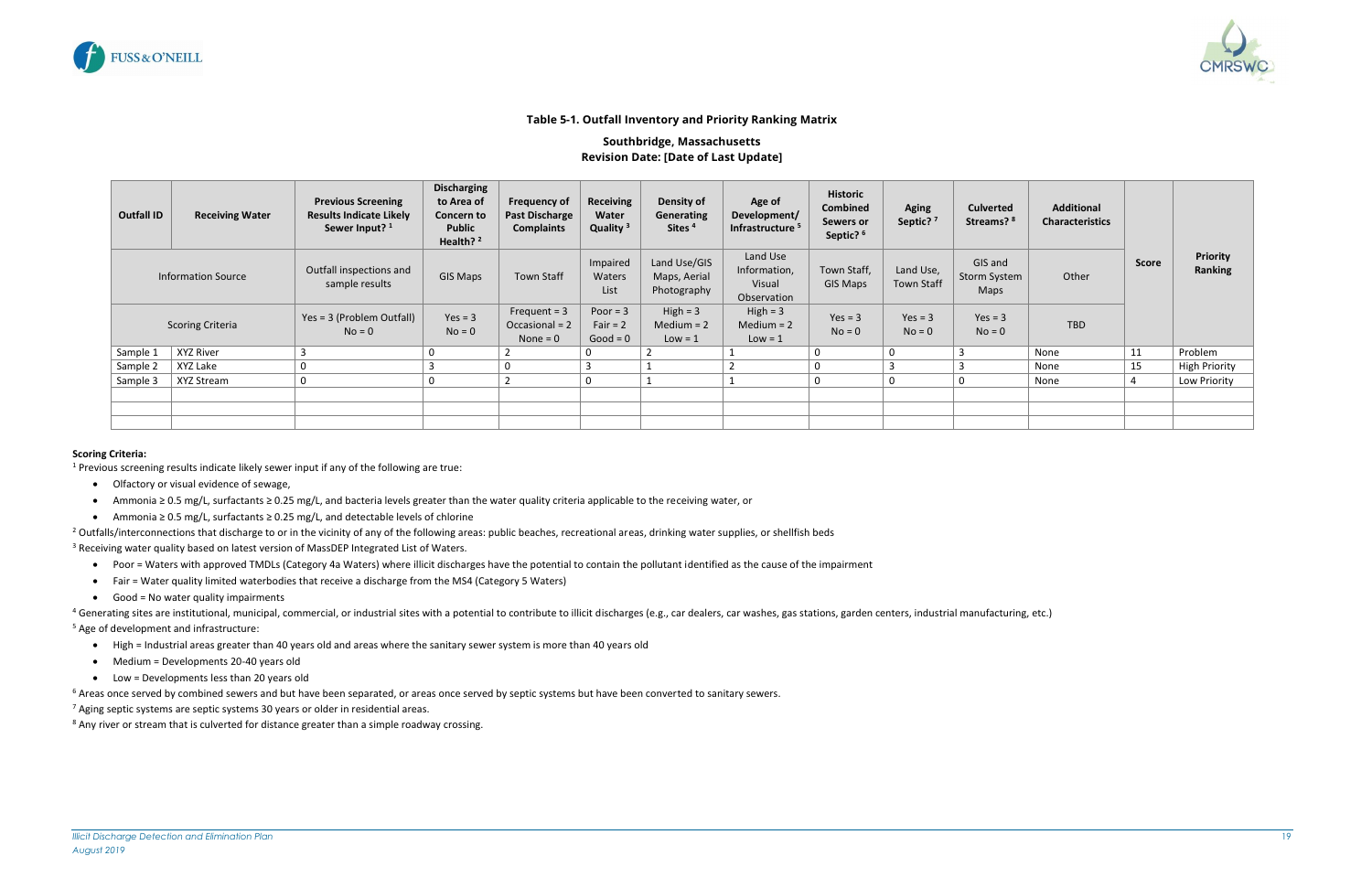



# <span id="page-20-0"></span>**6 Dry Weather Outfall Screening and Sampling**

Dry weather flow is a common indicator of potential illicit connections. The MS4 Permit requires all outfalls/interconnections (excluding Problem and excluded Outfalls) to be inspected for the presence of dry weather flow. The Department of Public Works is responsible for conducting dry weather outfall screening, starting with High Priority outfalls, followed by Low Priority outfalls, based on the initial priority rankings described in the previous section.

#### <span id="page-20-1"></span>**6.1 Weather Conditions**

Dry weather outfall screening and sampling may occur when no more than 0.1 inches of rainfall has occurred in the previous 24-hour period and no significant snow melt is occurring. For purposes of determining dry weather conditions, program staff will use precipitation data from SOUTHBRIDGE 3 SW, MA US (GHCND:USC00197627). If SOUTHBRIDGE 3 SW, MA US is not available or not reporting current weather data, then BUFFUMVILLE LAKE, MA US (GHCND:USC00190998) will be used as a back-up.

## <span id="page-20-2"></span>**6.2 Dry Weather Screening/Sampling Procedure**

### <span id="page-20-3"></span>6.2.1 General Procedure

The dry weather outfall inspection and sampling procedure consists of the following general steps:

- 1. Identify outfall(s) to be screened/sampled based on initial outfall inventory and priority ranking
- 2. Acquire the necessary staff, mapping, and field equipment (see **Table 6-1** for list of potential field equipment)
- 3. Conduct the outfall inspection during dry weather:
	- a. Mark and photograph the outfall
	- b. Record the inspection information and outfall characteristics (using paper forms or digital form using a tablet or similar device) (see form in **Appendix C**)
	- c. Look for and record visual/olfactory evidence of pollutants in flowing outfalls including odor, color, turbidity, and floatable matter (suds, bubbles, excrement, toilet paper or sanitary products). Also observe outfalls for deposits and stains, vegetation, and damage to outfall structures.
- 4. If flow is observed, sample and test the flow following the procedures described in the following sections.
- 5. If no flow is observed, but evidence of illicit flow exists (illicit discharges are often intermittent or transitory), revisit the outfall during dry weather within one week of the initial observation, if practicable, to perform a second dry weather screening and sample any observed flow. Other techniques can be used to detect intermittent or transitory flows including conducting inspections during evenings or weekends and using optical brighteners.
- 6. Input results from screening and sampling into spreadsheet/database. Include pertinent information in the outfall/interconnection inventory and priority ranking.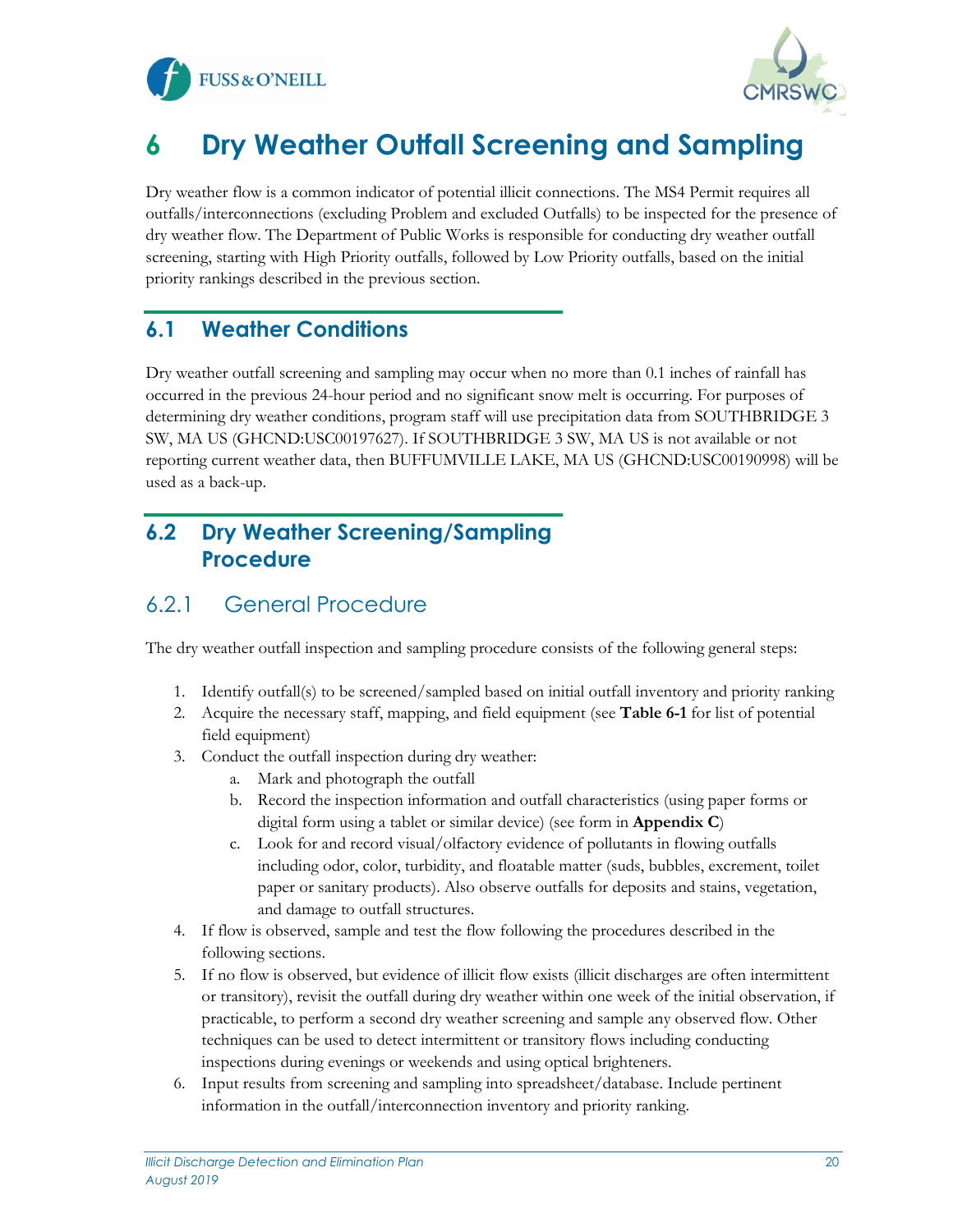



7. Include all screening data in the annual report.

Previous outfall screening/sampling conducted under the 2013 MS4 Permit may be used to satisfy the dry weather outfall/screening requirements of the 2016 MS4 Permit only if the previous screening and sampling was substantially equivalent to that required by the 2016 MS4 Permit, including the list of analytes outlined in Section 2.3.4.7.b.iii.4 of the 2016 permit.

## <span id="page-21-0"></span>6.2.2 Field Equipment

<span id="page-21-1"></span>**Table 6-1** lists field equipment commonly used for dry weather outfall screening and sampling.

| <b>Equipment</b>                       | <b>Use/Notes</b>                                                                                                                                                                                                                |
|----------------------------------------|---------------------------------------------------------------------------------------------------------------------------------------------------------------------------------------------------------------------------------|
| Clipboard                              | For organization of field sheets and writing surface                                                                                                                                                                            |
| <b>Field Sheets</b>                    | Field sheets for both dry weather inspection and Dry weather sampling<br>should be available with extras                                                                                                                        |
| Chain of Custody Forms                 | To ensure proper handling of all samples                                                                                                                                                                                        |
| Pens/Pencils/Permanent Markers         | For proper labeling                                                                                                                                                                                                             |
| <b>Nitrile Gloves</b>                  | To protect the sampler as well as the sample from contamination                                                                                                                                                                 |
| Flashlight/headlamp w/batteries        | For looking in outfalls or manholes, helpful in early mornings as well                                                                                                                                                          |
| Cooler with Ice                        | For transporting samples to the laboratory                                                                                                                                                                                      |
| Digital Camera                         | For documenting field conditions at time of inspection                                                                                                                                                                          |
| Personal Protective Equipment<br>(PPE) | Reflective vest, Safety glasses and boots at a minimum                                                                                                                                                                          |
| <b>GPS Receiver</b>                    | For taking spatial location data                                                                                                                                                                                                |
| <b>Water Quality Sonde</b>             | If needed, for sampling conductivity, temperature, pH                                                                                                                                                                           |
| <b>Water Quality Meter</b>             | Hand held meter, if available, for testing for various water quality<br>parameters such as ammonia, surfactants and chlorine                                                                                                    |
| <b>Test Kits</b>                       | Have extra kits on hand to sample more outfalls than are anticipated to be<br>screened in a single day                                                                                                                          |
| Label Tape                             | For labeling sample containers                                                                                                                                                                                                  |
| Sample Containers                      | Make sure all sample containers are clean.<br>Keep extra sample containers on hand at all times.<br>Make sure there are proper sample containers for what is being sampled<br>for (i.e., bacteria requires sterile containers). |
| Pry Bar or Pick                        | For opening catch basins and manholes when necessary                                                                                                                                                                            |
| Sandbags                               | For damming low flows in order to take samples                                                                                                                                                                                  |
| <b>Small Mallet or Hammer</b>          | Helping to free stuck manhole and catch basin covers                                                                                                                                                                            |
| <b>Utility Knife</b>                   | Multiple uses                                                                                                                                                                                                                   |
| <b>Measuring Tape</b>                  | Measuring distances and depth of flow                                                                                                                                                                                           |
| <b>Safety Cones</b>                    | Safety                                                                                                                                                                                                                          |
| <b>Hand Sanitizer</b>                  | Disinfectant/decontaminant                                                                                                                                                                                                      |
| Zip Ties/Duct Tape                     | For making field repairs                                                                                                                                                                                                        |

**Table 6-1. Field Equipment – Dry Weather Outfall Screening and Sampling**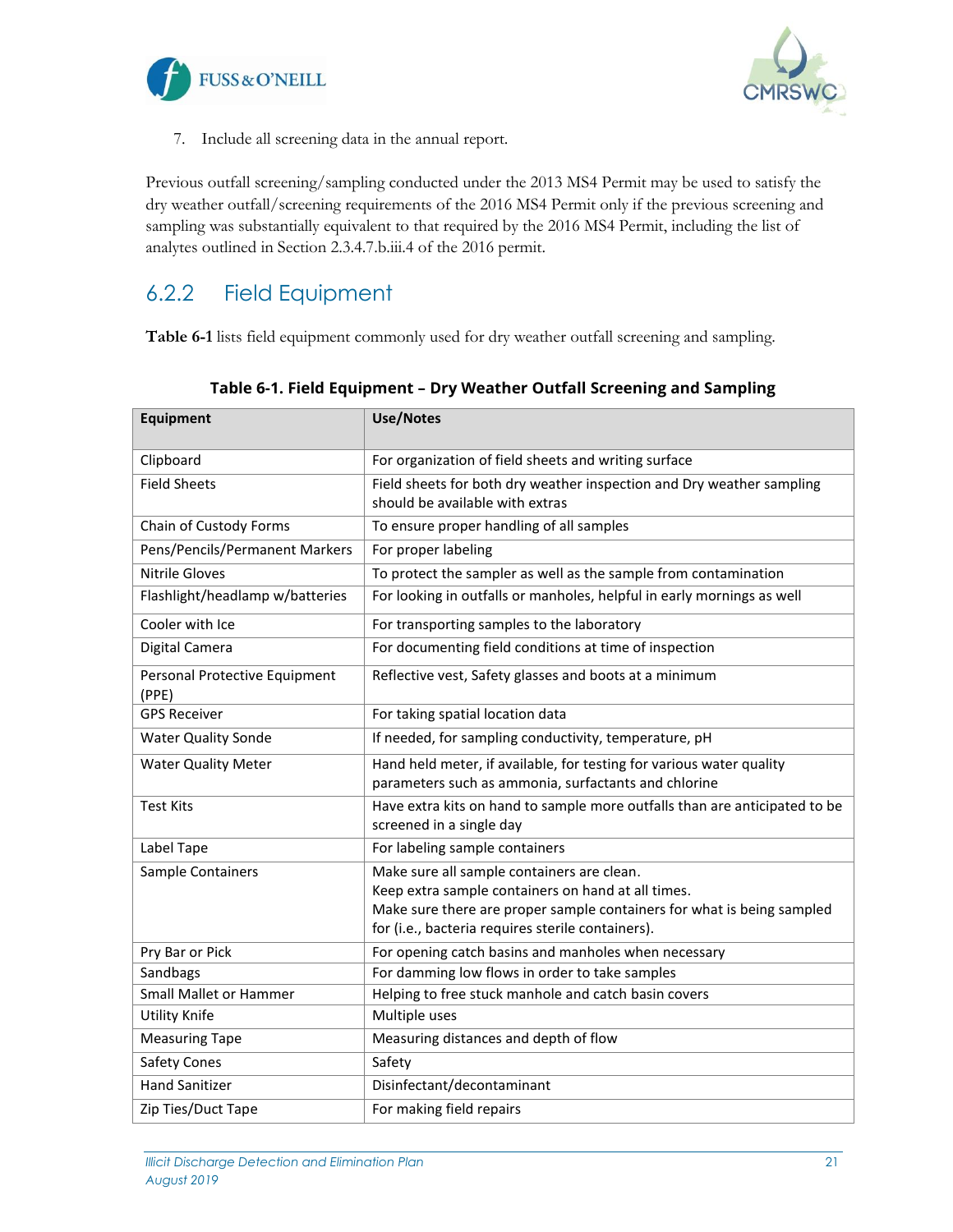



| Equipment                             | Use/Notes                                         |
|---------------------------------------|---------------------------------------------------|
| <b>Rubber Boots/Waders</b>            | For accessing shallow streams/areas               |
| Sampling Pole/Dipper/Sampling<br>Cage | For accessing hard to reach outfalls and manholes |

### <span id="page-22-0"></span>6.2.3 Sample Collection and Analysis

If flow is present during a dry weather outfall inspection, a sample will be collected and analyzed for the required permit parameters<sup>3</sup> listed in Table 6-2. The general procedure for collection of outfall samples is as follows:

- 1. Fill out all sample information on sample bottles and field sheets (see **Appendix C** for Sample Labels and Field Sheets)
- 2. Put on protective gloves (nitrile/latex/other) before sampling
- 3. Collect sample with dipper or directly in sample containers. If possible, collect water from the flow directly in the sample bottle. Be careful not to disturb sediments.
- 4. If using a dipper or other device, triple rinse the device with distilled water and then in water to be sampled (not for bacteria sampling)
- 5. Use test strips, test kits, and field meters (rinse similar to dipper) for most parameters (see **Table 6-2**)
- 6. Place laboratory samples on ice for analysis of bacteria and pollutants of concern
- 7. Fill out chain-of-custody form (**Appendix C**) for laboratory samples
- 8. Deliver samples to laboratory (to be selected at a later date)
- 9. Dispose of used test strips and test kit ampules properly
- 10. Decontaminate all testing personnel and equipment

In the event that an outfall is submerged, either partially or completely, or inaccessible, field staff will proceed to the first accessible upstream manhole or structure for the observation and sampling and report the location with the screening results. Field staff will continue to the next upstream structure until there is no longer an influence from the receiving water on the visual inspection or sampling.

Field test kits or field instrumentation are permitted for all parameters except indicator bacteria and any pollutants of concern. Field kits need to have appropriate detection limits and ranges. **Table 6-2** lists various field test kits and field instruments that can be used for outfall sampling associated with the 2016 MS4 Permit parameters, other than indicator bacteria and any pollutants of concern. Analytic procedures and user's manuals for field test kits and field instrumentation are provided in **Appendix D**.

<span id="page-22-1"></span><sup>3</sup> Other potentially useful parameters, although not required by the MS4 Permit, include **fluoride** (indicator of potable water sources in areas where water supplies are fluoridated), **potassium** (high levels may indicate the presence of sanitary wastewater), and **optical brighteners** (indicative of laundry detergents).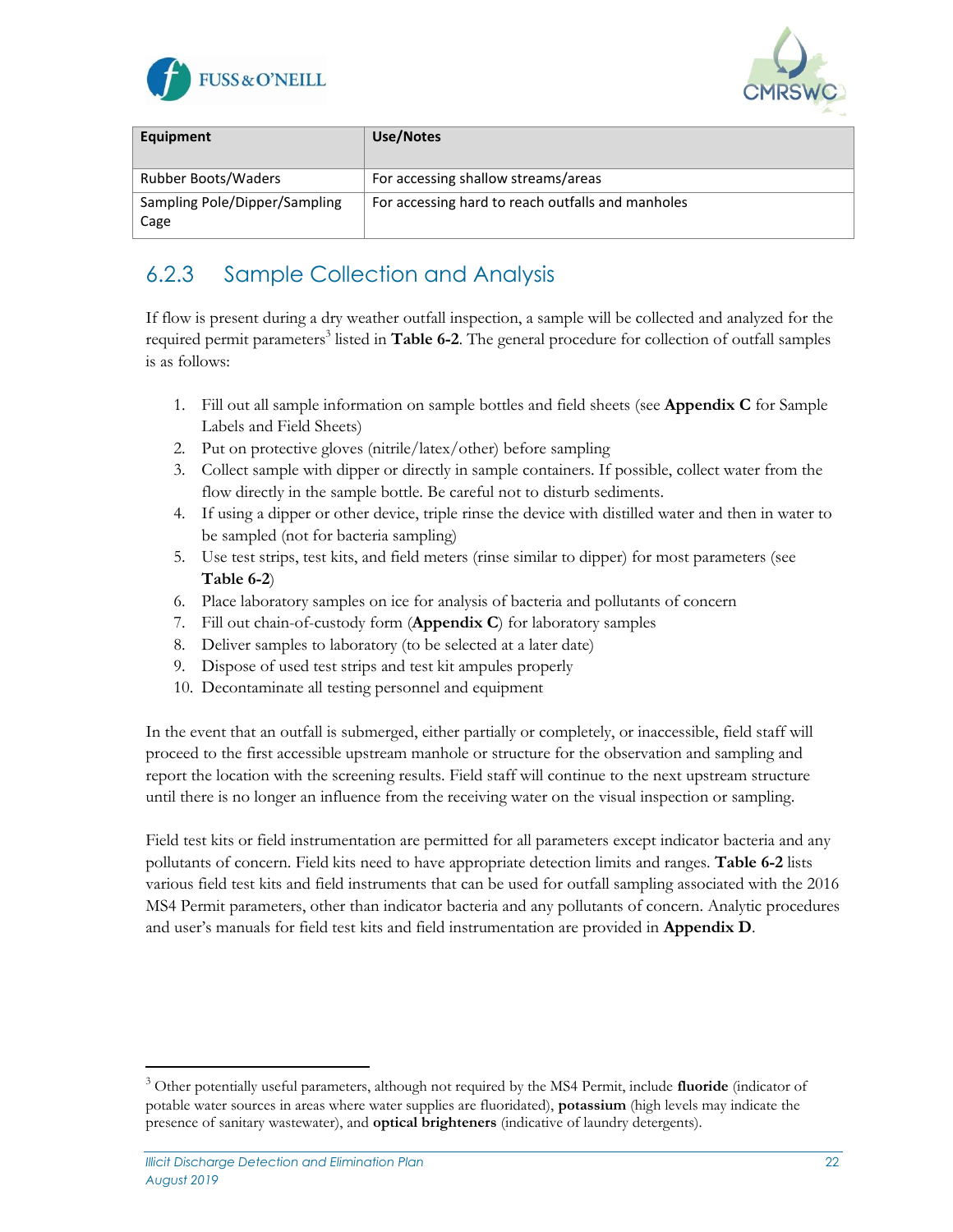



| <b>Analyte or Parameter</b>                                                             | <b>Instrumentation (Portable Meter)</b>                                                                                        | <b>Field Test Kit</b>                                                                                                 |
|-----------------------------------------------------------------------------------------|--------------------------------------------------------------------------------------------------------------------------------|-----------------------------------------------------------------------------------------------------------------------|
| Ammonia                                                                                 | CHEMetrics™ V-2000 Colorimeter<br>Hach <sup>™</sup> DR/890 Colorimeter<br>Hach <sup>™</sup> Pocket Colorimeter <sup>™</sup> II | CHEMetrics™ K-1410<br>CHEMetrics™ K-1510 (series)<br>Hach <sup>™</sup> NI-SA<br>Hach <sup>™</sup> Ammonia Test Strips |
| Surfactants<br>(Detergents)                                                             | CHEMetrics™ I-2017                                                                                                             | CHEMetrics™ K-9400 and K-<br>9404 Hach <sup>™</sup> DE-2                                                              |
| Chlorine                                                                                | CHEMetrics™ V-2000, K-2513<br>Hach <sup>™</sup> Pocket Colorimeter <sup>™</sup> II                                             | <b>NA</b>                                                                                                             |
| Conductivity                                                                            | CHEMetrics™ I-1200<br>YSI Pro30<br>YSI EC300A<br>Oakton 450                                                                    | <b>NA</b>                                                                                                             |
| Temperature                                                                             | YSI Pro30<br>YSI EC300A<br>Oakton 450                                                                                          | <b>NA</b>                                                                                                             |
| Salinity                                                                                | YSI Pro30<br>YSI EC300A<br>Oakton 450                                                                                          | <b>NA</b>                                                                                                             |
| Temperature                                                                             | YSI Pro30<br>YSI EC300A<br>Oakton 450                                                                                          | <b>NA</b>                                                                                                             |
| <b>Indicator Bacteria:</b><br>E. coli (freshwater) or<br>Enterococcus (saline<br>water) | EPA certified laboratory procedure (40 CFR §<br>136)                                                                           | <b>NA</b>                                                                                                             |
| Pollutants of Concern <sup>1</sup>                                                      | EPA certified laboratory procedure (40 CFR §<br>136)                                                                           | <b>NA</b>                                                                                                             |

| Table 6-2. Sampling Parameters and Analysis Methods |  |
|-----------------------------------------------------|--|
|                                                     |  |

<sup>1</sup> Where the discharge is directly into a water quality limited water or a water subject to an approved TMDL, the sample must be analyzed for the pollutant(s) of concern identified as the cause of the water quality impairment.

Testing for indicator bacteria and any pollutants of concern must be conducted using analytical methods and procedures found in 40 CFR § 136.<sup>4</sup> Samples for laboratory analysis must also be stored and preserved in accordance with procedures found in 40 CFR § 136. **Table 6-3** lists analytical methods, detection limits, hold times, and preservatives for laboratory analysis of dry weather sampling parameters.

<span id="page-23-0"></span><sup>&</sup>lt;sup>4</sup> 40 CFR § 136[: http://www.ecfr.gov/cgi-bin/text-](http://www.ecfr.gov/cgi-bin/text-idx?SID=b3b41fdea0b7b0b8cd6c4304d86271b7&mc=true&node=pt40.25.136&rgn=div5)

[idx?SID=b3b41fdea0b7b0b8cd6c4304d86271b7&mc=true&node=pt40.25.136&rgn=div5](http://www.ecfr.gov/cgi-bin/text-idx?SID=b3b41fdea0b7b0b8cd6c4304d86271b7&mc=true&node=pt40.25.136&rgn=div5)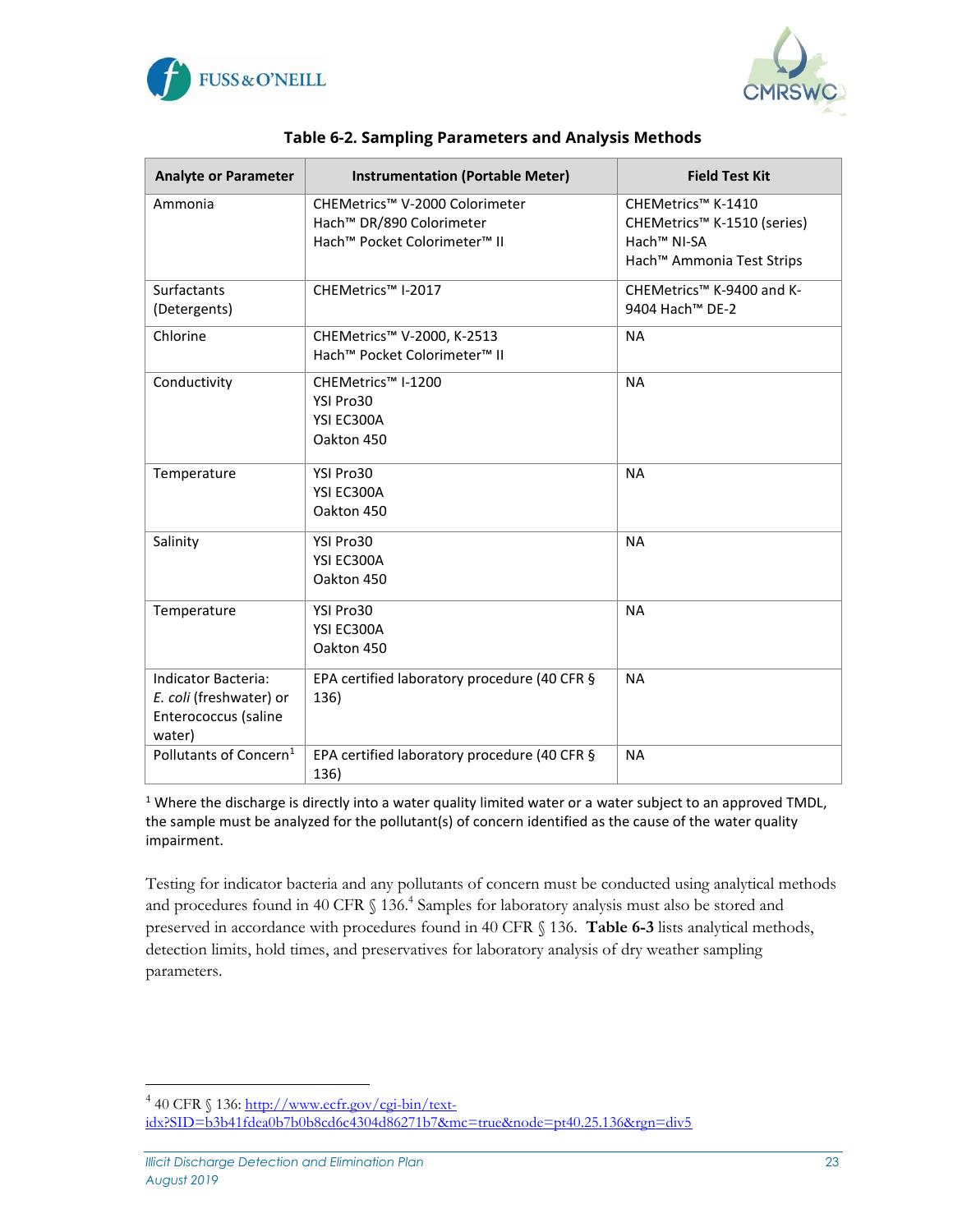



#### **Table 6-3. Required Analytical Methods, Detection Limits, Hold Times, and Preservatives<sup>4</sup>**

| <b>Analyte or Parameter</b>                                                                                                                             | <b>Analytical Method</b>                                                                                                                                                               | <b>Detection Limit</b>                                                                                                                                                | Max. Hold<br><b>Time</b>     | <b>Preservative</b>                                                                                                     |
|---------------------------------------------------------------------------------------------------------------------------------------------------------|----------------------------------------------------------------------------------------------------------------------------------------------------------------------------------------|-----------------------------------------------------------------------------------------------------------------------------------------------------------------------|------------------------------|-------------------------------------------------------------------------------------------------------------------------|
| Ammonia                                                                                                                                                 | EPA: 350.2, SM: 4500-<br>NH <sub>3</sub> C                                                                                                                                             | $0.05$ mg/L                                                                                                                                                           | 28 days                      | Cool ≤6°C, H <sub>2</sub> SO <sub>4</sub><br>to $pH < 2$ , No<br>preservative<br>required if<br>analyzed<br>immediately |
| Surfactants                                                                                                                                             | SM: 5540-C                                                                                                                                                                             | $0.01$ mg/L                                                                                                                                                           | 48 hours                     | $Cool \leq 6^{\circ}C$                                                                                                  |
| Chlorine                                                                                                                                                | <b>SM: 4500-Cl G</b>                                                                                                                                                                   | $0.02$ mg/L                                                                                                                                                           | Analyze within<br>15 minutes | None Required                                                                                                           |
| Temperature                                                                                                                                             | <b>SM: 2550B</b>                                                                                                                                                                       | <b>NA</b>                                                                                                                                                             | Immediate                    | None Required                                                                                                           |
| <b>Specific Conductance</b>                                                                                                                             | EPA: 120.1, SM: 2510B                                                                                                                                                                  | $0.2 \mu s/cm$                                                                                                                                                        | 28 days                      | Cool ≤6°C                                                                                                               |
| Salinity                                                                                                                                                | SM: 2520                                                                                                                                                                               |                                                                                                                                                                       | 28 days                      | Cool ≤6°C                                                                                                               |
| Indicator Bacteria:<br>E.coli<br>Enterococcus                                                                                                           | E.coli<br>EPA: 1603<br>SM: 9221B, 9221F, 9223 B<br>Other: Colilert <sup>®</sup> , Colilert-<br>18®<br><b>Enterococcus</b><br>EPA: 1600<br>SM: 9230 C<br>Other: Enterolert <sup>®</sup> | E.coli<br>EPA: 1 cfu/100mL<br><b>SM: 2 MPN/100mL</b><br>Other: 1 MPN/100mL<br><b>Enterococcus</b><br>EPA: 1 cfu/100mL<br><b>SM: 1 MPN/100mL</b><br>Other: 1 MPN/100mL | 8 hours                      | Cool ≤10°C,<br>0.0008% Na2S2O3                                                                                          |
| <b>Total Phosphorus</b>                                                                                                                                 | <b>EPA: Manual-365.3,</b><br>Automated Ascorbic acid<br>digestion-365.1 Rev. 2,<br>ICP/AES4-200.7 Rev. 4.4<br>SM: 4500-P E-F                                                           | EPA: 0.01 mg/L<br>SM: 0.01 mg/L                                                                                                                                       | 28 days                      | Cool $\leq 6^{\circ}$ C, H <sub>2</sub> SO <sub>4</sub><br>to $pH < 2$                                                  |
| <b>Total Nitrogen</b><br>(Ammonia +<br>Nitrate/Nitrite, methods<br>are for Nitrate-Nitrite<br>and need to be<br>combined with Ammonia<br>listed above.) | <b>EPA:</b> Cadmium reduction<br>(automated)-353.2 Rev.<br>2.0, SM: 4500-NO <sub>3</sub> E-F                                                                                           | EPA: 0.05 mg/L<br>SM: 0.05 mg/L                                                                                                                                       | 28 days                      | Cool ≤6°C, H <sub>2</sub> SO <sub>4</sub><br>to $pH < 2$                                                                |

SM = Standard Methods

#### <span id="page-24-0"></span>**6.3 Interpreting Outfall Sampling Results**

Outfall analytical data from dry weather sampling can be used to help identify the major type or source of discharge. **Table 6-4** shows values identified by the U.S. EPA and the Center for Watershed Protection as typical screening values for select parameters. These represent the typical concentration (or value) of each parameter expected to be found in stormwater. Screening values that exceed these benchmarks may be indicative of pollution and/or illicit discharges.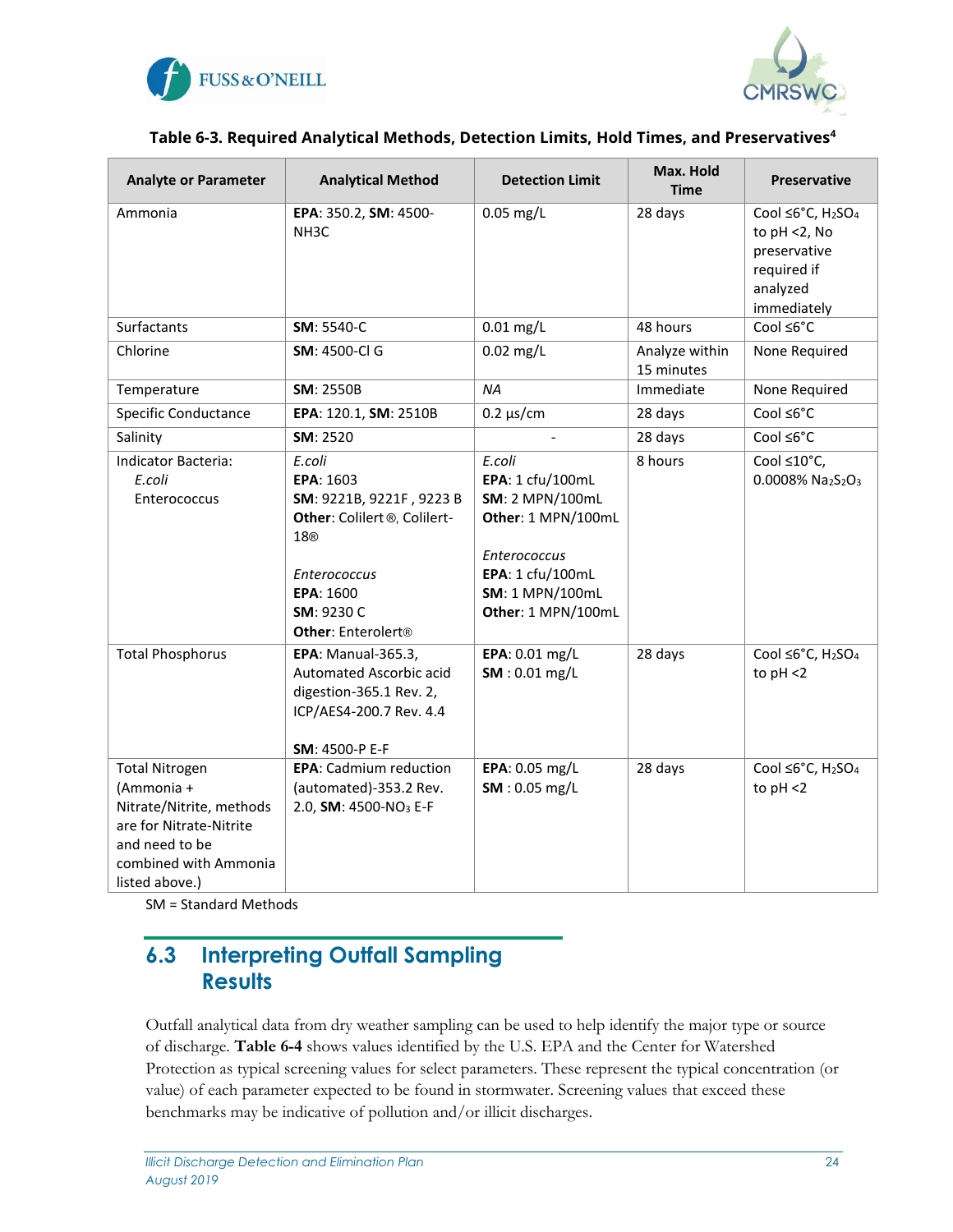



<span id="page-25-1"></span>

| <b>Analyte or Parameter</b>                                               | <b>Benchmark</b>                                                                                                                                                                                                                                          |
|---------------------------------------------------------------------------|-----------------------------------------------------------------------------------------------------------------------------------------------------------------------------------------------------------------------------------------------------------|
| Ammonia                                                                   | $>0.5$ mg/L                                                                                                                                                                                                                                               |
| Conductivity                                                              | >2,000 µS/cm                                                                                                                                                                                                                                              |
| <b>Surfactants</b>                                                        | $>0.25$ mg/L                                                                                                                                                                                                                                              |
| Chlorine                                                                  | $>0.02$ mg/L<br>(detectable levels per the 2016 MS4 Permit)                                                                                                                                                                                               |
| Indicator Bacteria <sup>5</sup> :<br>E.coli<br><i><b>Enterococcus</b></i> | <i>E.coli:</i> the geometric mean of the five most recent<br>samples taken during the same bathing season shall<br>not exceed 126 colonies per 100 ml and no single<br>sample taken during the bathing season shall exceed<br>235 colonies per 100 ml     |
|                                                                           | <i>Enterococcus:</i> the geometric mean of the five most<br>recent samples taken during the same bathing season<br>shall not exceed 33 colonies per 100 ml and no single<br>sample taken during the bathing season shall exceed<br>61 colonies per 100 ml |

#### **Table 6-4. Benchmark Field Measurements for Select Parameters**

#### <span id="page-25-0"></span>**6.4 Follow-up Ranking of Outfalls and Interconnections**

The Town will update and re-prioritize the initial outfall and interconnection rankings based on information gathered during dry weather screening. The rankings will be updated periodically as dry weather screening information becomes available, but will be completed within three (3) years of the effective date of the permit (July 1, 2021).

Outfalls/interconnections where relevant information was found indicating sewer input to the MS4 or sampling results indicating sewer input are highly likely to contain illicit discharges from sanitary sources. Such outfalls/interconnections will be ranked at the top of the High Priority Outfalls category for investigation. Other outfalls and interconnections may be re-ranked based on any new information from the dry weather screening.

<sup>&</sup>lt;sup>5</sup> Massachusetts Water Quality Standards:<http://www.mass.gov/eea/docs/dep/service/regulations/314cmr04.pdf>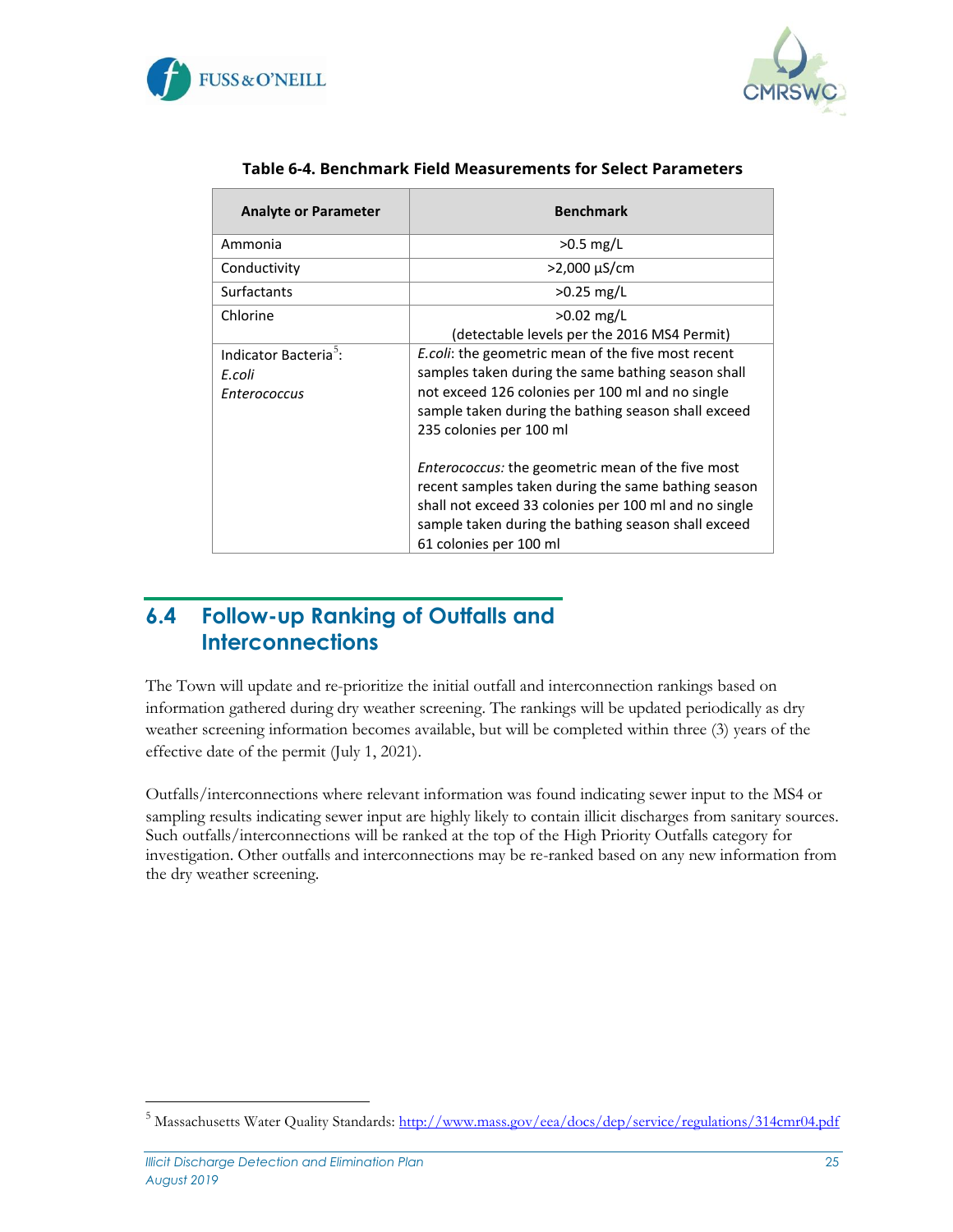



# <span id="page-26-0"></span>**7 Catchment Investigations**

Once stormwater outfalls with evidence of illicit discharges have been identified, various methods can be used to trace the source of the potential discharge within the outfall catchment area. Catchment investigation techniques include but are not limited to review of maps, historic plans, and records; manhole observation; dry and wet weather sampling; video inspection; smoke testing; and dye testing. This section outlines a systematic procedure to investigate outfall catchments to trace the source of potential illicit discharges. All data collected as part of the catchment investigations will be recorded and reported in each annual report.

### <span id="page-26-1"></span>**7.1 System Vulnerability Factors**

The Department of Public Works will review relevant mapping and historic plans and records to identify areas within the catchment with higher potential for illicit connections. The following information will be reviewed:

- Plans related to the construction of the drainage network
- Plans related to the construction of the sewer drainage network
- Prior work on storm drains or sewer lines
- Board of Health or other municipal data on septic systems
- Complaint records related to SSOs
- Septic system breakouts.

Based on the review of this information, the presence of any of the following **System Vulnerability Factors (SVFs)** will be identified for each catchment:

- History of SSOs, including, but not limited to, those resulting from wet weather, high water table, or fat/oil/grease blockages
- Common or twin-invert manholes serving storm and sanitary sewer alignments
- Common trench construction serving both storm and sanitary sewer alignments
- Crossings of storm and sanitary sewer alignments where the sanitary system is shallower than the storm drain system
- Sanitary sewer alignments known or suspected to have been constructed with an underdrain system
- Inadequate sanitary sewer level of service (LOS) resulting in regular surcharging, customer backups, or frequent customer complaints
- Areas formerly served by combined sewer systems
- Sanitary sewer infrastructure defects such as leaking service laterals, cracked, broken, or offset sanitary infrastructure, directly piped connections between storm drain and sanitary sewer infrastructure, or other vulnerability factors identified through Inflow/Infiltration Analyses, Sanitary Sewer Evaluation Surveys, or other infrastructure investigations
- Sewer pump/lift stations, siphons, or known sanitary sewer restrictions where power/equipment failures or blockages could readily result in SSOs
- Any sanitary sewer and storm drain infrastructure greater than 40 years old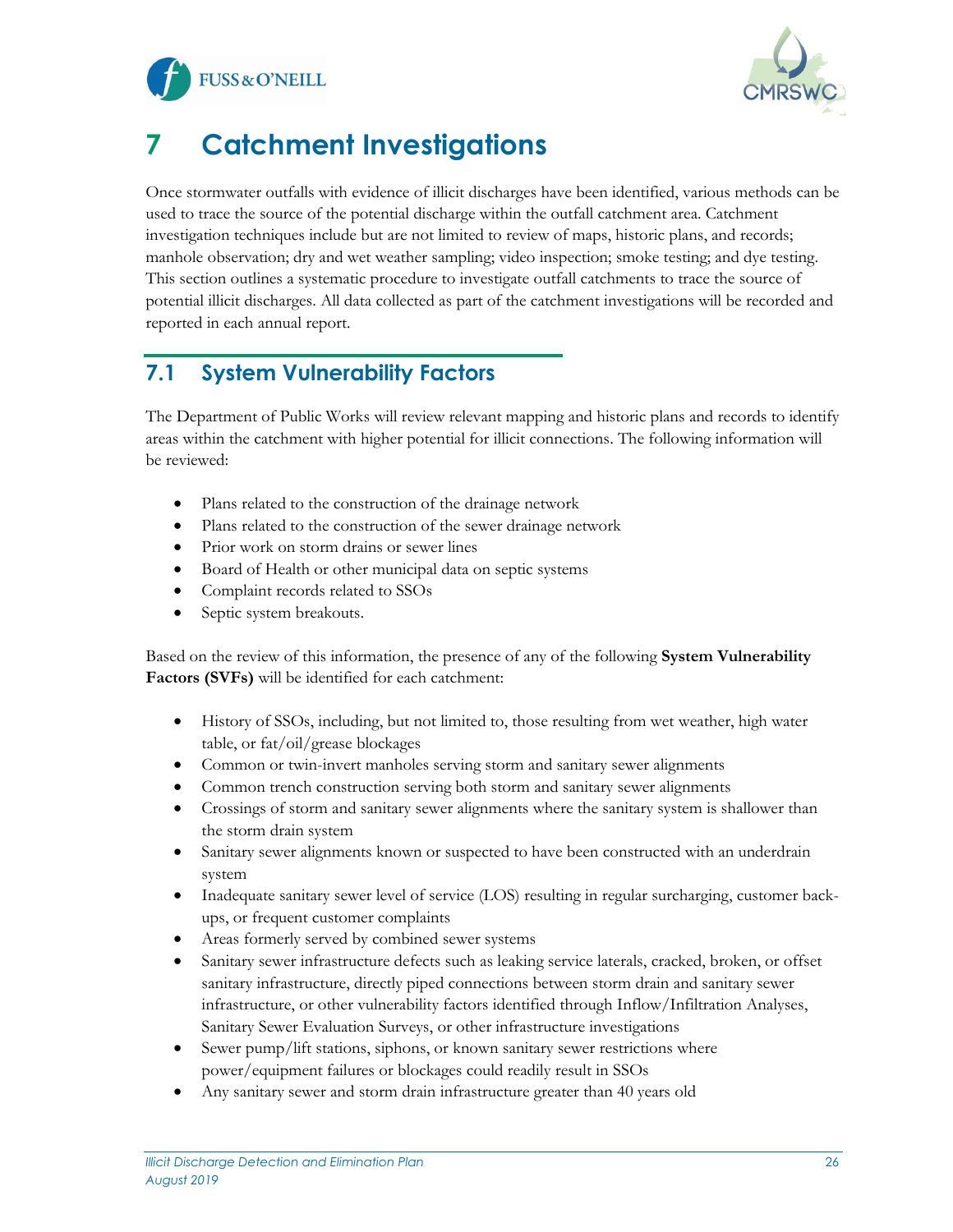



- Widespread code-required septic system upgrades required at property transfers (indicative of inadequate soils, water table separation, or other physical constraints of the area rather that poor owner maintenance)
- History of multiple Board of Health actions addressing widespread septic system failures (indicative of inadequate soils, water table separation, or other physical constraints of the area rather that poor owner maintenance).

An SVF inventory will be documented for each catchment (see **Table 7-1**), retained as part of this IDDE Plan, and included in the annual report.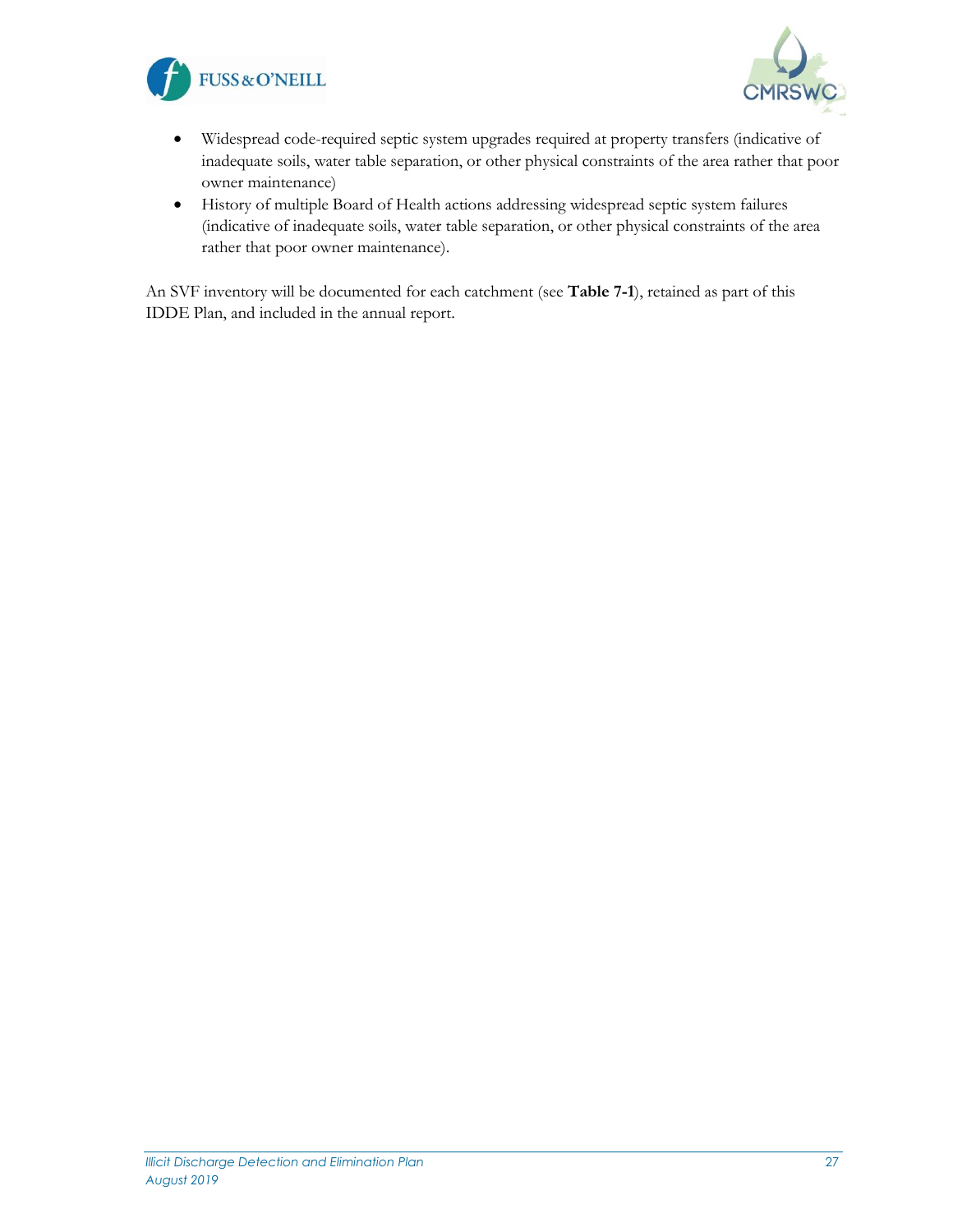

<span id="page-28-0"></span>

#### **Table 7-1. Outfall Catchment System Vulnerability Factor (SVF) Inventory**

#### **Southbridge, Massachusetts Revision Date: [Date of last update]**

- 1. History of SSOs, including, but not limited to, those resulting from wet weather, high water table, or fat/oil/grease blockages
- 2. Common or twin-invert manholes serving storm and sanitary sewer alignments
- 3. Common trench construction serving both storm and sanitary sewer alignments
- 4. Crossings of storm and sanitary sewer alignments where the sanitary system is shallower than the storm drain system
- 5. Sanitary sewer alignments known or suspected to have been constructed with an underdrain system
- 6. Inadequate sanitary sewer level of service (LOS) resulting in regular surcharging, customer back-ups, or frequent customer complaints
- 7. Areas formerly served by combined sewer systems
- 8. Sanitary sewer infrastructure defects such as leaking service laterals, cracked, broken, or offset sanitary infrastructure, directly piped connections between storm drain and sanitary sewer infrastructure, or other vuln Inflow/Infiltration Analyses, Sanitary Sewer Evaluation Surveys, or other infrastructure investigations
- 9. Sewer pump/lift stations, siphons, or known sanitary sewer restrictions where power/equipment failures or blockages could readily result in SSOs
- 10. Any sanitary sewer and storm drain infrastructure greater than 40 years old
- 11. Widespread code-required septic system upgrades required at property transfers (indicative of inadequate soils, water table separation, or other physical constraints of the area rather that poor owner maintenance)
- 12. History of multiple Board of Health actions addressing widespread septic system failures (indicative of inadequate soils, water table separation, or other physical constraints of the area rather that poor owner mainten

| Outfall ID | <b>Receiving</b><br>Water | <b>History of SSOs</b> | <b>Common or</b><br><b>Twin Invert</b><br><b>Manholes</b> | Common<br>Trench<br>Construction | Storm/Sanitary<br><b>Crossings</b><br>(Sanitary<br>Above) | <b>Sanitary Lines</b><br>with<br><b>Underdrains</b> | 6<br>Inadequate<br><b>Sanitary Level</b><br>of Service | <b>Areas Formerly</b><br>Served by<br><b>Combined</b><br><b>Sewers</b> | 8<br>Sanitary<br>Infrastructure<br><b>Defects</b> | 9<br><b>SSO Potential</b><br>In Event of<br>System<br><b>Failures</b> | 10<br>Sanitary and<br><b>Storm Drain</b><br>Infrastructure<br>>40 years Old | 11<br>Septic with<br><b>Poor Soils or</b><br><b>Water Table</b><br>Separation | $12 \overline{ }$<br><b>History of BOH</b><br><b>Actions</b><br><b>Addressing</b><br><b>Septic Failure</b> |
|------------|---------------------------|------------------------|-----------------------------------------------------------|----------------------------------|-----------------------------------------------------------|-----------------------------------------------------|--------------------------------------------------------|------------------------------------------------------------------------|---------------------------------------------------|-----------------------------------------------------------------------|-----------------------------------------------------------------------------|-------------------------------------------------------------------------------|------------------------------------------------------------------------------------------------------------|
| Sample 1   | XYZ River                 | Yes/No                 | Yes/No                                                    | Yes/No                           | Yes/No                                                    | Yes/No                                              | Yes/No                                                 | Yes/No                                                                 | Yes/No                                            | Yes/No                                                                | Yes/No                                                                      | Yes/No                                                                        | Yes/No                                                                                                     |
|            |                           |                        |                                                           |                                  |                                                           |                                                     |                                                        |                                                                        |                                                   |                                                                       |                                                                             |                                                                               |                                                                                                            |
|            |                           |                        |                                                           |                                  |                                                           |                                                     |                                                        |                                                                        |                                                   |                                                                       |                                                                             |                                                                               |                                                                                                            |
|            |                           |                        |                                                           |                                  |                                                           |                                                     |                                                        |                                                                        |                                                   |                                                                       |                                                                             |                                                                               |                                                                                                            |
|            |                           |                        |                                                           |                                  |                                                           |                                                     |                                                        |                                                                        |                                                   |                                                                       |                                                                             |                                                                               |                                                                                                            |
|            |                           |                        |                                                           |                                  |                                                           |                                                     |                                                        |                                                                        |                                                   |                                                                       |                                                                             |                                                                               |                                                                                                            |
|            |                           |                        |                                                           |                                  |                                                           |                                                     |                                                        |                                                                        |                                                   |                                                                       |                                                                             |                                                                               |                                                                                                            |
|            |                           |                        |                                                           |                                  |                                                           |                                                     |                                                        |                                                                        |                                                   |                                                                       |                                                                             |                                                                               |                                                                                                            |
|            |                           |                        |                                                           |                                  |                                                           |                                                     |                                                        |                                                                        |                                                   |                                                                       |                                                                             |                                                                               |                                                                                                            |

#### **Presence/Absence Evaluation Criteria:**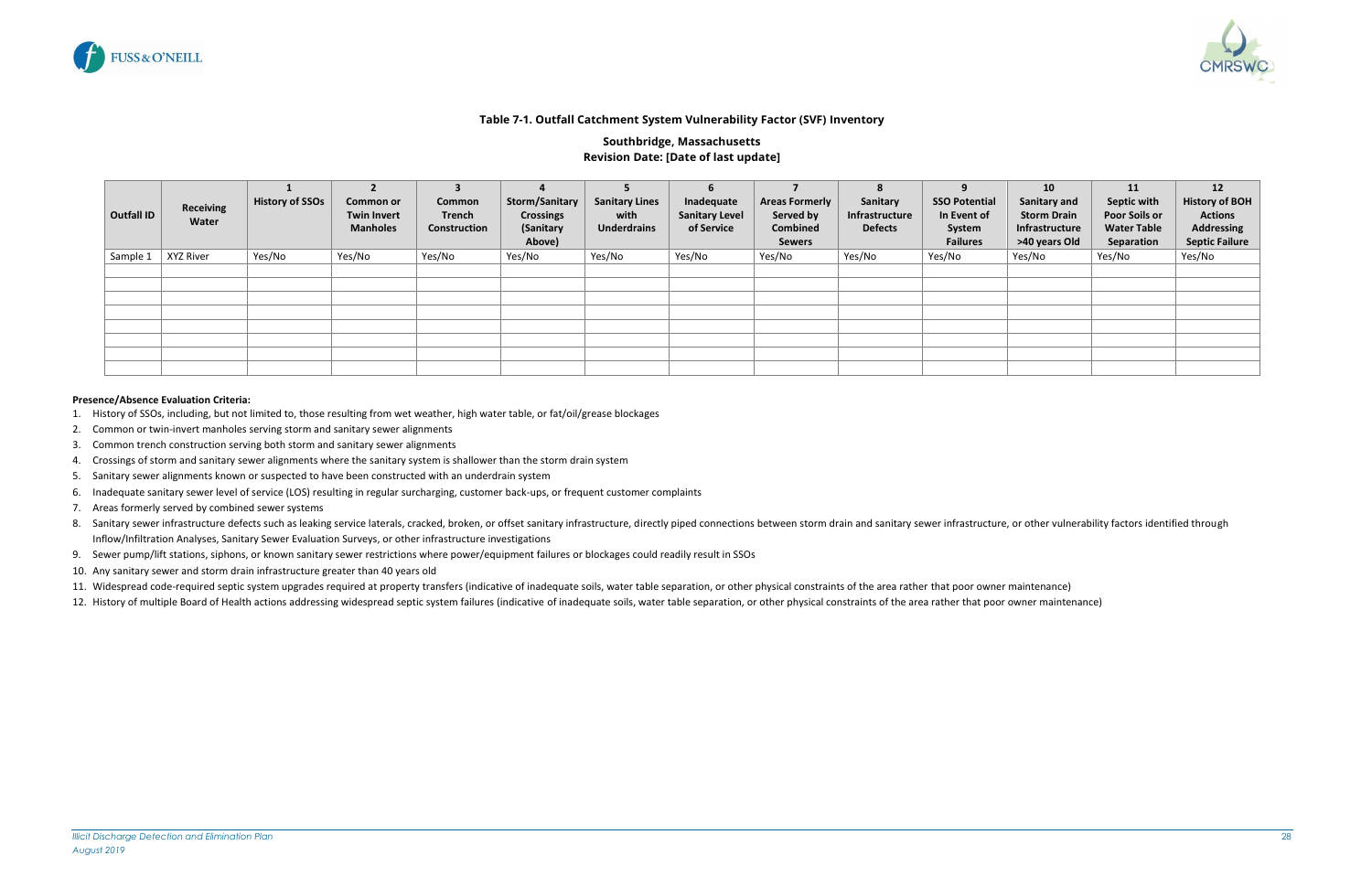



## <span id="page-29-0"></span>**7.2 Dry Weather Manhole Inspections**

The Town will implement a dry weather storm drain network investigation that involves systematically and progressively observing, sampling and evaluating key junction manholes in the MS4 to determine the approximate location of suspected illicit discharges or SSOs.

The Department of Public Works will be responsible for implementing the dry weather manhole inspection program and making updates as necessary. Infrastructure information will be incorporated into the storm system map, and catchment delineations will be refined based on the field investigation, where necessary. The SVF inventory will also be updated based on information obtained during the field investigations, where necessary.

Several important terms related to the dry weather manhole inspection program are defined by the MS4 Permit as follows:

- **Junction Manhole** is a manhole or structure with two or more inlets accepting flow from two or more MS4 alignments. Manholes with inlets solely from private storm drains, individual catch basins, or both are not considered junction manholes for these purposes.
- **Key Junction Manholes** are those junction manholes that can represent one or more junction manholes without compromising adequate implementation of the illicit discharge program. Adequate implementation of the illicit discharge program would not be compromised if the exclusion of a particular junction manhole as a key junction manhole would not affect the permittee's ability to determine the possible presence of an upstream illicit discharge. A permittee may exclude a junction manhole located upstream from another located in the immediate vicinity or that is serving a drainage alignment with no potential for illicit connections.

For all catchments identified for investigation, during dry weather, field crews will systematically inspect **key junction manholes** for evidence of illicit discharges. This program involves progressive inspection and sampling at manholes in the storm drain network to isolate and eliminate illicit discharges.

The manhole inspection methodology will be conducted in one of two ways (or a combination of both):

- By working progressively up from the outfall and inspecting key junction manholes along the way, or
- By working progressively down from the upper parts of the catchment toward the outfall.

For most catchments, manhole inspections will proceed from the outfall moving up into the system. However, the decision to move up or down the system depends on the nature of the drainage system and the surrounding land use and the availability of information on the catchment and drainage system. Moving up the system can begin immediately when an illicit discharge is detected at an outfall, and only a map of the storm drain system is required. Moving down the system requires more advance preparation and reliable drainage system information on the upstream segments of the storm drain system, but may be more efficient if the sources of illicit discharges are believed to be located in the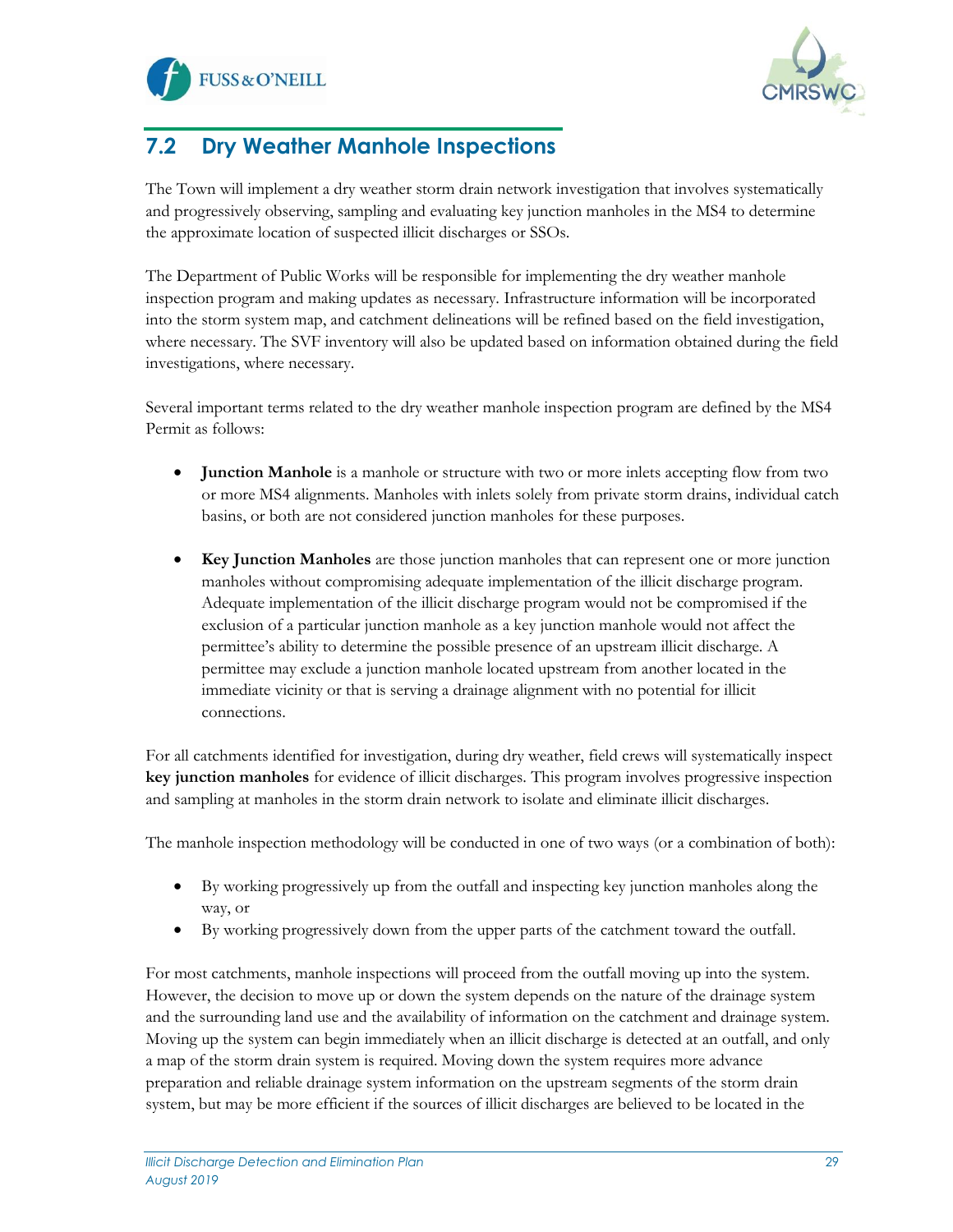



upstream portions of the catchment area. Once a manhole inspection methodology has been selected, investigations will continue systematically through the catchment.

Inspection of key junction manholes will proceed as follows:

- 1. Manholes will be opened and inspected for visual and olfactory evidence of illicit connections. A sample field inspection form is provided in **Appendix C**.
- 2. If flow is observed, a sample will be collected and analyzed at a minimum for ammonia, chlorine, and surfactants. Field kits can be used for these analyses. Sampling and analysis will be in accordance with procedures outlined in **Section 6**. Additional indicator sampling may assist in determining potential sources (e.g., bacteria for sanitary flows, conductivity to detect tidal backwater, etc.).
- 3. Where sampling results or visual or olfactory evidence indicate potential illicit discharges or SSOs, the area draining to the junction manhole will be flagged for further upstream manhole investigation and/or isolation and confirmation of sources.
- 4. Subsequent key junction manhole inspections will proceed until the location of suspected illicit discharges or SSOs can be isolated to a pipe segment between two manholes.
- 5. If no evidence of an illicit discharge is found, catchment investigations will be considered complete upon completion of key junction manhole sampling.

#### <span id="page-30-0"></span>**7.3 Wet Weather Outfall Sampling**

Where a minimum of one (1) System Vulnerability Factor (SVF) is identified based on previous information or the catchment investigation, a wet weather investigation must also be conducted at the associated outfall. The Department of Public Works will be responsible for implementing the wet weather outfall sampling program and making updates as necessary.

Outfalls will be inspected and sampled under wet weather conditions, to the extent necessary, to determine whether wet weather-induced high flows in sanitary sewers or high groundwater in areas served by septic systems result in discharges of sanitary flow to the MS4.

Wet weather outfall sampling will proceed as follows:

- 1. At least one wet weather sample will be collected at the outfall for the same parameters required during dry weather screening.
- 2. Wet weather sampling will occur during or after a storm event of sufficient depth or intensity to produce a stormwater discharge at the outfall. There is no specific rainfall amount that will trigger sampling, although minimum storm event intensities that are likely to trigger sanitary sewer interconnections are preferred. To the extent feasible, sampling should occur during the spring (March through June) when groundwater levels are relatively high.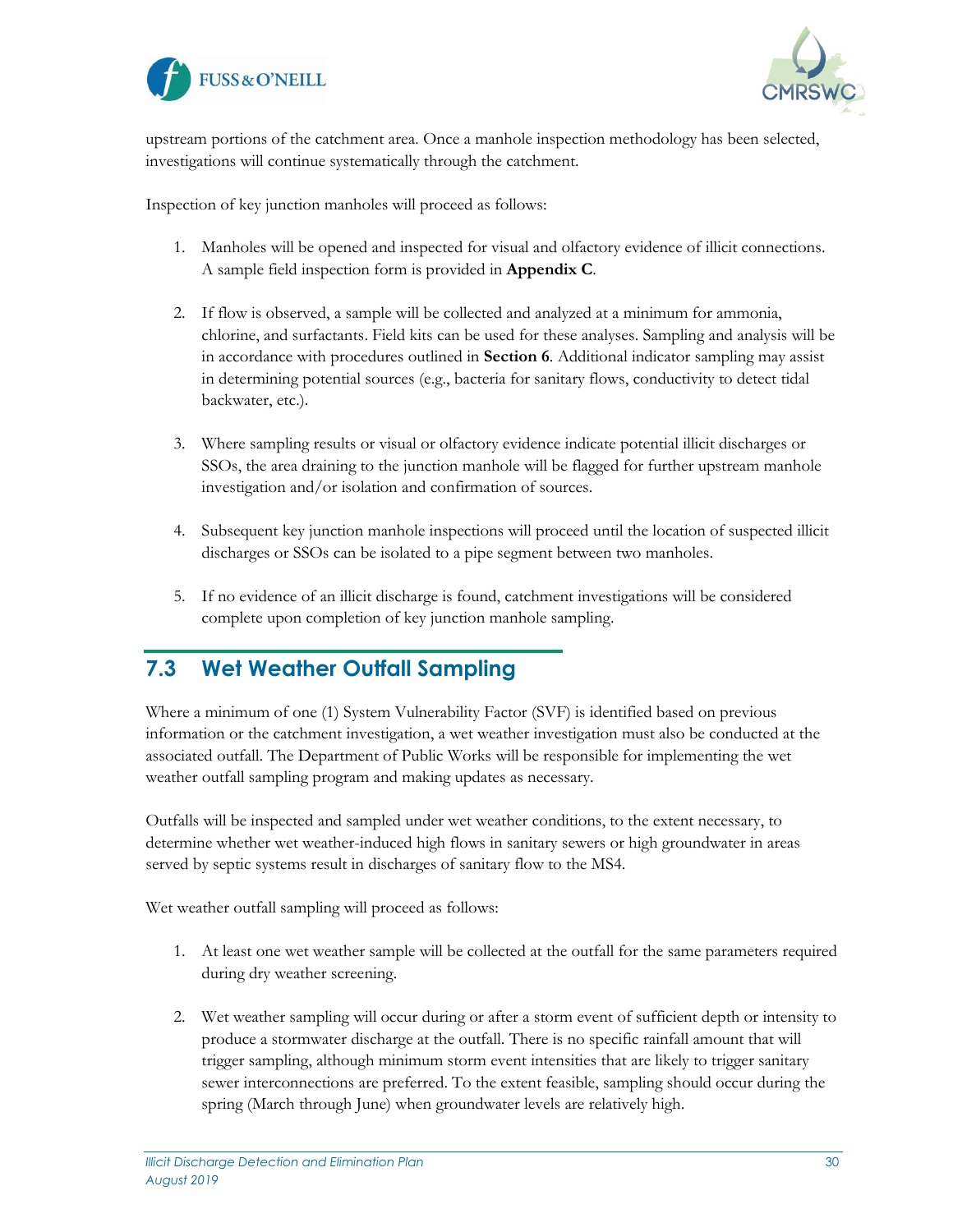



- 3. If wet weather outfall sampling indicates a potential illicit discharge, then additional wet weather source sampling will be performed, as warranted, or source isolation and confirmation procedures will be followed as described in **Section 7.4**.
- 4. If wet weather outfall sampling does not identify evidence of illicit discharges, and no evidence of an illicit discharge is found during dry weather manhole inspections, catchment investigations will be considered complete.

### <span id="page-31-0"></span>**7.4 Source Isolation and Confirmation**

Once the source of an illicit discharge is approximated between two manholes, more detailed investigation techniques will be used to isolate and confirm the source of the illicit discharge. The following methods may be used in isolating and confirming the source of illicit discharges

- Sandbagging
- Smoke Testing
- Dye Testing
- CCTV/Video Inspections
- Optical Brightener Monitoring

These methods are described in the sections below. Instructions and Standard Operating Procedures (SOPs) for these and other IDDE methods are provided in **Appendix F**.

Public notification is an important aspect of a detailed source investigation program. Prior to smoke testing, dye testing, or TV inspections, the Department of Public Works will notify property owners in the affected area. Smoke testing notification will include notification via the Southbridge Alert System for single family homes, businesses and building lobbies for multi-family dwellings.

### <span id="page-31-1"></span>7.4.1 Sandbagging

This technique can be particularly useful when attempting to isolate intermittent illicit discharges or those with very little perceptible flow. The technique involves placing sandbags or similar barriers (e.g., caulking, weirs/plates, or other temporary barriers) within outlets to manholes to form a temporary dam that collects any intermittent flows that may occur. Sandbags are typically left in place for 48 hours, and should only be installed when dry weather is forecast. If flow has collected behind the sandbags/barriers after 48 hours it can be assessed using visual observations or by sampling. If no flow collects behind the sandbag, the upstream pipe network can be ruled out as a source of the intermittent discharge. Finding appropriate durations of dry weather and the need for multiple trips to each manhole makes this method both time-consuming and somewhat limiting.

## <span id="page-31-2"></span>7.4.2 Smoke Testing

Smoke testing involves injecting non-toxic smoke into drain lines and noting the emergence of smoke from sanitary sewer vents in illegally connected buildings or from cracks and leaks in the system itself.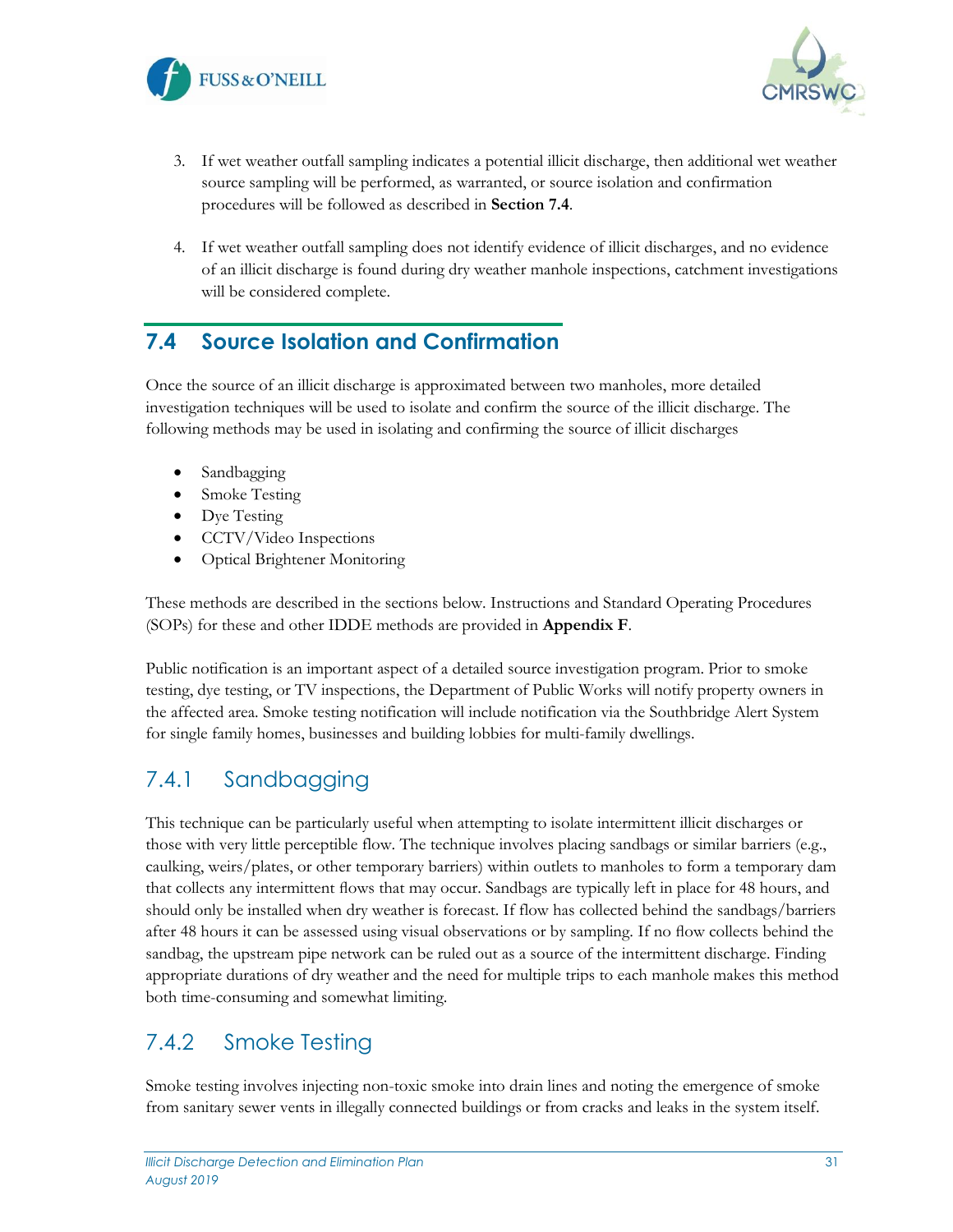



Typically a smoke bomb or smoke generator is used to inject the smoke into the system at a catch basin or manhole and air is then forced through the system. Test personnel are place in areas where there are suspected illegal connections or cracks/leaks, noting any escape of smoke (indicating an illicit connection or damaged storm drain infrastructure). It is important when using this technique to make proper notifications to area residents and business owners as well as local police and fire departments.

If the initial test of the storm drain system is unsuccessful then a more thorough smoke-test of the sanitary sewer lines can also be performed. Unlike storm drain smoke tests, buildings that do not emit smoke during sanitary sewer smoke tests may have problem connections and may also have sewer gas venting inside, which is hazardous.

It should be noted that smoke may cause minor irritation of respiratory passages. Residents with respiratory conditions may need to be monitored or evacuated from the area of testing altogether to ensure safety during testing.

## <span id="page-32-0"></span>7.4.3 Dye Testing

Dye testing involves flushing non-toxic dye into plumbing fixtures such as toilets, showers, and sinks and observing nearby storm drains and sewer manholes as well as stormwater outfalls for the presence of the dye. Similar to smoke testing, it is important to inform local residents and business owners. Police, fire, and local public health staff should also be notified prior to testing in preparation of responding to citizen phone calls concerning the dye and their presence in local surface waters.

A team of two or more people is needed to perform dye testing (ideally, all with two-way radios). One person is inside the building, while the others are stationed at the appropriate storm sewer and sanitary sewer manholes (which should be opened) and/or outfalls. The person inside the building adds dye into a plumbing fixture (i.e., toilet or sink) and runs a sufficient amount of water to move the dye through the plumbing system. The person inside the building then radios to the outside crew that the dye has been dropped, and the outside crew watches for the dye in the storm sewer and sanitary sewer, recording the presence or absence of the dye.

The test can be relatively quick (about 30 minutes per test), effective (results are usually definitive), and inexpensive. Dye testing is best used when the likely source of an illicit discharge has been narrowed down to a few specific houses or businesses.

## <span id="page-32-1"></span>7.4.4 CCTV/Video Inspection

Another method of source isolation involves the use of mobile video cameras that are guided remotely through stormwater drain lines to observe possible illicit discharges. IDDE program staff can review the videos and note any visible illicit discharges. While this tool is both effective and usually definitive, it can be costly and time consuming when compared to other source isolation techniques.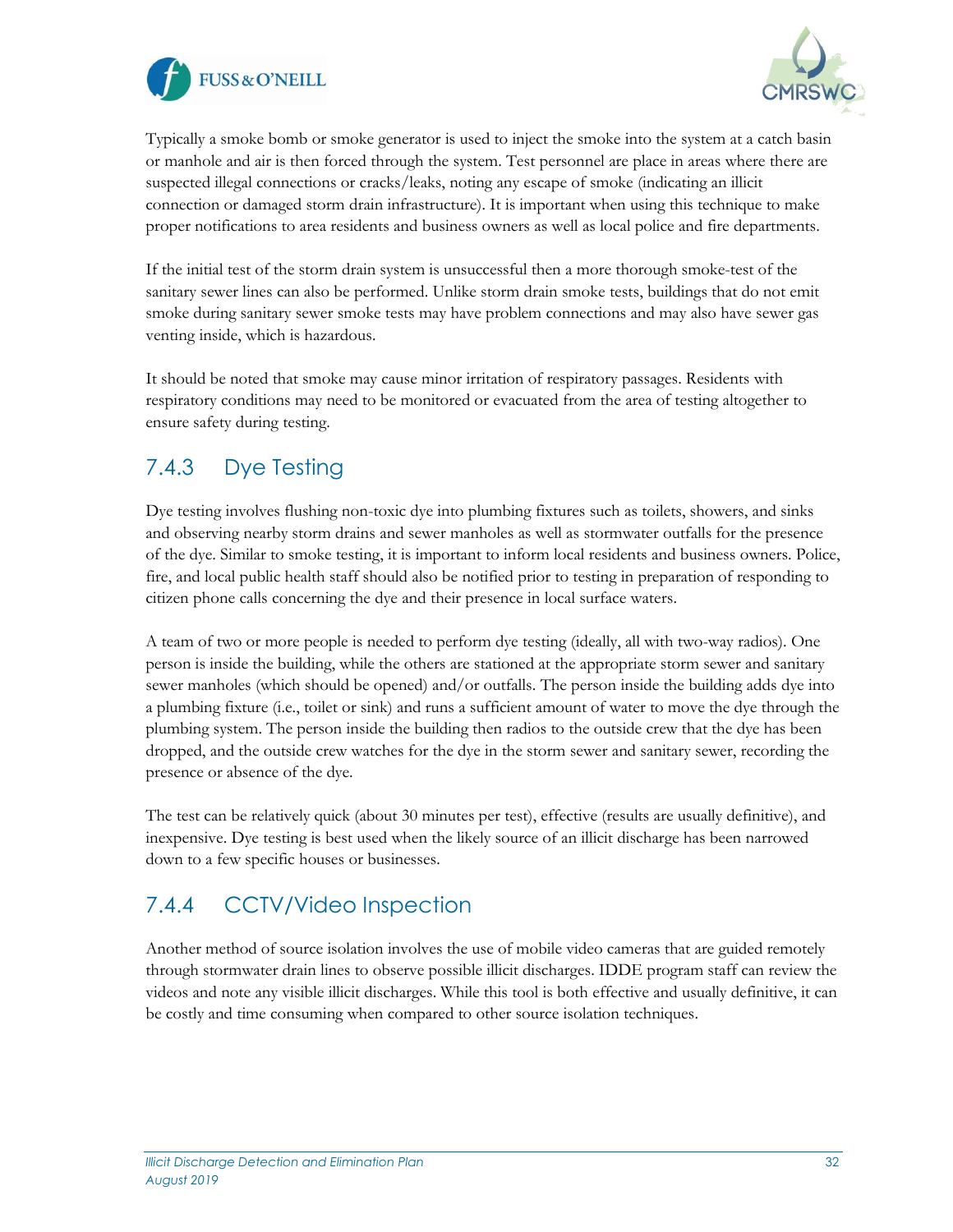



## <span id="page-33-0"></span>7.4.5 Optical Brightener Monitoring

Optical brighteners are fluorescent dyes that are used in detergents and paper products to enhance their appearance. The presence of optical brighteners in surface waters or dry weather discharges suggests there is a possible illicit discharge or insufficient removal through adsorption in nearby septic systems or wastewater treatment. Optical brightener monitoring can be done in two ways. The most common, and least expensive, methodology involves placing a cotton pad in a wire cage and securing it in a pipe, manhole, catch basin, or inlet to capture intermittent dry weather flows. The pad is retrieved at a later date and placed under UV light to determine the presence/absence of brighteners during the monitoring period. A second methodology uses handheld fluorometers to detect optical brighteners in water sample collected from outfalls or ambient surface waters. Use of a fluorometer, while more quantitative, is typically more costly and is not as effective at isolating intermittent discharges as other source isolation techniques.

### <span id="page-33-1"></span>**7.5 Illicit Discharge Removal**

When the specific source of an illicit discharge is identified, the Town will exercise its authority as necessary to require its removal. The annual report will include the status of IDDE investigation and removal activities including the following information for each confirmed source:

- The location of the discharge and its source(s)
- A description of the discharge
- The method of discovery
- Date of discovery
- Date of elimination, mitigation or enforcement action OR planned corrective measures and a schedule for completing the illicit discharge removal
- Estimate of the volume of flow removed.

## <span id="page-33-2"></span>7.5.1 Confirmatory Outfall Screening

Within one (1) year of removal of all identified illicit discharges within a catchment area, confirmatory outfall or interconnection screening will be conducted. The confirmatory screening will be conducted in dry weather unless System Vulnerability Factors have been identified, in which case both dry weather and wet weather confirmatory screening will be conducted. If confirmatory screening indicates evidence of additional illicit discharges, the catchment will be scheduled for additional investigation.

## <span id="page-33-3"></span>**7.6 Ongoing Screening**

Upon completion of all catchment investigations and illicit discharge removal and confirmation (if necessary), each outfall or interconnection will be re-prioritized for screening and scheduled for ongoing screening once every five (5) years. Ongoing screening will consist of dry weather screening and sampling consistent with the procedures described in **Section 6** of this plan. Ongoing wet weather screening and sampling will also be conducted at outfalls where wet weather screening was required due to System Vulnerability Factors and will be conducted in accordance with the procedures described in **Section 7.3**. All sampling results will be reported in the annual report.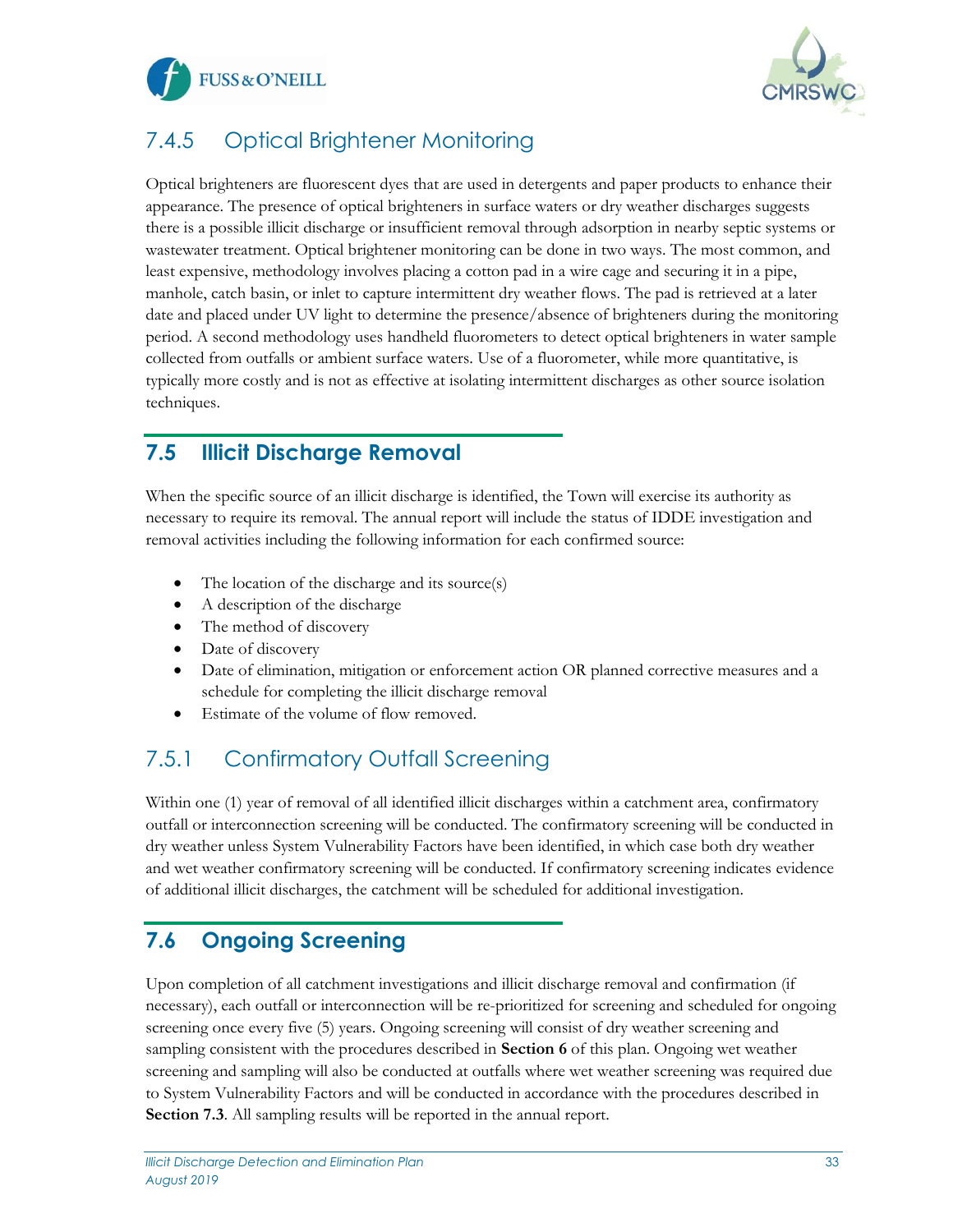



# <span id="page-34-0"></span>**8 Training**

Annual IDDE training will be made available to all employees involved in the IDDE program. This training will at a minimum include information on how to identify illicit discharges and SSOs and may also include additional training specific to the functions of particular personnel and their function within the framework of the IDDE program. Training records will be maintained in **Appendix E**. The frequency and type of training will be included in the annual report.

# <span id="page-34-1"></span>**9 Progress Reporting**

The progress and success of the IDDE program will be evaluated on an annual basis. The evaluation will be documented in the annual report and will include the following indicators of program progress:

- Number of SSOs and illicit discharges identified and removed
- Number and percent of total outfall catchments served by the MS4 evaluated using the catchment investigation procedure
- Number of dry weather outfall inspections/screenings
- Number of wet weather outfall inspections/sampling events
- Number of enforcement notices issued
- All dry weather and wet weather screening and sampling results
- Estimate of the volume of sewage removed, as applicable
- Number of employees trained annually.

The success of the IDDE program will be measured by the IDDE activities completed within the required permit timelines.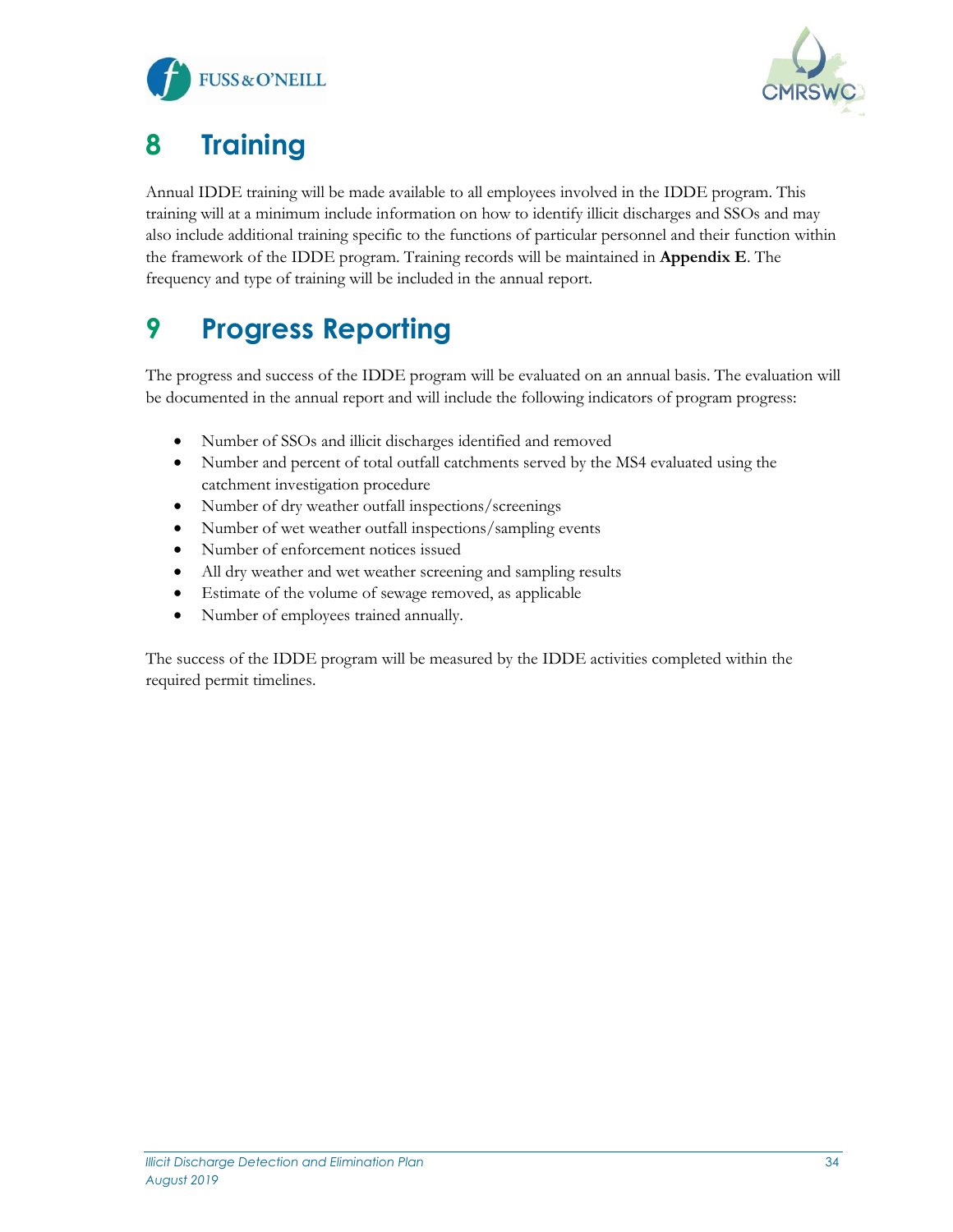





## Legal Authority (IDDE Bylaw or Ordinance)

[Note: to be appended once passed.]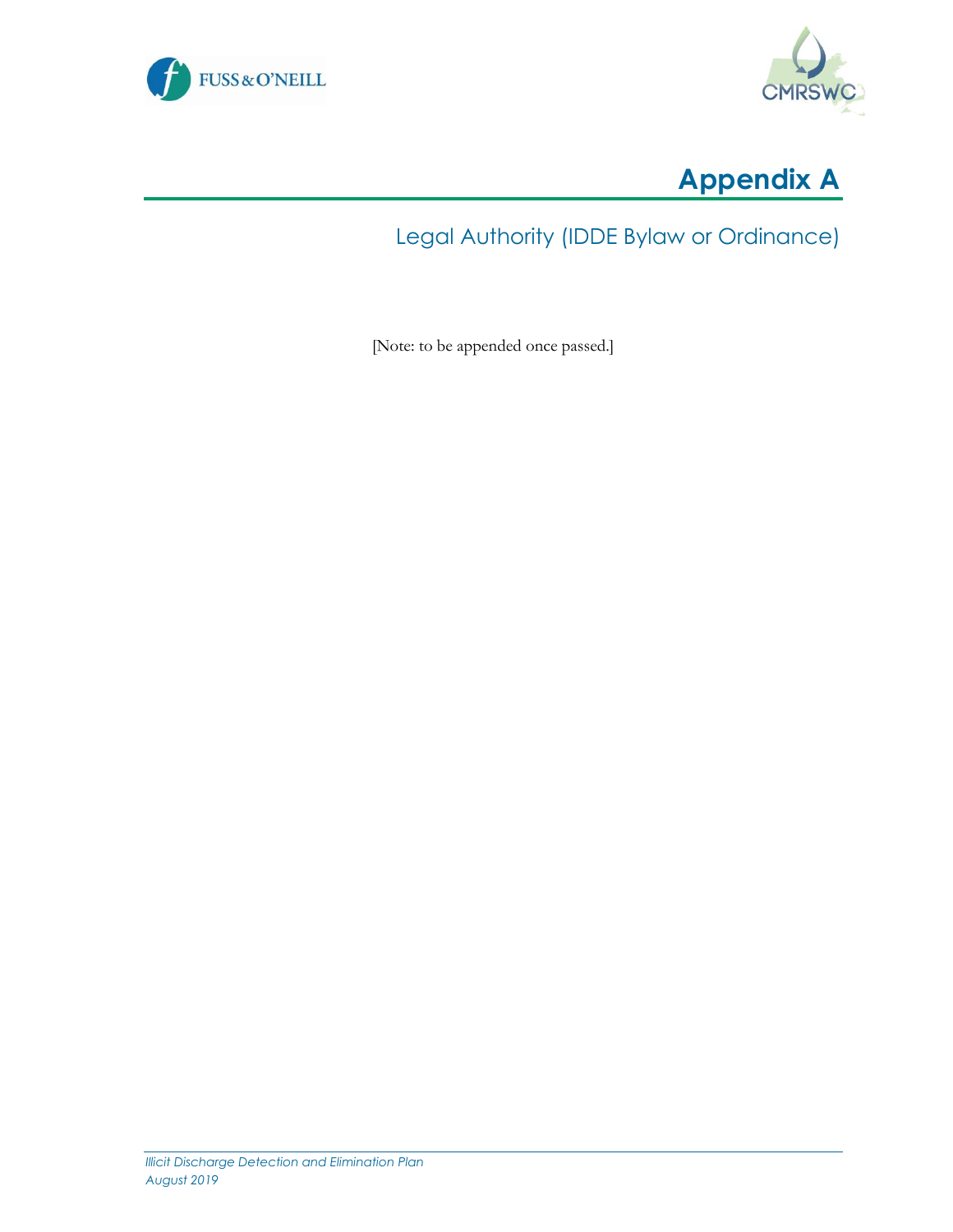



# **Appendix B**

Storm System Mapping

Interactive Mapping available at<https://southbridgema.mapgeo.io/>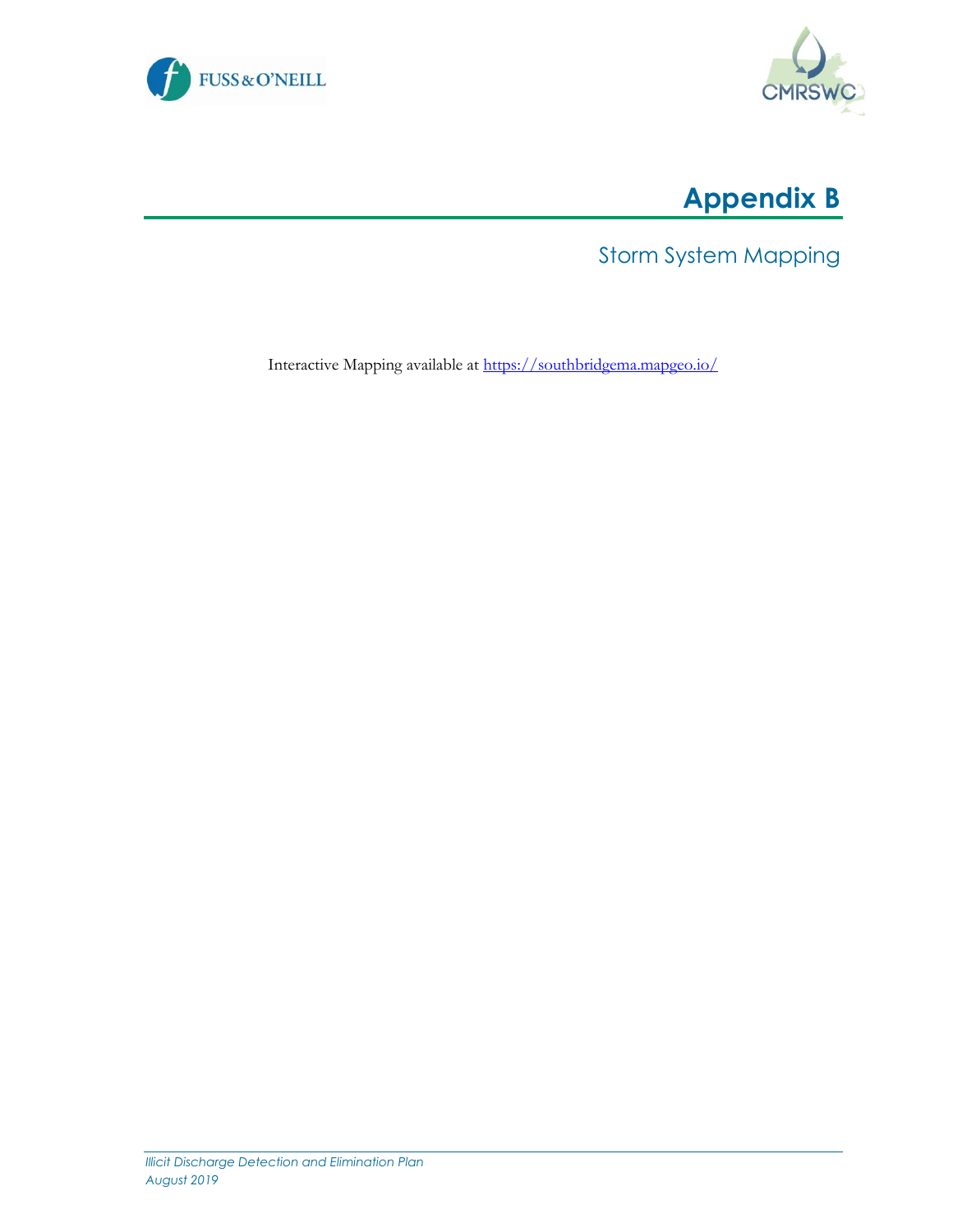





## Field Forms, Sample Bottle Labels, and Chain of Custody Forms

[Note: Bottle labels and Chain of Custody forms will be appended here when a laboratory has been selected.]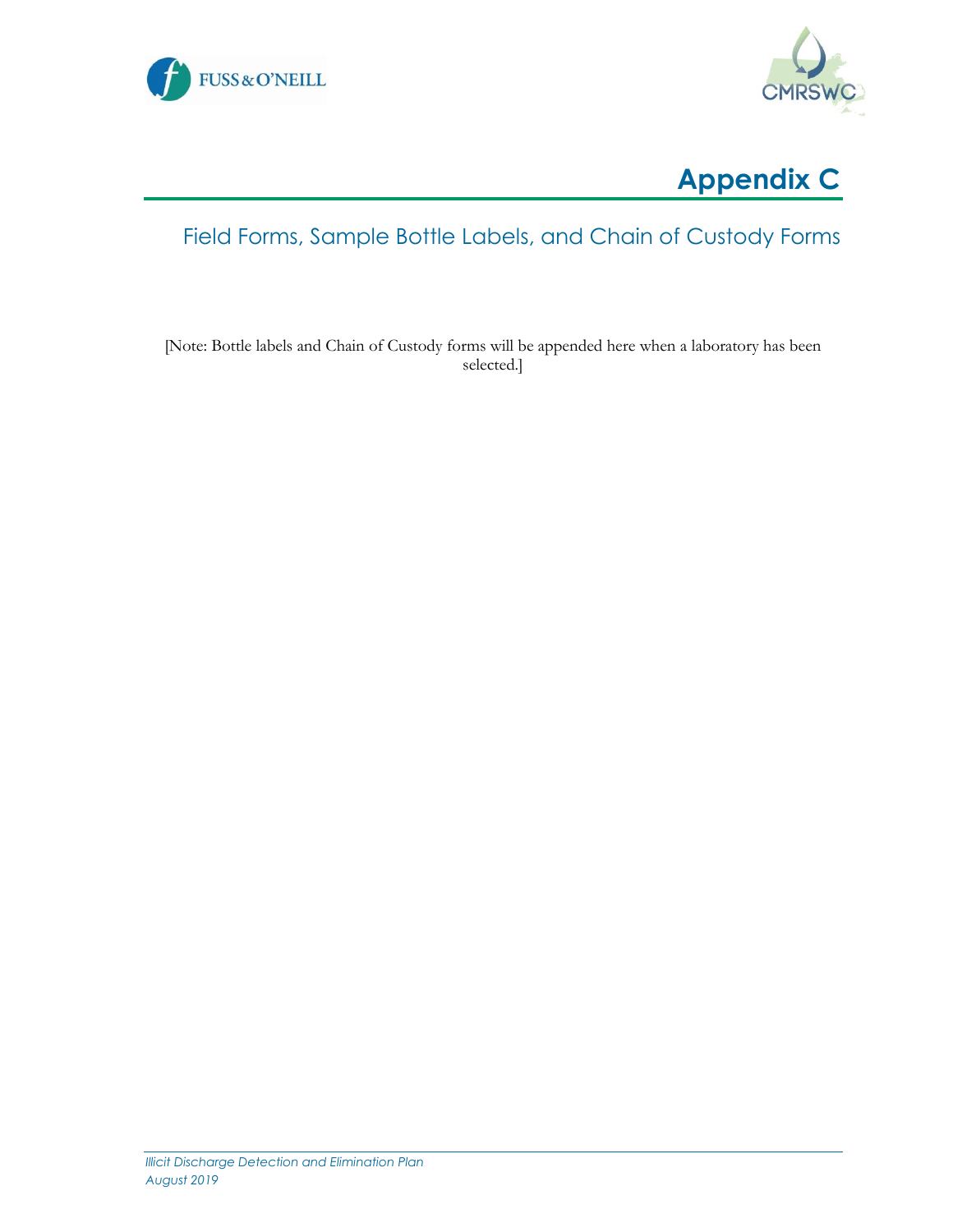





Water Quality Analysis Instructions, User's Manuals and Standard Operating Procedures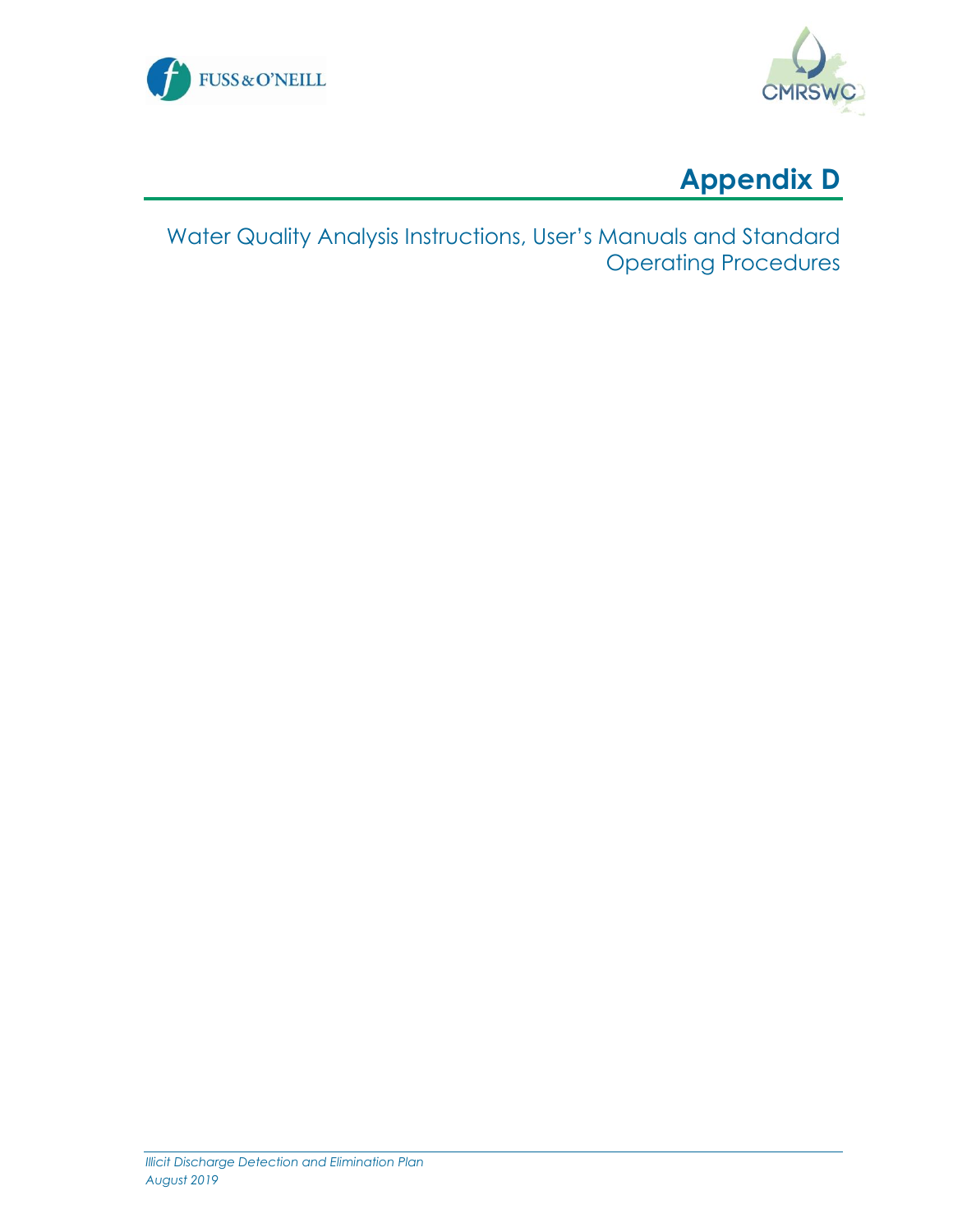





IDDE Employee Training Record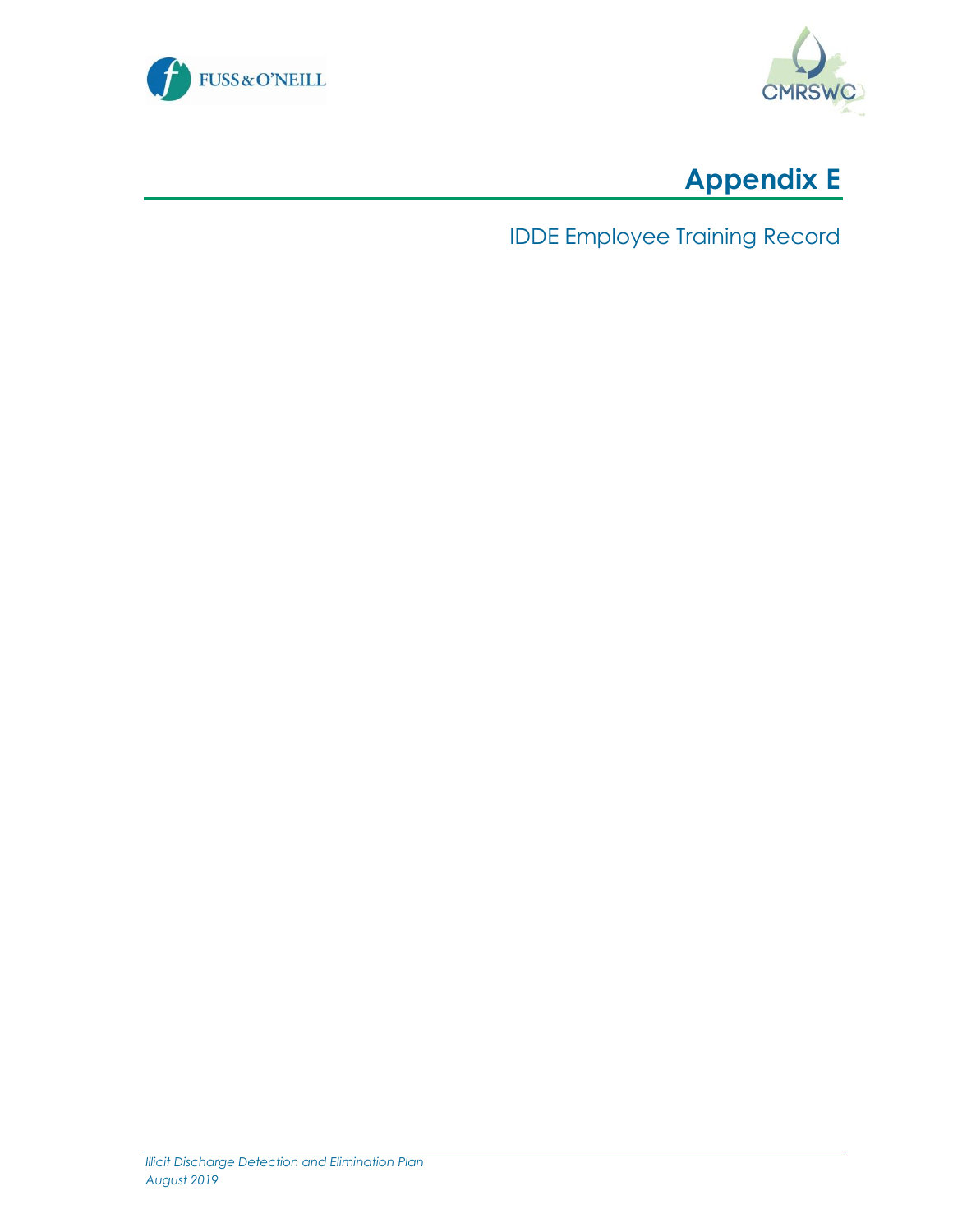



#### **Illicit Discharge Detection and Elimination (IDDE) Employee Training Record**

#### **Southbridge, Massachusetts**

**Date of Training:** 

**Duration of Training:** 

| Name | <b>Title</b> | Signature |
|------|--------------|-----------|
|      |              |           |
|      |              |           |
|      |              |           |
|      |              |           |
|      |              |           |
|      |              |           |
|      |              |           |
|      |              |           |
|      |              |           |
|      |              |           |
|      |              |           |
|      |              |           |
|      |              |           |